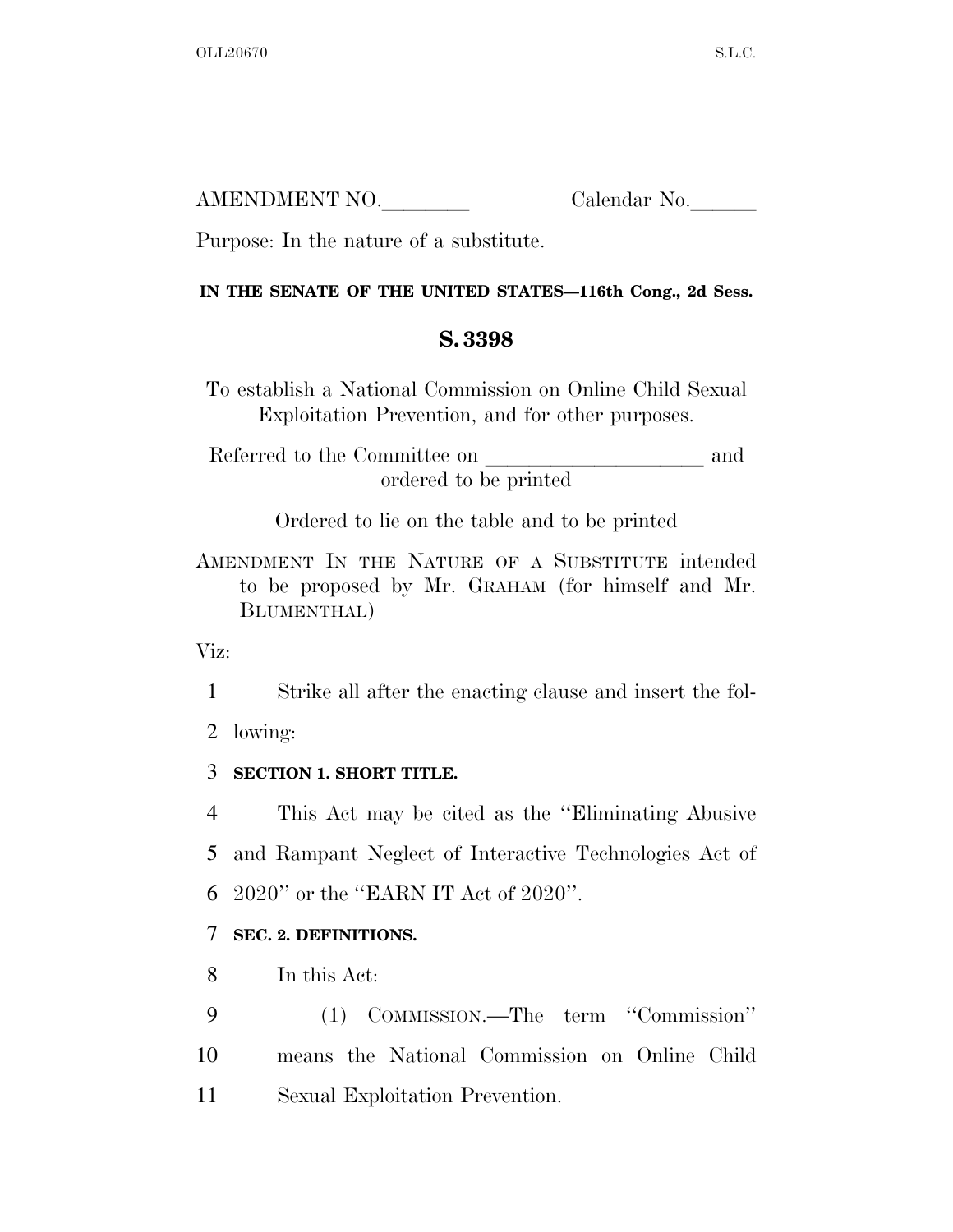(2) INTERACTIVE COMPUTER SERVICE.—The term ''interactive computer service'' has the meaning given the term in section  $230(f)(2)$  of the Commu-nications Act of 1934 (47 U.S.C. 230(f)(2)).

# **SEC. 3. NATIONAL COMMISSION ON ONLINE CHILD SEXUAL EXPLOITATION PREVENTION.**

 (a) ESTABLISHMENT.—There is established a Na- tional Commission on Online Child Sexual Exploitation Prevention.

 (b) PURPOSE.—The purpose of the Commission is to develop recommended best practices that providers of interactive computer services may choose to implement to prevent, reduce, and respond to the online sexual exploi- tation of children, including the enticement, grooming, sex trafficking, and sexual abuse of children and the prolifera-tion of online child sexual abuse material.

- (c) MEMBERSHIP.—
- 18 (1) COMPOSITION.—
- (A) IN GENERAL.—The Commission shall be composed of 19 members.

 (B) AGENCY HEADS.—The following Fed- eral officials shall serve as members of the Commission:

 (i) The Attorney General or his or her representative.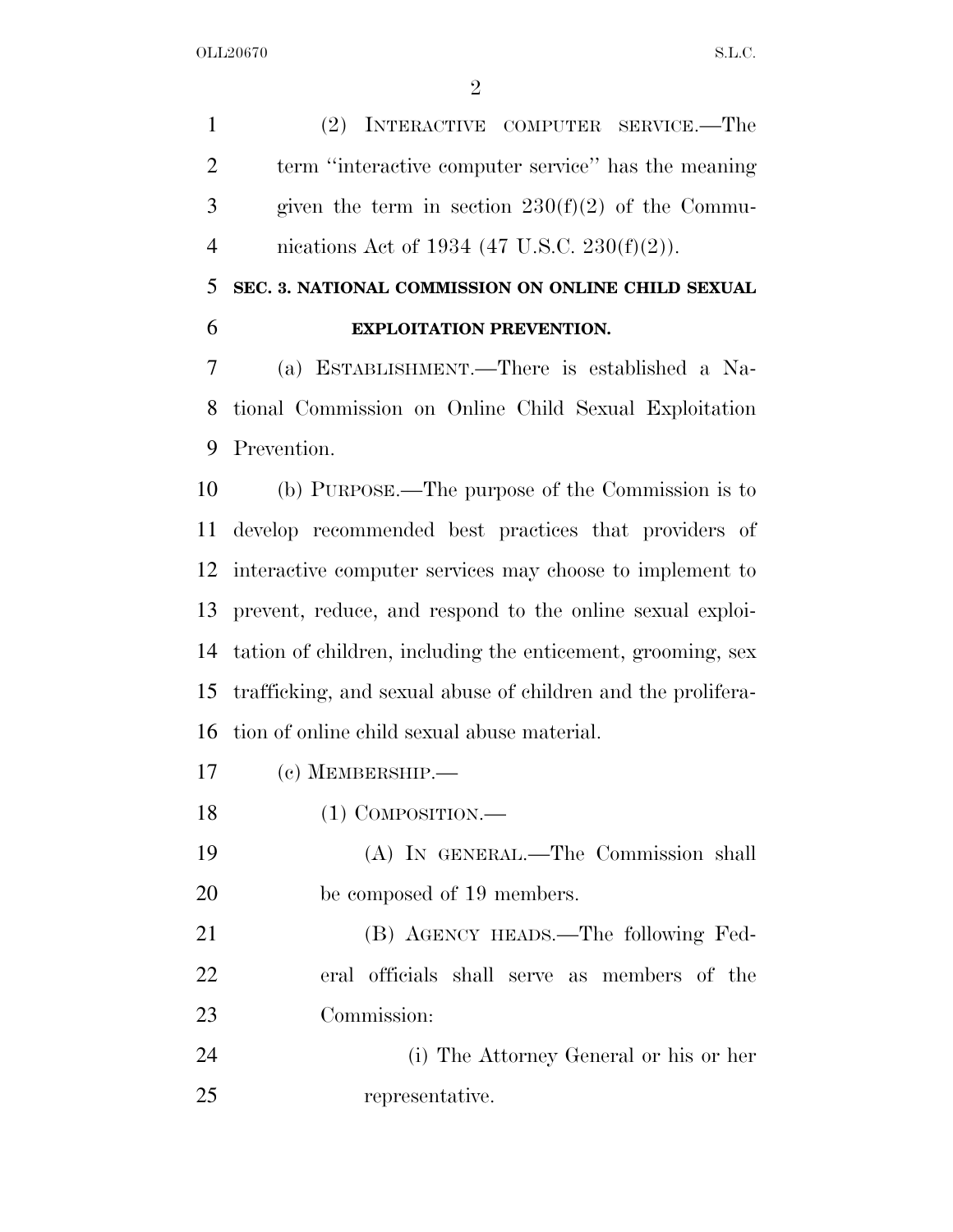| $\mathbf{1}$   | (ii) The Secretary of Homeland Secu-      |
|----------------|-------------------------------------------|
| $\overline{2}$ | rity or his or her representative.        |
| 3              | (iii) The Chairman of the Federal         |
| $\overline{4}$ | Trade Commission or his or her represent- |
| 5              | ative.                                    |
| 6              | (C) OTHER MEMBERS.—Of the remaining       |
| $\overline{7}$ | 16 members of the Commission—             |
| 8              | (i) 4 shall be appointed by the major-    |
| 9              | ity leader of the Senate, of whom—        |
| 10             | $(I)$ 1 shall have the qualifications     |
| 11             | required under clause (i) or (ii) of      |
| 12             | paragraph $(2)(A);$                       |
| 13             | $(II)$ 1 shall have the qualifica-        |
| 14             | tions required under paragraph            |
| 15             | (2)(B);                                   |
| 16             | $(III)$ 1 shall have the qualifica-       |
| 17             | tions required under clause (i) or (ii)   |
| 18             | of paragraph $(2)(C)$ ; and               |
| 19             | $(IV)$ 1 shall have the qualifica-        |
| 20             | tions required under clause (i) or (ii)   |
| 21             | of paragraph $(2)(D)$ ;                   |
| 22             | (ii) 4 shall be appointed by the minor-   |
| 23             | ity leader of the Senate, of whom—        |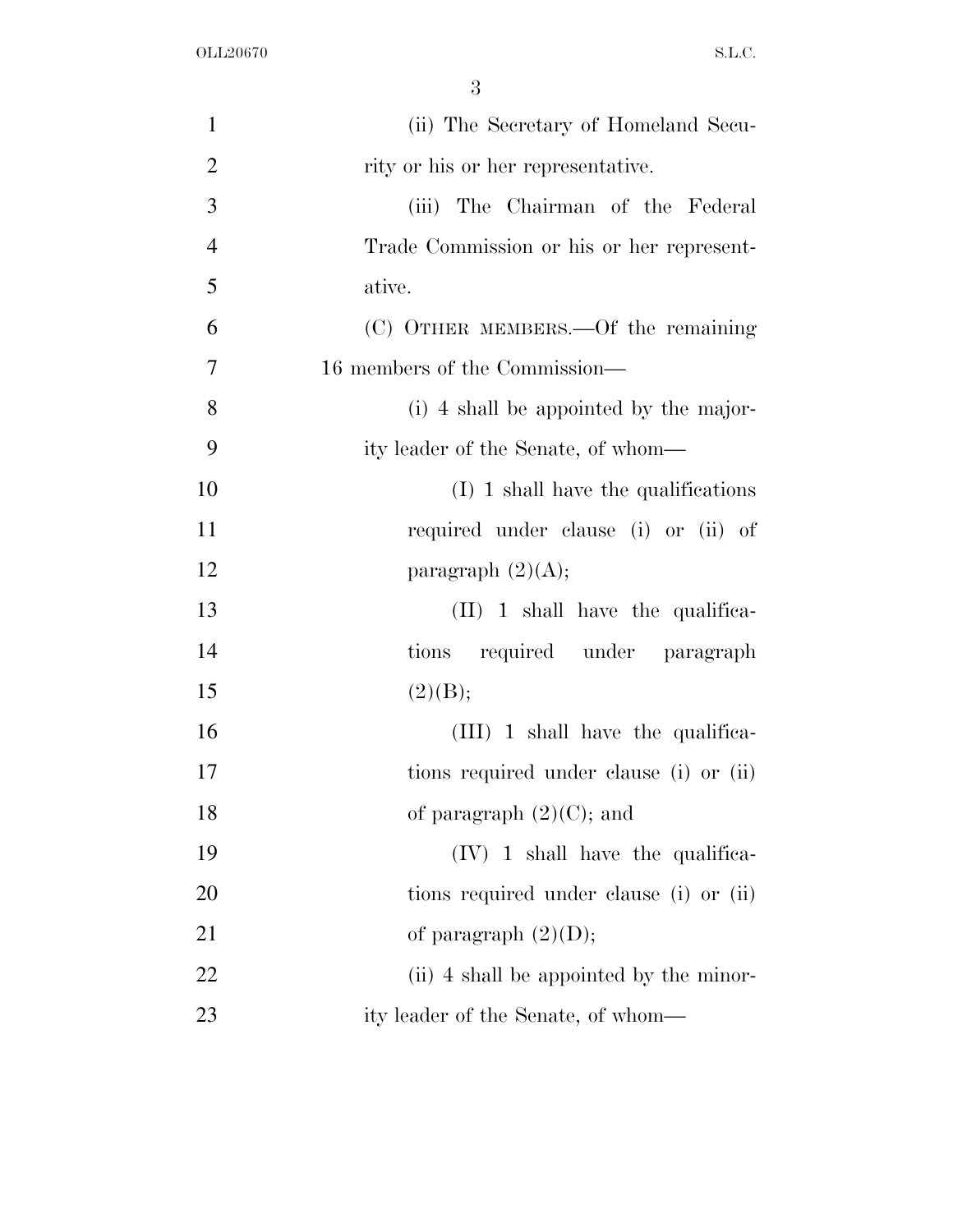| $\mathbf{1}$   | $(I)$ 1 shall have the qualifications    |
|----------------|------------------------------------------|
| $\overline{2}$ | required under clause (i) or (ii) of     |
| 3              | paragraph $(2)(A);$                      |
| $\overline{4}$ | $(II)$ 1 shall have the qualifica-       |
| 5              | tions required under paragraph           |
| 6              | (2)(B);                                  |
| $\tau$         | (III) 1 shall have the qualifica-        |
| 8              | tions required under clause (i) or (ii)  |
| 9              | of paragraph $(2)(C)$ ; and              |
| 10             | $(IV)$ 1 shall have the qualifica-       |
| 11             | tions required under clause (i) or (ii)  |
| 12             | of paragraph $(2)(D)$ ;                  |
| 13             | (iii) 4 shall be appointed by the        |
| 14             | Speaker of the House of Representatives, |
| 15             | of whom-                                 |
| 16             | $(I)$ 1 shall have the qualifications    |
| 17             | required under clause (i) or (ii) of     |
| 18             | paragraph $(2)(A);$                      |
| 19             | $(II)$ 1 shall have the qualifica-       |
| 20             | required under paragraph<br>tions        |
| 21             | (2)(B);                                  |
| 22             | $(III)$ 1 shall have the qualifica-      |
| 23             | tions required under clause (i) or (ii)  |
| 24             | of paragraph $(2)(C)$ ; and              |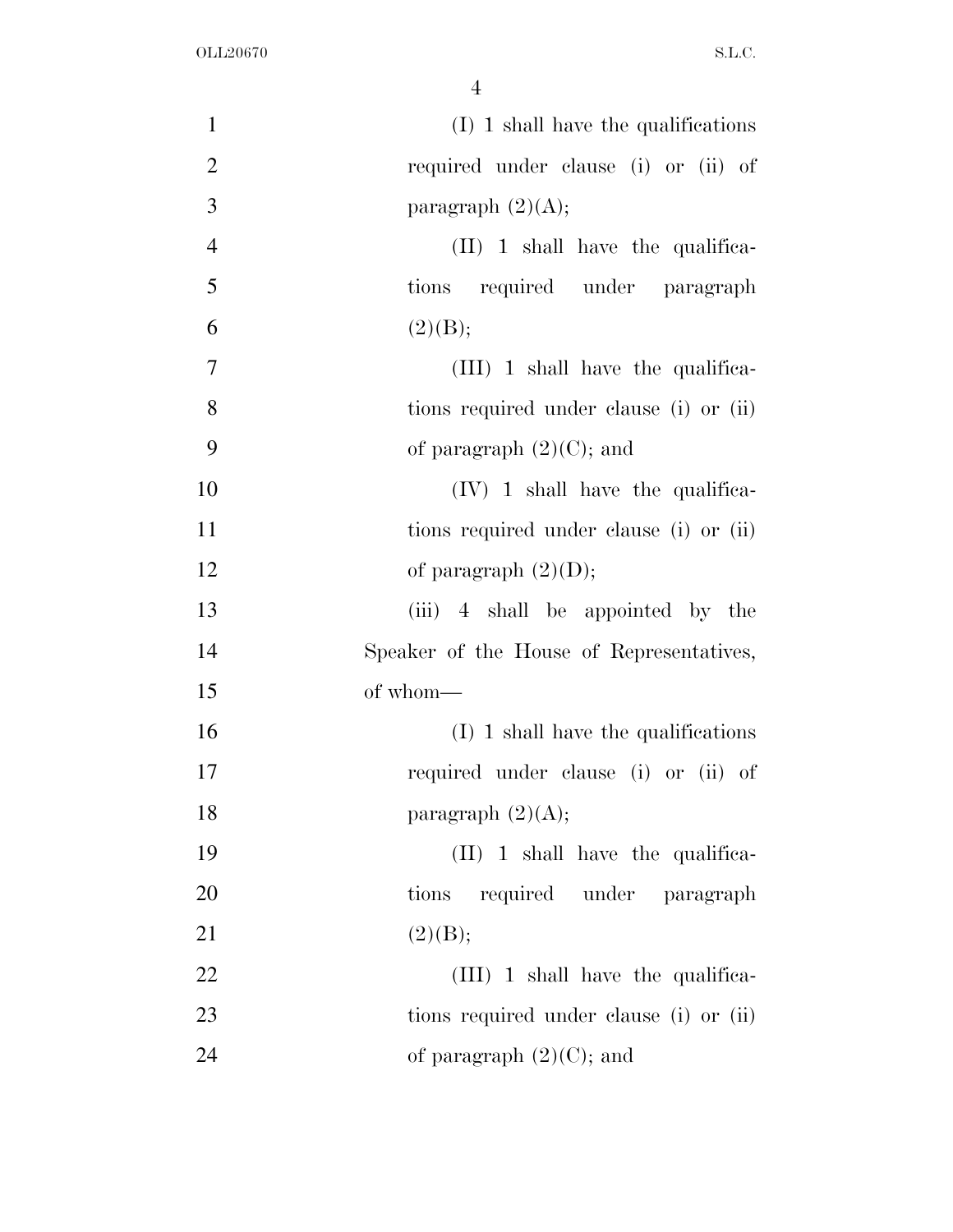| $\mathbf{1}$   | $(IV)$ 1 shall have the qualifica-           |
|----------------|----------------------------------------------|
| $\overline{2}$ | tions required under clause (i) or (ii)      |
| 3              | of paragraph $(2)(D)$ ; and                  |
| $\overline{4}$ | (iv) 4 shall be appointed by the minor-      |
| 5              | ity leader of the House of Representatives,  |
| 6              | of whom-                                     |
| $\overline{7}$ | $(I)$ 1 shall have the qualifications        |
| 8              | required under clause (i) or (ii) of         |
| 9              | paragraph $(2)(A);$                          |
| 10             | $(II)$ 1 shall have the qualifica-           |
| 11             | tions required under paragraph               |
| 12             | (2)(B);                                      |
| 13             | $(III)$ 1 shall have the qualifica-          |
| 14             | tions required under clause (i) or (ii)      |
| 15             | of paragraph $(2)(C)$ ; and                  |
| 16             | $(IV)$ 1 shall have the qualifica-           |
| 17             | tions required under clause (i) or (ii)      |
| 18             | of paragraph $(2)(D)$ .                      |
| 19             | (2) QUALIFICATIONS.—Of the 16 members of     |
| 20             | Commission appointed under paragraph<br>the  |
| 21             | $(1)(C)$ —                                   |
| 22             | $(A)$ 4 shall have current experience in in- |
| 23             | vestigating online child sexual exploitation |
| 24             | crimes, of whom-                             |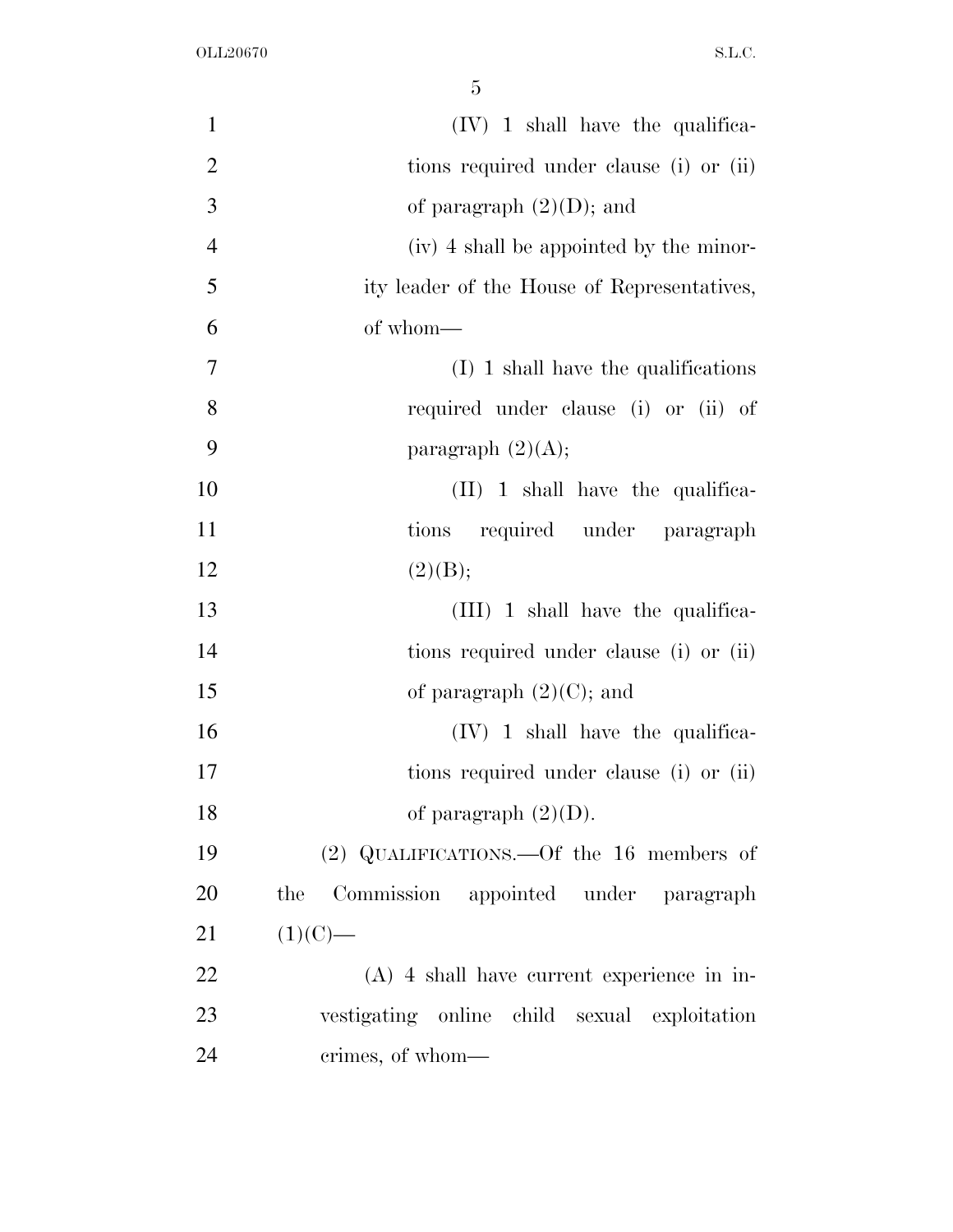| $\mathbf{1}$   | (i) 2 shall have such experience in a              |
|----------------|----------------------------------------------------|
| $\overline{2}$ | law enforcement capacity; and                      |
| 3              | (ii) 2 shall have such experience in a             |
| $\overline{4}$ | prosecutorial capacity;                            |
| 5              | (B) 4 shall be survivors of online child sex-      |
| 6              | ual exploitation, or have current experience in    |
| $\overline{7}$ | providing services for victims of online child     |
| 8              | sexual exploitation in a non-governmental ca-      |
| 9              | pacity;                                            |
| 10             | $(C)(i)$ 2 shall have current experience in        |
| 11             | matters related to consumer protection, civil lib- |
| 12             | erties, civil rights, or privacy; and              |
| 13             | (ii) 2 shall have current experience in com-       |
| 14             | puter science or software engineering related to   |
| 15             | matters of cryptography, data security, or arti-   |
| 16             | ficial intelligence in a non-governmental capac-   |
| 17             | ity; and                                           |
| 18             | (D) 4 shall be individuals who each cur-           |
| 19             | rently work for an interactive computer service    |
| 20             | that is unrelated to each other interactive com-   |
| 21             | puter service represented under this subpara-      |
| 22             | graph, representing diverse types of businesses    |
| 23             | and areas of professional expertise, of whom—      |
| 24             | (i) 2 shall have current experience in             |
| 25             | addressing online child sexual exploitation        |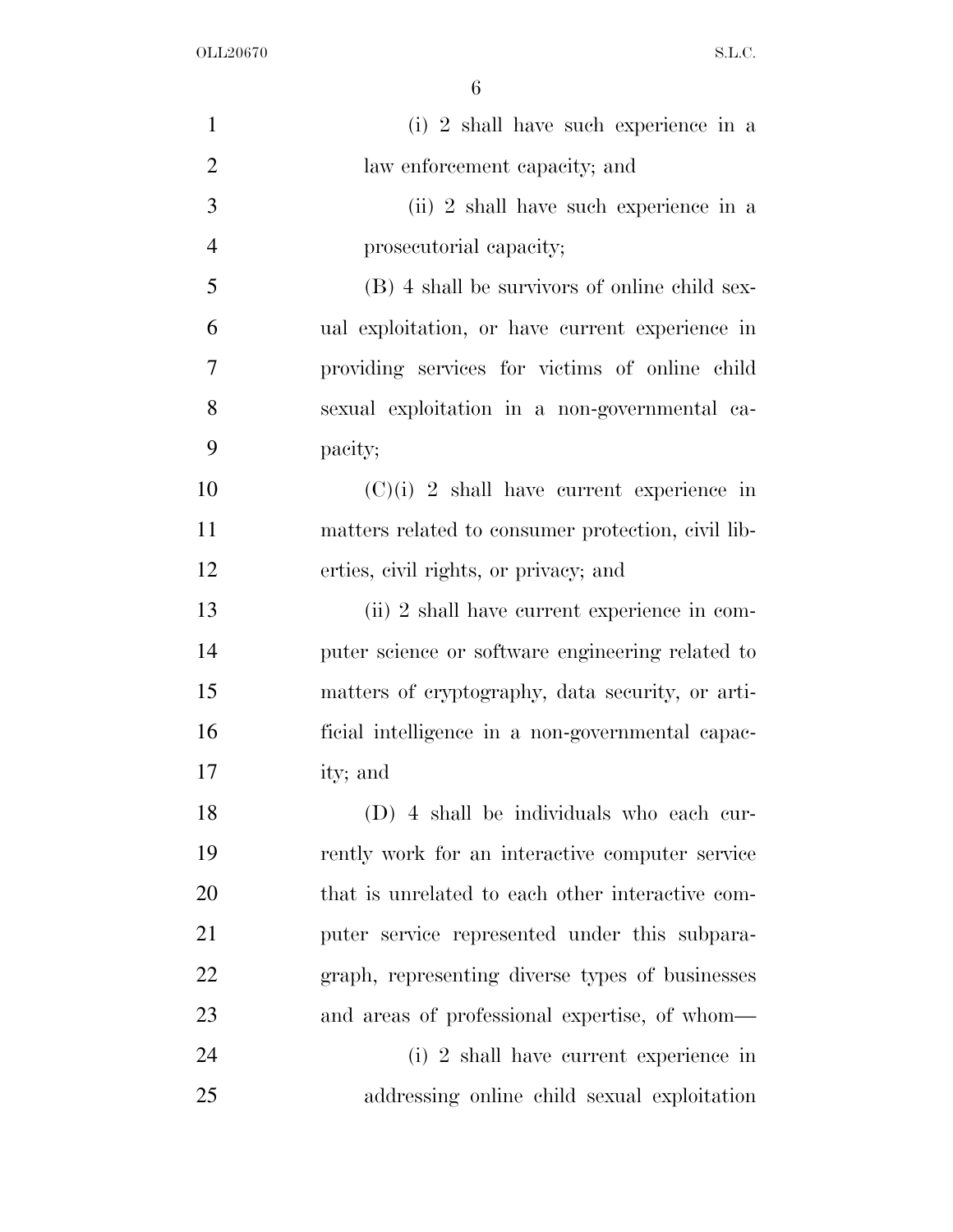| $\mathbf{1}$   | and promoting child safety at an inter-             |
|----------------|-----------------------------------------------------|
| $\overline{2}$ | active computer service with not less than          |
| 3              | 30,000,000 monthly users in the United              |
| $\overline{4}$ | States; and                                         |
| 5              | (ii) 2 shall have current experience in             |
| 6              | addressing online child sexual exploitation         |
| $\overline{7}$ | and promoting child safety at an inter-             |
| 8              | active computer service with less than              |
| 9              | $10,000,000$ monthly users in the United            |
| 10             | States.                                             |
| 11             | (3) DATE.—The initial appointments of mem-          |
| 12             | bers to the Commission under paragraph $(1)(C)$     |
| 13             | shall be made not later than 90 days after the date |
| 14             | of enactment of this Act.                           |
| 15             | (d) PERIOD OF APPOINTMENT; VACANCIES.—              |
| 16             | (1) PERIOD OF APPOINTMENT.—A member of              |
| 17             | the Commission shall be appointed for a term of 5   |
| 18             | years.                                              |
| 19             | $(2)$ VACANCIES.—                                   |
| 20             | (A) EFFECT ON COMMISSION. Any va-                   |
| 21             | cancy in the Commission shall not affect the        |
| 22             | powers of the Commission.                           |
| 23             | (B) FILLING OF VACANCIES.—A vacancy                 |
| 24             | in the Commission shall be filled in the same       |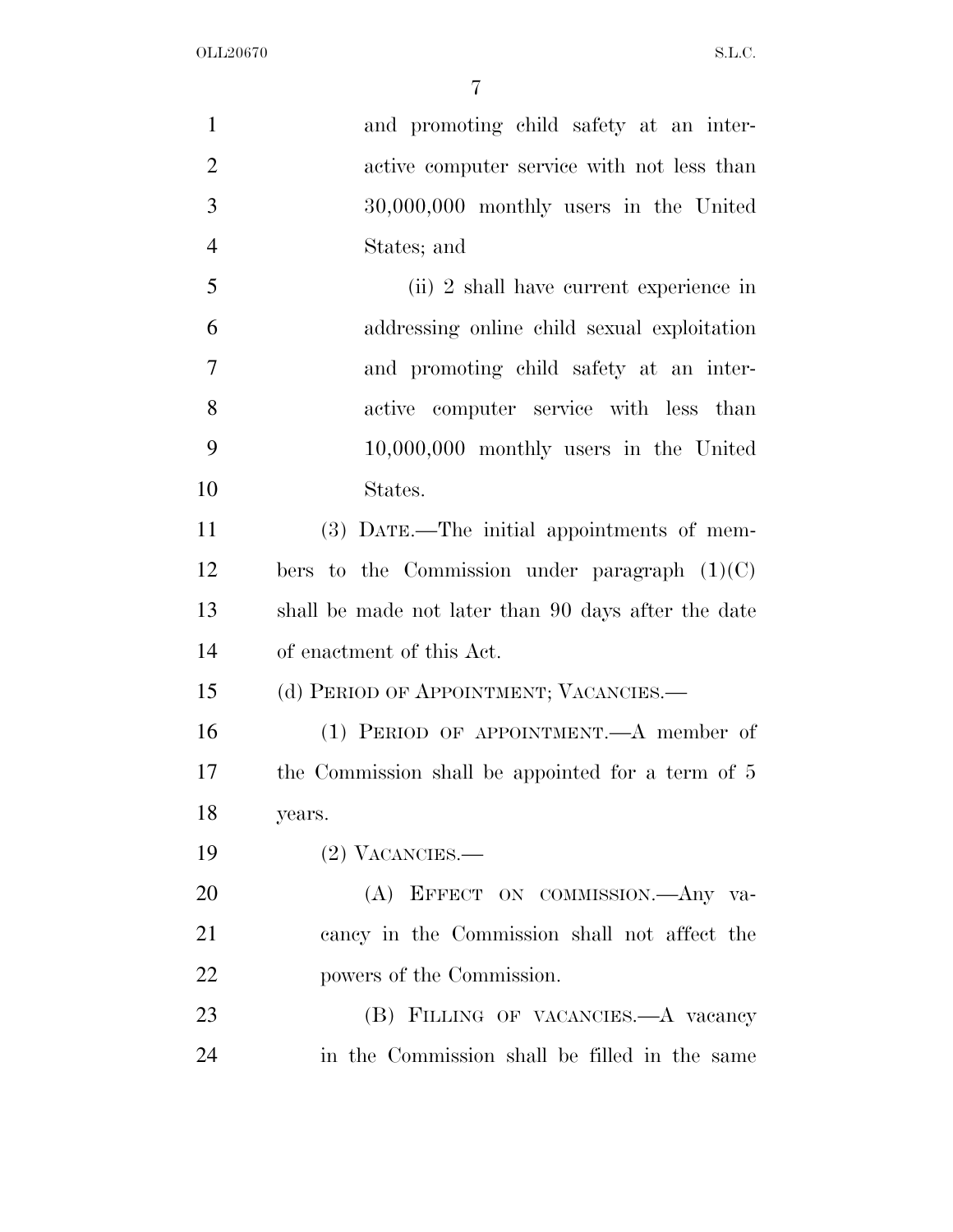manner as the original appointment under sub-2 section  $(c)(1)$ .

 (e) INITIAL MEETING.—The Commission shall hold the first meeting of the Commission not later than 60 days after the date on which a majority of the members of the Commission have been appointed.

 (f) CHAIRPERSON.—The Attorney General or his or her representative shall serve as the Chairperson of the Commission.

 (g) QUORUM.—A majority of the members of the Commission shall constitute a quorum, but a lesser num-ber of members may hold a meeting.

 (h) MEETINGS.—The Commission shall meet at the call of the Chairperson.

 (i) AUTHORITY OF COMMISSION.—The Commission may, for the purpose of carrying out this section and sec- tion 4, hold such hearings, sit and act at such times and places, take such testimony, and receive such evidence as the Commission considers appropriate.

20 (i) INFORMATION FROM FEDERAL AGENCIES.—

 (1) IN GENERAL.—The Commission may secure directly from any Federal department or agency such information as the Commission considers nec-essary to carry out this section and section 4.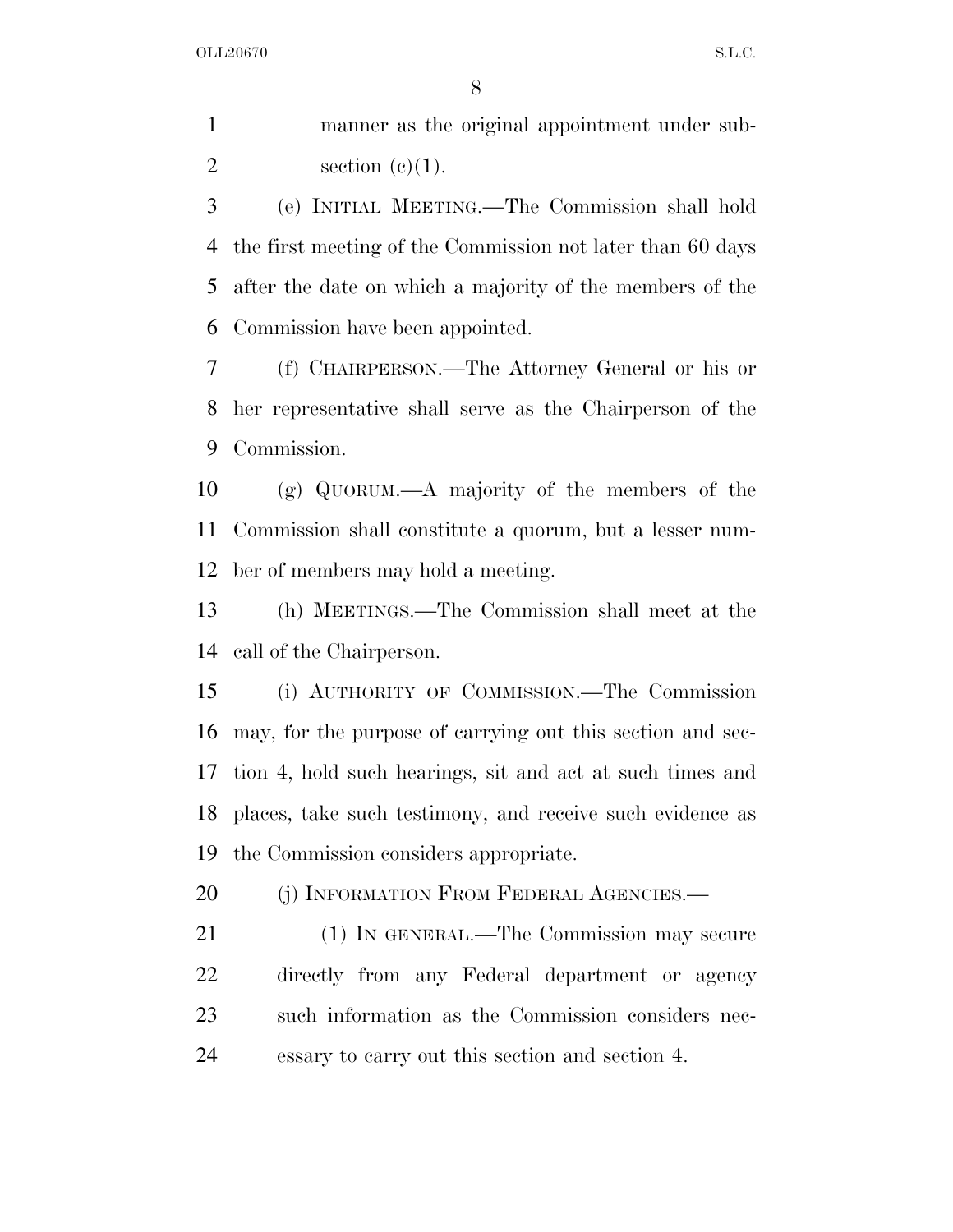(2) FURNISHING INFORMATION.—Upon request of the Chairperson of the Commission for informa- tion under paragraph (1), the head of a Federal de- partment or agency shall furnish the information to the Commission, unless the information is subject to an active investigation or otherwise privileged or confidential.

 (k) TRAVEL EXPENSES.—A member of the Commis- sion shall serve without compensation, but shall be allowed travel expenses, including per diem in lieu of subsistence, at rates authorized for employees of agencies under sub- chapter I of chapter 57 of title 5, United States Code, while away from the home or regular places of business of the member in the performance of services for the Com-mission.

 (l) DURATION.—Section 14 of the Federal Advisory Committee Act (5 U.S.C. App.) shall not apply to the Commission.

#### **SEC. 4. DUTIES OF THE COMMISSION.**

(a) RECOMMENDED BEST PRACTICES.—

21 (1) INITIAL RECOMMENDATIONS.—

22 (A) In GENERAL.—Not later than 18 months after the date on which a majority of the members of the Commission required to be 25 appointed under section  $3(c)(1)(C)$  have been so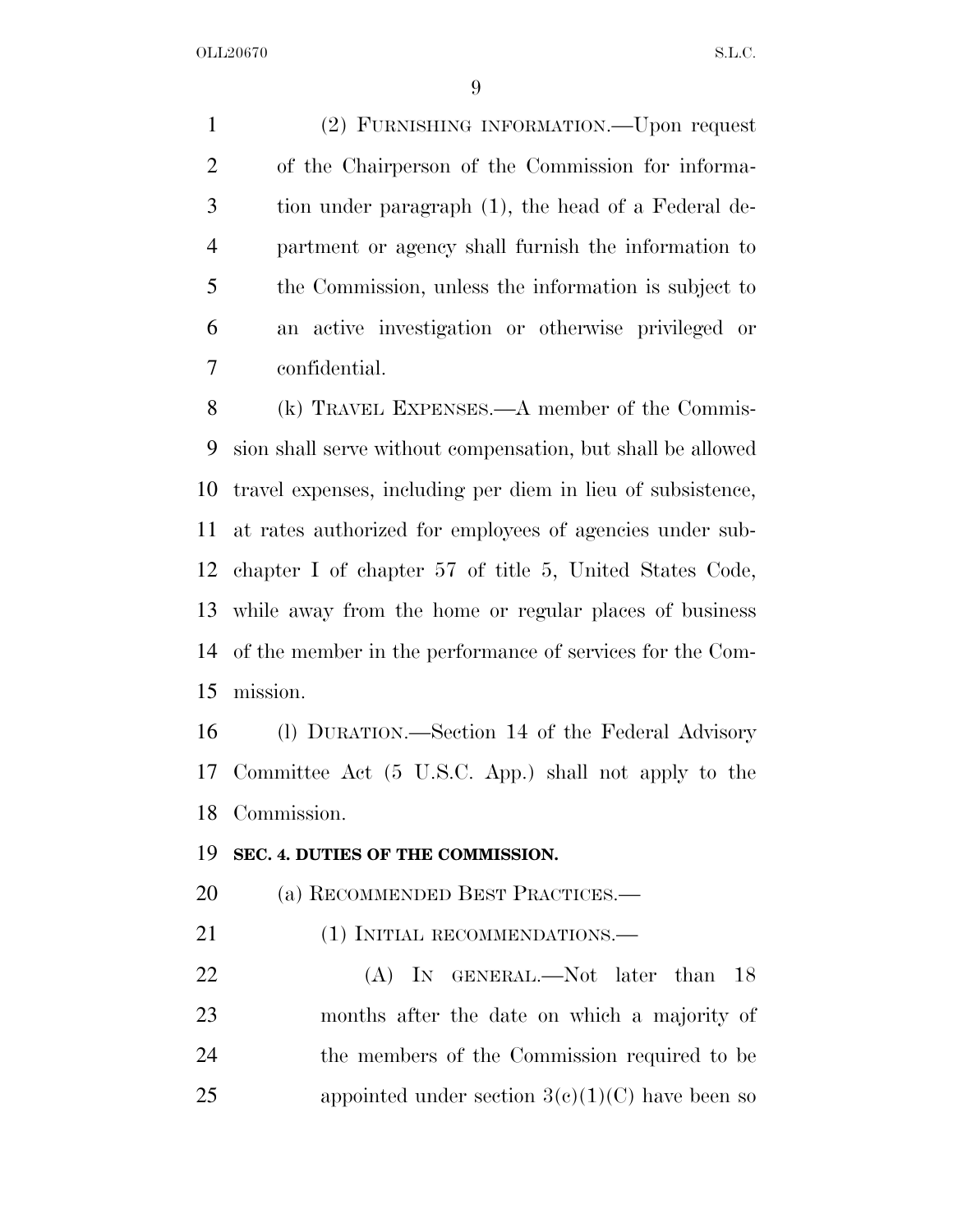| $\mathbf{1}$   | appointed, the Commission shall develop and       |
|----------------|---------------------------------------------------|
| $\overline{2}$ | submit to the Attorney General recommended        |
| 3              | best practices that providers of interactive com- |
| $\overline{4}$ | puter services may choose to engage in to pre-    |
| 5              | vent, reduce, and respond to the online sexual    |
| 6              | exploitation of children, including the entice-   |
| 7              | ment, grooming, sex trafficking, and sexual       |
| 8              | abuse of children and the proliferation of online |
| 9              | child sexual abuse material.                      |
| 10             | (B) REQUIREMENTS.—                                |
| 11             | (i) ALTERNATIVE BEST PRACTICES.-                  |
| 12             | The best practices required to be developed       |
| 13             | and submitted under subparagraph (A)              |
| 14             | shall include alternatives that take into         |
| 15             | consideration—                                    |
| 16             | (I) the size, type of product, and                |
| 17             | business model of a provider of an                |
| 18             | interactive computer service;                     |
| 19             | (II) whether an interactive com-                  |
| 20             | puter service—                                    |
| 21             | (aa) is made available to the                     |
| <u>22</u>      | public;                                           |
| 23             | (bb) is primarily responsible                     |
| 24             | for hosting, storage, display, and                |
| 25             | retrieval of information on behalf                |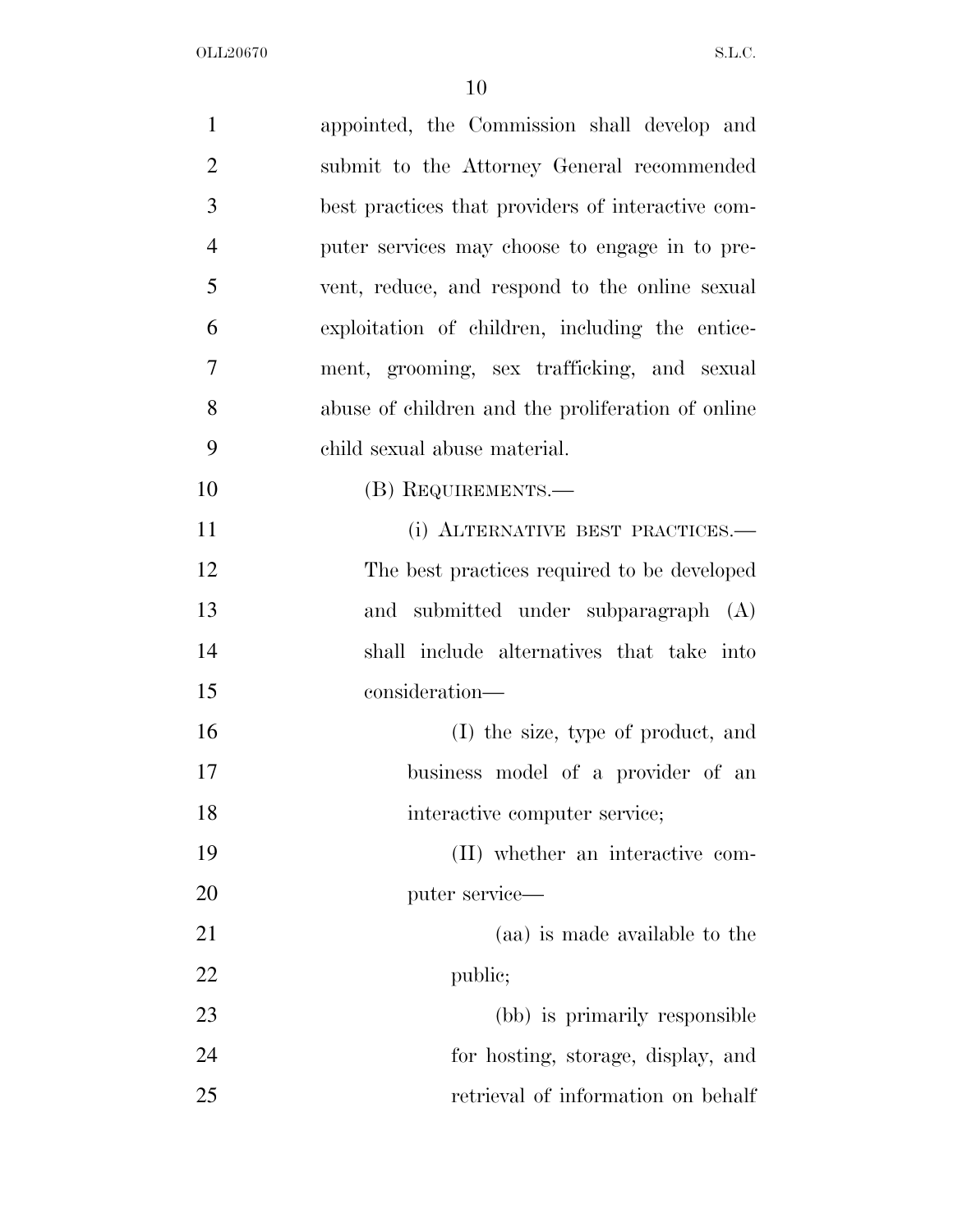| $\mathbf{1}$   | of third parties, including pro-            |
|----------------|---------------------------------------------|
| $\overline{2}$ | viders of other interactive com-            |
| 3              | puter services; or                          |
| $\overline{4}$ | (cc) provides the capability                |
| 5              | to transmit data to and receive             |
| 6              | data from all or substantially all          |
| 7              | internet endpoints on behalf of a           |
| 8              | consumer; and                               |
| 9              | (III) whether a type of product,            |
| 10             | business model, product design, or          |
| 11             | other factors related to the provision      |
| 12             | of an interactive computer service          |
| 13             | could make a product or service sus-        |
| 14             | ceptible to the use and facilitation of     |
| 15             | online child sexual exploitation.           |
| 16             | (ii) SCOPE.—Notwithstanding para-           |
| 17             | $graph$ (3), the alternatives described in  |
| 18             | clause (i) of this subparagraph may ex-     |
| 19             | clude certain matters required to be ad-    |
| 20             | dressed under paragraph $(3)$ , as the Com- |
| 21             | mission determines appropriate based on     |
| 22             | the nature of particular products or serv-  |
| 23             | ices, the factors described in such clause  |
| 24             | (i), or other factors relevant to the pur-  |
| 25             | poses of this Act.                          |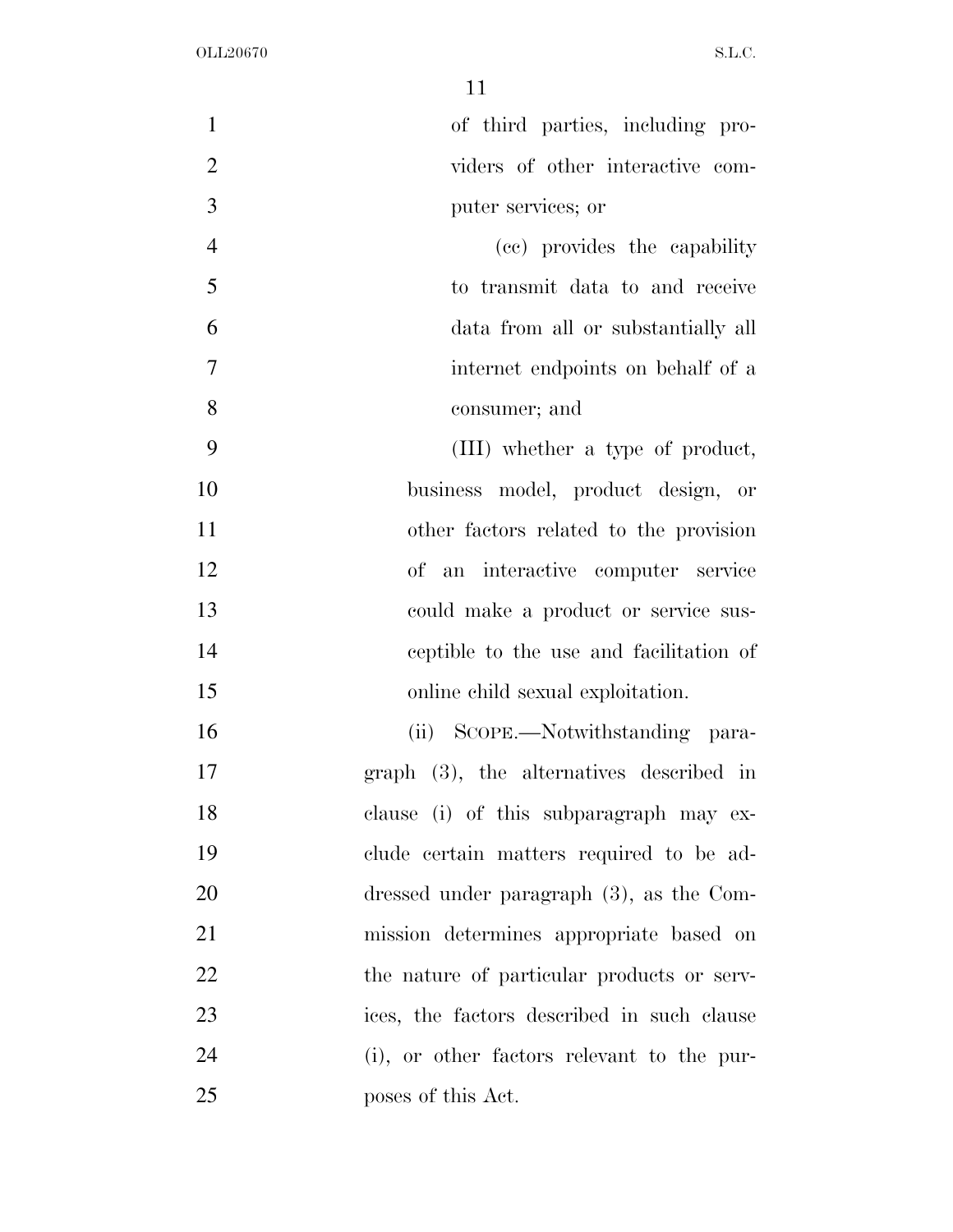| $\mathbf{1}$   | (2) SUPPORT REQUIREMENT.—The Commission              |
|----------------|------------------------------------------------------|
| $\overline{2}$ | may only recommend the best practices under para-    |
| 3              | graph $(1)$ if not fewer than 14 members of the Com- |
| $\overline{4}$ | mission support the best practices.                  |
| 5              | (3) MATTERS ADDRESSED.—The matters ad-               |
| 6              | dressed by the recommended best practices devel-     |
| 7              | oped and submitted by the Commission under para-     |
| 8              | graph(1) shall include—                              |
| 9              | (A) preventing, identifying, disrupting, and         |
| 10             | reporting online child sexual exploitation;          |
| 11             | (B) coordinating with non-profit organiza-           |
| 12             | tions and other providers of interactive com-        |
| 13             | puter services to preserve, remove from view,        |
| 14             | and report online child sexual exploitation;         |
| 15             | (C) retaining child sexual exploitation con-         |
| 16             | tent and related user identification and location    |
| 17             | data;                                                |
| 18             | (D) receiving and triaging reports of online         |
| 19             | child sexual exploitation by users of interactive    |
| 20             | computer services, including self-reporting;         |
| 21             | (E) implementing a standard rating and               |
| 22             | categorization system to identify the type and       |
| 23             | severity of child sexual abuse material;             |
| 24             | (F) training and supporting content mod-             |
| 25             | erators who review child sexual exploitation con-    |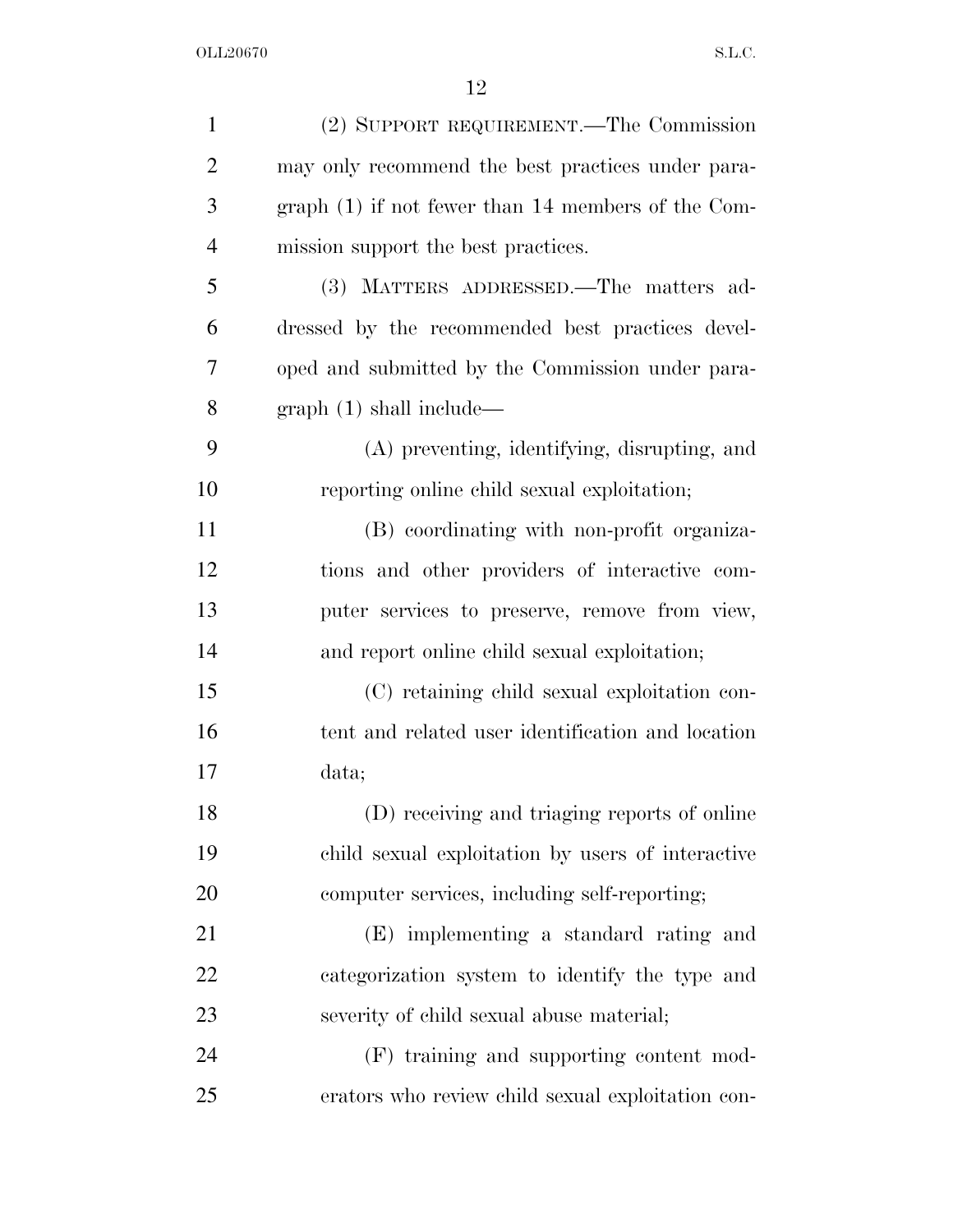| $\mathbf{1}$   | tent for the purposes of preventing and dis-       |
|----------------|----------------------------------------------------|
| $\overline{2}$ | rupting online child sexual exploitation;          |
| 3              | (G) preparing and issuing transparency re-         |
| $\overline{4}$ | ports, including disclosures in terms of service,  |
| 5              | relating to identifying, categorizing, and report- |
| 6              | ing online child sexual exploitation and efforts   |
| 7              | to prevent and disrupt online child sexual ex-     |
| 8              | ploitation;                                        |
| 9              | (H) coordinating with voluntary initiatives        |
| 10             | offered among and to providers of interactive      |
| 11             | computer services relating to identifying, cat-    |
| 12             | egorizing, and reporting online child sexual ex-   |
| 13             | ploitation;                                        |
| 14             | (I) employing age rating and age gating            |
| 15             | systems to reduce online child sexual exploi-      |
| 16             | tation;                                            |
| 17             | (J) offering parental control products that        |
| 18             | enable customers to limit the types of websites,   |
| 19             | social media platforms, and internet content       |
| 20             | that are accessible to children; and               |
| 21             | (K) contractual and operational practices          |
| 22             | to ensure third parties, contractors, and affili-  |
| 23             | ates comply with the best practices.               |
|                |                                                    |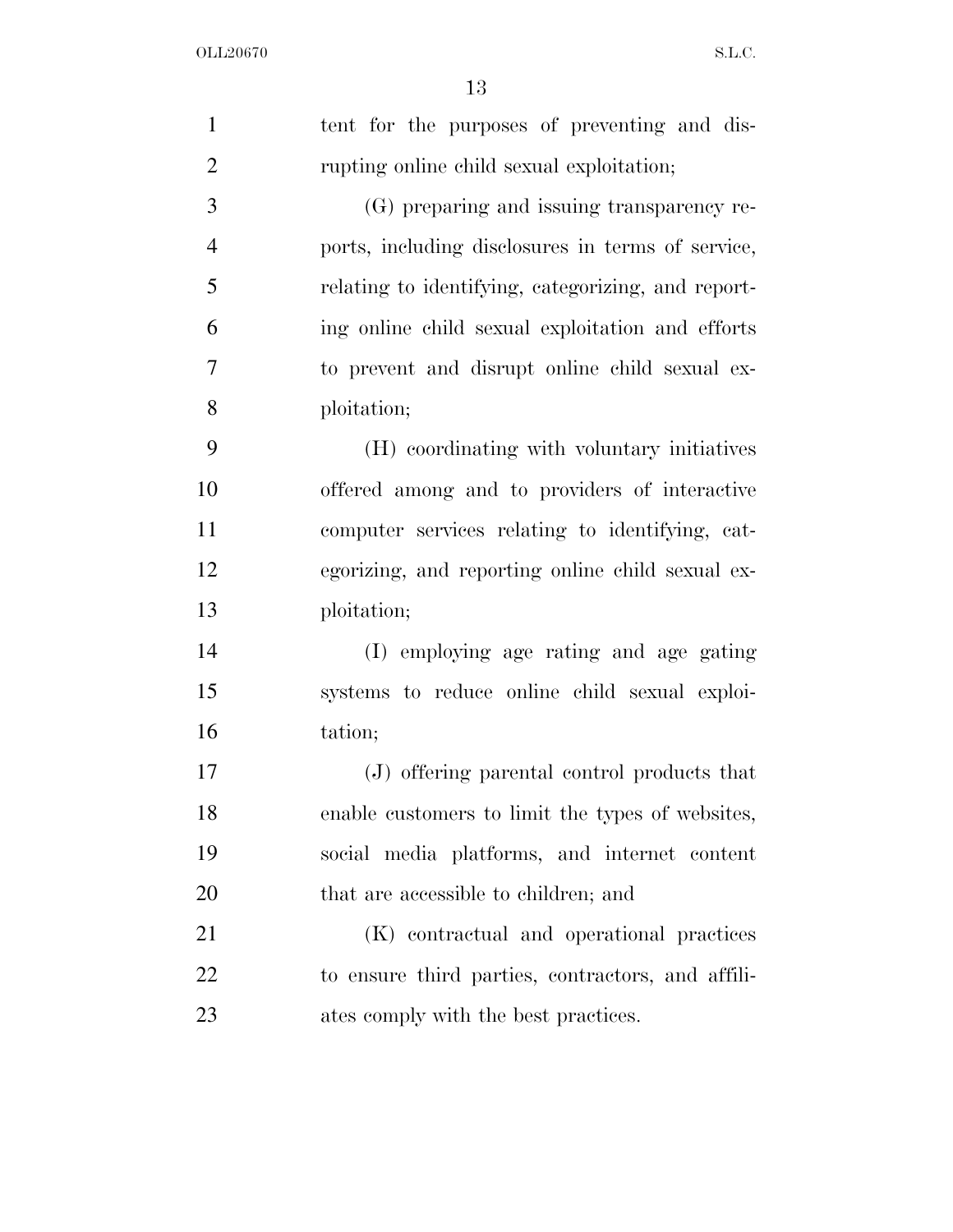| $\mathbf{1}$   | (4) RELEVANT CONSIDERATIONS. In devel-                    |
|----------------|-----------------------------------------------------------|
| $\overline{2}$ | oping best practices under paragraph (1), the Com-        |
| 3              | mission shall consider—                                   |
| $\overline{4}$ | (A) the cost and technical limitations of                 |
| 5              | implementing the best practices;                          |
| 6              | (B) the impact on competition, product                    |
| 7              | and service quality, data security, and privacy;          |
| 8              | (C) the impact on the ability of law en-                  |
| 9              | forcement agencies to investigate and prosecute           |
| 10             | child sexual exploitation and rescue victims; and         |
| 11             | (D) the current state of technology.                      |
| 12             | (5) PERIODIC UPDATES.—Not less frequently                 |
| 13             | than once every 5 years, the Commission shall up-         |
| 14             | and resubmit to the Attorney General rec-<br>date         |
| 15             | ommended best practices under paragraph (1).              |
| 16             | (b) PUBLICATION OF BEST PRACTICES.—Not later              |
| 17             | than 30 days after the date on which the Commission sub-  |
| 18             | mits recommended best practices under subsection (a), in- |
| 19             | cluding updated recommended best practices under para-    |
| 20             | graph (5) of that subsection, the Attorney General shall  |
| 21             | publish the recommended best practices on the website of  |
| 22             | the Department of Justice and in the Federal Register.    |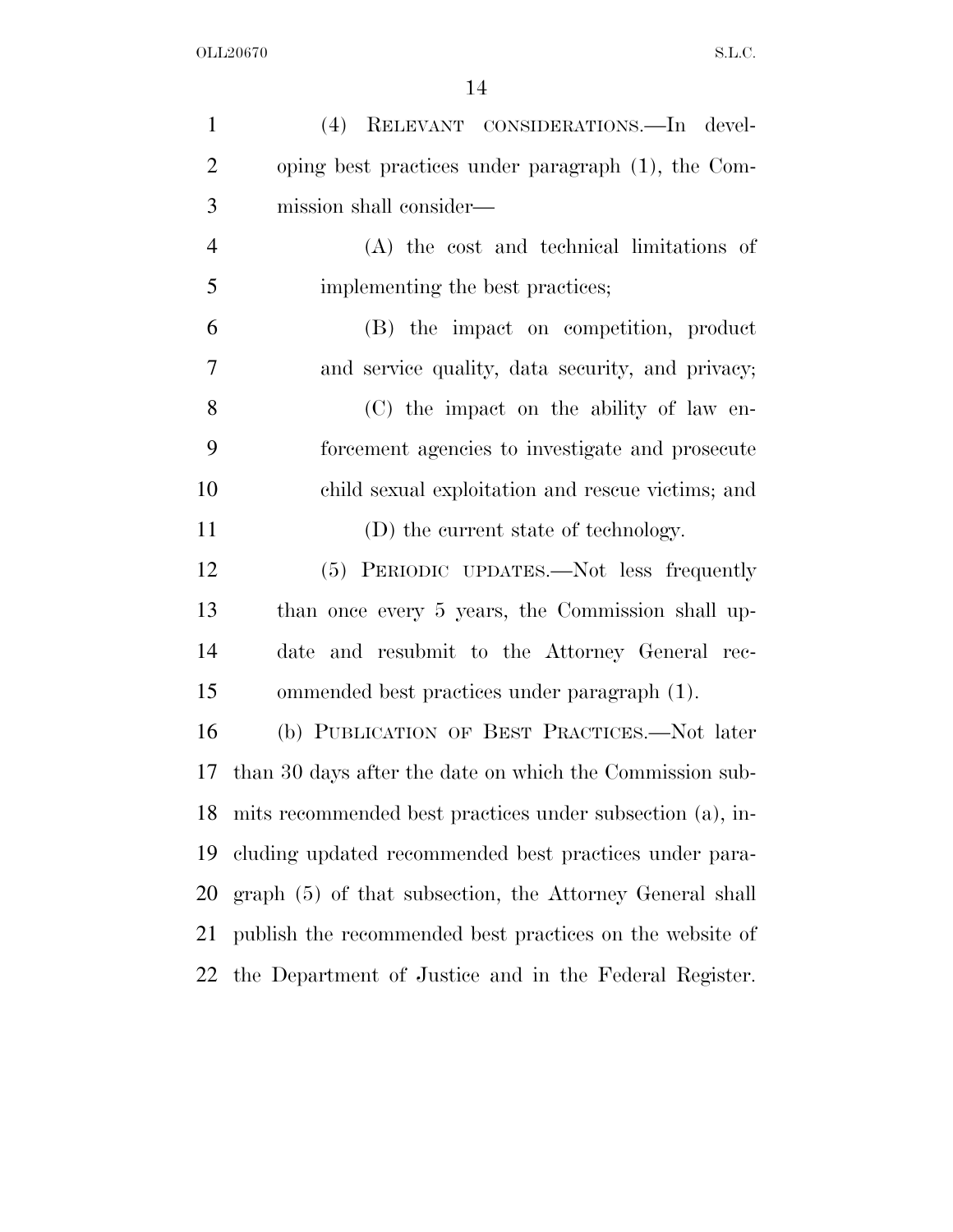**SEC. 5. PROTECTING VICTIMS OF ONLINE CHILD SEXUAL ABUSE.**  Section 230(e) of the Communications Act of 1934 (47 U.S.C. 230(e)) is amended by adding at the end the following: "(6) No EFFECT ON CHILD SEXUAL EXPLOI- TATION LAW.—Nothing in this section (other than 8 subsection  $(c)(2)(A)$  shall be construed to impair or limit— 10 "(A) any claim in a civil action brought against a provider of an interactive computer service under section 2255 of title 18, United States Code, if the conduct underlying the claim constitutes a violation of section 2252 or 15 section 2252A of that title; 16 "(B) any charge in a criminal prosecution brought against a provider of an interactive computer service under State law regarding the advertisement, promotion, presentation, dis- tribution, or solicitation of child sexual abuse material, as defined in section 2256(8) of title 18, United States Code; or 23 "'(C) any claim in a civil action brought against a provider of an interactive computer service under State law regarding the advertise-ment, promotion, presentation, distribution, or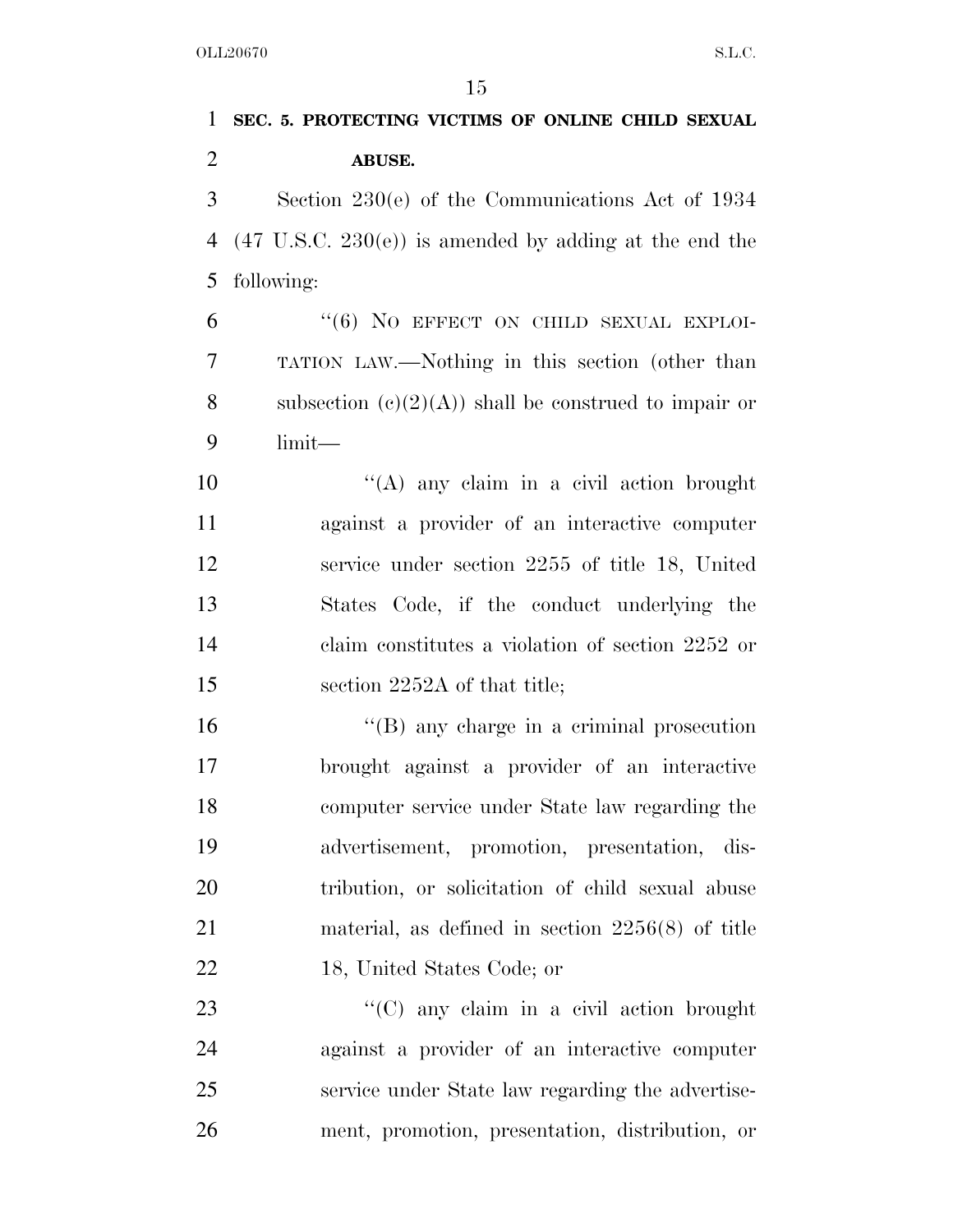| $\mathbf{1}$   | solicitation of child sexual abuse material, as            |
|----------------|------------------------------------------------------------|
| $\overline{2}$ | defined in section $2256(8)$ of title 18, United           |
| 3              | States Code.".                                             |
| 4              | SEC. 6. USE OF TERM "CHILD SEXUAL ABUSE MATERIAL".         |
| 5              | (a) SENSE OF CONGRESS.—It is the sense of Con-             |
| 6              | gress that the term "child sexual abuse material" has the  |
| 7              | same legal meaning as the term "child pornography", as     |
| 8              | that term was used in Federal statutes and case law before |
| 9              | the date of enactment of this Act.                         |
| 10             | (b) AMENDMENTS.—                                           |
| 11             | (1) TITLE 5, UNITED STATES CODE.—Chapter                   |
| 12             | 65 of title 5, United States Code, is amended—             |
| 13             | (A) in section $6502(a)(2)(B)$ , by striking               |
| 14             | "child pornography" and inserting "child sexual"           |
| 15             | abuse material"; and                                       |
| 16             | (B) in section $6504(c)(2)(F)$ , by striking               |
| 17             | "child pornography" and inserting "child sexual"           |
| 18             | abuse material".                                           |
| 19             | (2) HOMELAND SECURITY ACT OF 2002.-The                     |
| 20             | Homeland Security Act of 2002 (6 U.S.C. 101 et             |
| 21             | seq.) is amended—                                          |
| 22             | (A) in section $307(b)(3)(D)$ (6 U.S.C.                    |
| 23             | $187(b)(3)(D)$ , by striking "child pornography"           |
| 24             | and inserting "child sexual abuse material";               |
| 25             | and                                                        |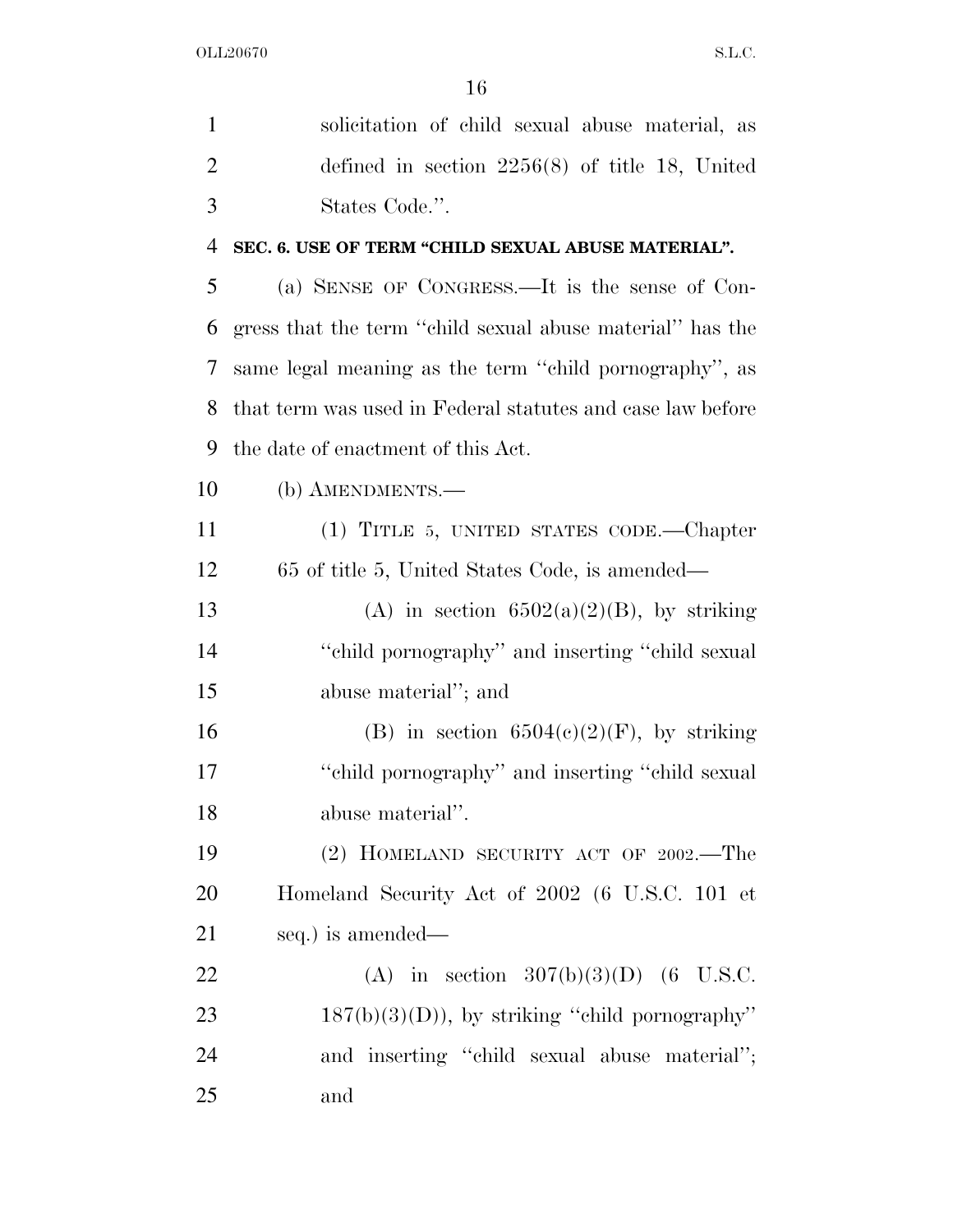| $\mathbf{1}$   | (B) in section 890A (6 U.S.C. 473)—                           |
|----------------|---------------------------------------------------------------|
| $\overline{2}$ | in subsection (b)(2)(A)(ii), by<br>(i)                        |
| 3              | striking "child pornography" and inserting                    |
| $\overline{4}$ | "child sexual abuse material"; and                            |
| 5              | in subsection $(e)(3)(B)(ii)$ , by<br>(ii)                    |
| 6              | striking "child pornography" and inserting                    |
| $\overline{7}$ | "child sexual abuse material".                                |
| 8              | (3) IMMIGRATION AND NATIONALITY ACT.—Sec-                     |
| 9              | tion $101(a)(43)(I)$ of the Immigration and Nation-           |
| 10             | ality Act $(8 \text{ U.S.C. } 1101(a)(43)(I))$ is amended by  |
| 11             | striking "child pornography" and inserting "child             |
| 12             | sexual abuse material".                                       |
| 13             | (4) SMALL BUSINESS JOBS ACT OF 2010.—Sec-                     |
| 14             | tion $3011(c)$ of the Small Business Jobs Act of 2010         |
| 15             | $(12 \text{ U.S.C. } 5710(e))$ is amended by striking "child" |
| 16             | pornography" and inserting "child sexual abuse ma-            |
| 17             | terial".                                                      |
| 18             | (5) BROADBAND DATA IMPROVEMENT ACT.-                          |
| 19             | Section $214(a)(2)$ of the Broadband Data Improve-            |
| 20             | ment Act $(15 \text{ U.S.C. } 6554(a)(2))$ is amended by      |
| 21             | striking "child pornography" and inserting "child"            |
| 22             | sexual abuse material".                                       |
| 23             | CAN-SPAM ACT OF 2003.—Section<br>(6)                          |
| 24             | $4(b)(2)(B)$ of the CAN-SPAM Act of 2003 (15                  |
| 25             | U.S.C. $7703(b)(2)(B)$ is amended by striking "child"         |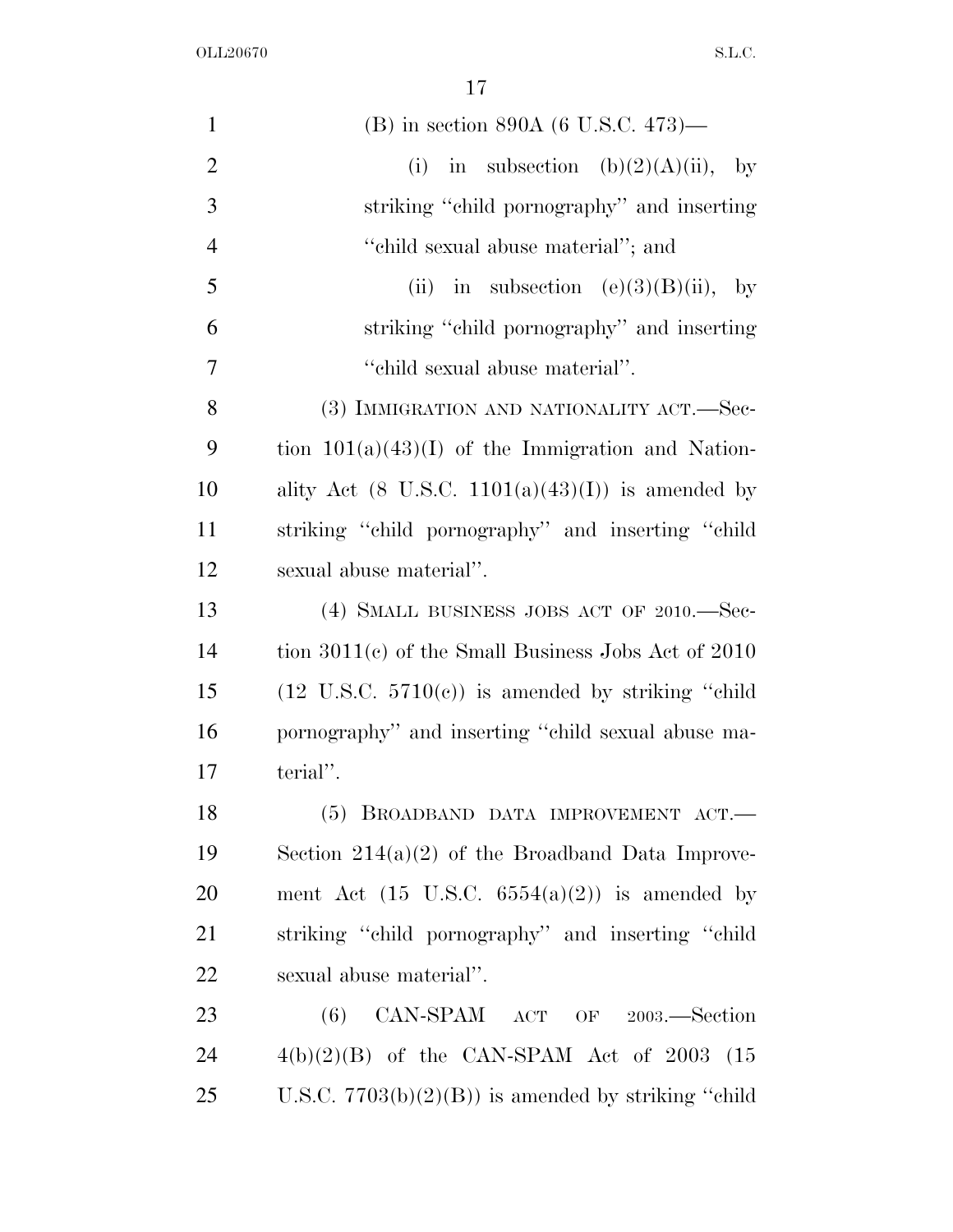| $\mathbf{1}$   | pornography" and inserting "child sexual abuse ma- |
|----------------|----------------------------------------------------|
| $\overline{2}$ | terial".                                           |
| 3              | (7) TITLE 18, UNITED STATES CODE.—Title 18,        |
| $\overline{4}$ | United States Code, is amended—                    |
| 5              | (A) in section $1956(e)(7)(D)$ , by striking       |
| 6              | "child pornography" each place the term ap-        |
| 7              | pears and inserting "child sexual abuse mate-      |
| 8              | $\text{rial}''$ ;                                  |
| 9              | $(B)$ in chapter $110-$                            |
| 10             | (i) in section $2251(e)$ , by striking             |
| 11             | "child pornography" and inserting "child"          |
| 12             | sexual abuse material";                            |
| 13             | (ii) in section $2252(b)$ —                        |
| 14             | $(I)$ in paragraph $(1)$ , by striking             |
| 15             | "child pornography" and inserting                  |
| 16             | "child sexual abuse material"; and                 |
| 17             | $(II)$ in paragraph $(2)$ , by striking            |
| 18             | "child pornography" and inserting                  |
| 19             | "child sexual abuse material";                     |
| 20             | (iii) in section $2252A$ —                         |
| 21             | $(I)$ in the section heading, by                   |
| 22             | striking "child pornography"                       |
| 23             | and inserting "child sexual abuse                  |
| 24             | material";                                         |
| 25             | (II) in subsection $(a)$ —                         |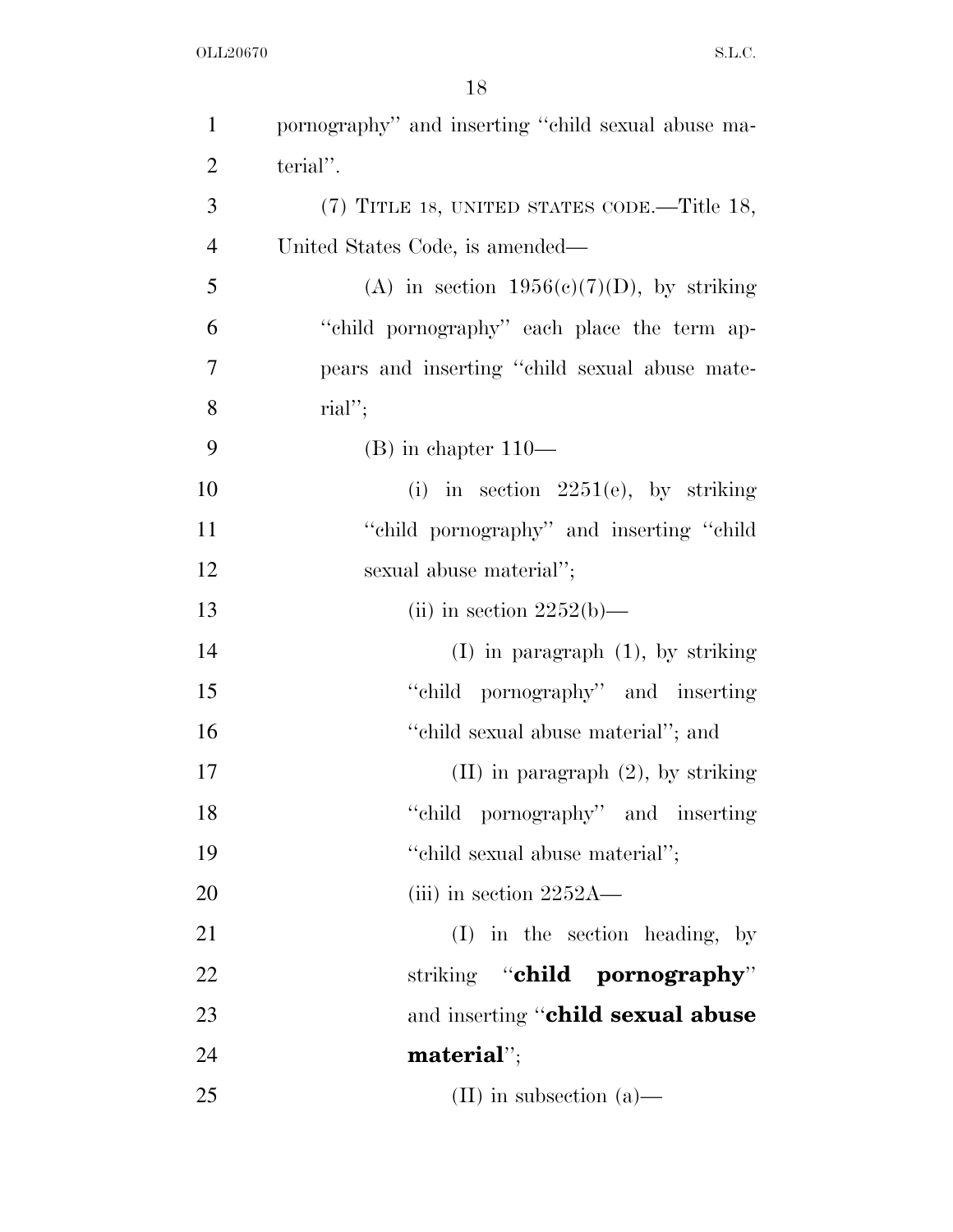| $\mathbf{1}$   | (aa) in paragraph $(1)$ , by      |
|----------------|-----------------------------------|
| $\overline{2}$ | striking "child pornography" and  |
| 3              | inserting "child sexual abuse ma- |
| $\overline{4}$ | $\text{terial}''$ ;               |
| 5              | (bb) in paragraph $(2)$ —         |
| 6              | (AA) in subparagraph              |
| 7              | $(A)$ , by striking "child por-   |
| 8              | nography" and inserting           |
| 9              | "child sexual abuse mate-         |
| 10             | rial"; and                        |
| 11             | (BB) in subparagraph              |
| 12             | $(B)$ , by striking "child por-   |
| 13             | nography" and inserting           |
| 14             | "child sexual abuse mate-         |
| 15             | $\text{rial}''$ ;                 |
| 16             | $(ec)$ in paragraph $(3)$ , by    |
| 17             | striking "child pornography" and  |
| 18             | inserting "child sexual abuse ma- |
| 19             | $\text{terial}''$ ;               |
| 20             | $(dd)$ in paragraph $(4)$ —       |
| 21             | (AA) in subparagraph              |
| 22             | (A), by striking "child por-      |
| 23             | nography" and inserting           |
| 24             | "child sexual abuse mate-         |
| 25             | rial"; and                        |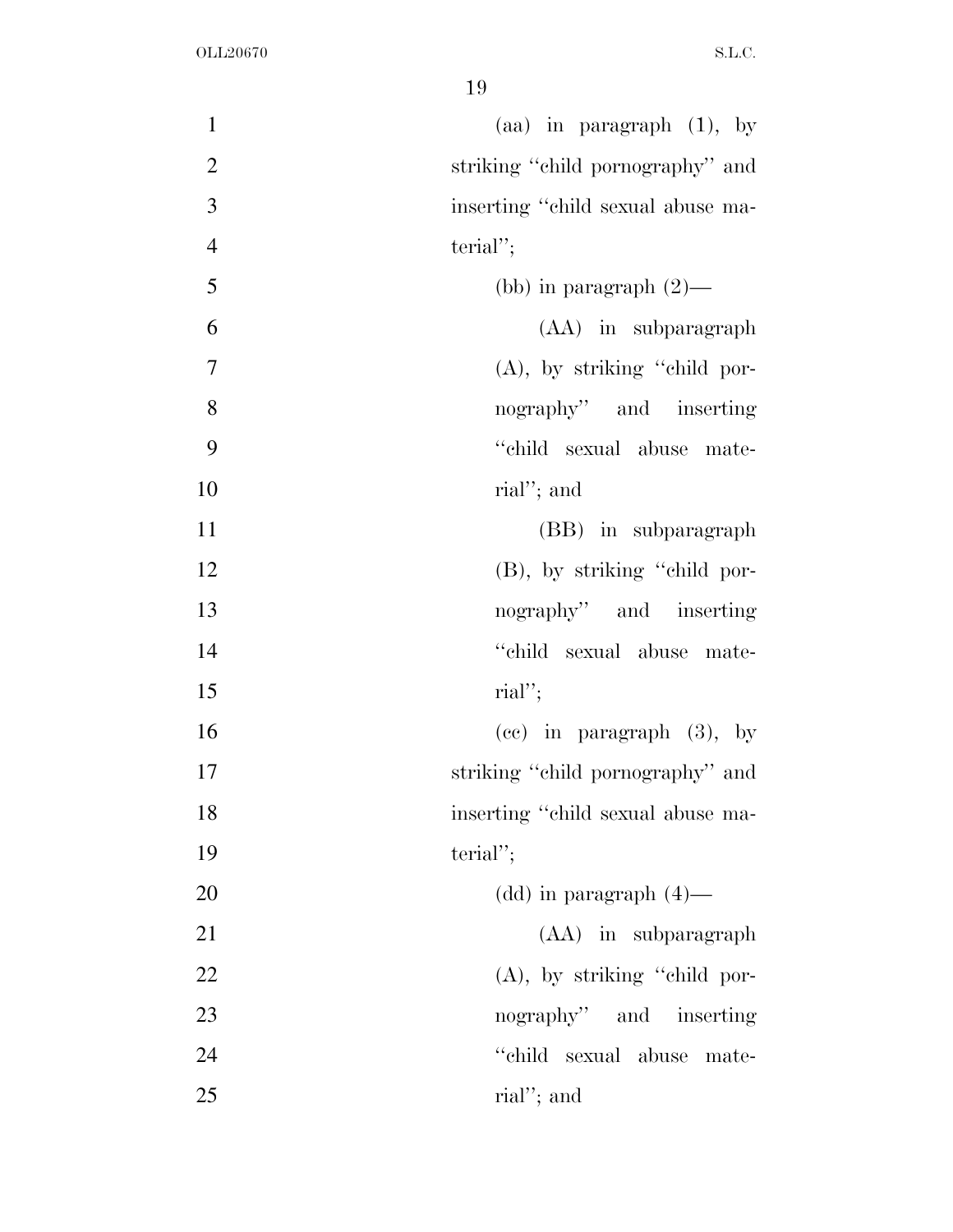| $\mathbf{1}$   | (BB) in subparagraph           |
|----------------|--------------------------------|
| $\overline{2}$ | (B), by striking "child por-   |
| 3              | nography" and inserting        |
| $\overline{4}$ | "child sexual abuse mate-      |
| 5              | $\text{rial}''$ ;              |
| 6              | (ee) in paragraph $(5)$ —      |
| $\overline{7}$ | (AA) in subparagraph           |
| 8              | $(A)$ , by striking "an image  |
| 9              | of child pornography" and      |
| 10             | inserting "child sexual abuse" |
| 11             | material"; and                 |
| 12             | (BB) in subparagraph           |
| 13             | (B), by striking "an image     |
| 14             | of child pornography" and      |
| 15             | inserting "child sexual abuse" |
| 16             | material"; and                 |
| 17             | (ff) in paragraph $(7)$ —      |
| 18             | (AA) by striking "child"       |
| 19             | pornography" and inserting     |
| 20             | "child<br>sexual abuse mate-   |
| 21             | rial"; and                     |
| 22             | (BB) by striking the           |
| 23             | period at the end and insert-  |
| 24             | ing a comma;                   |
| 25             | (III) in subsection (b)—       |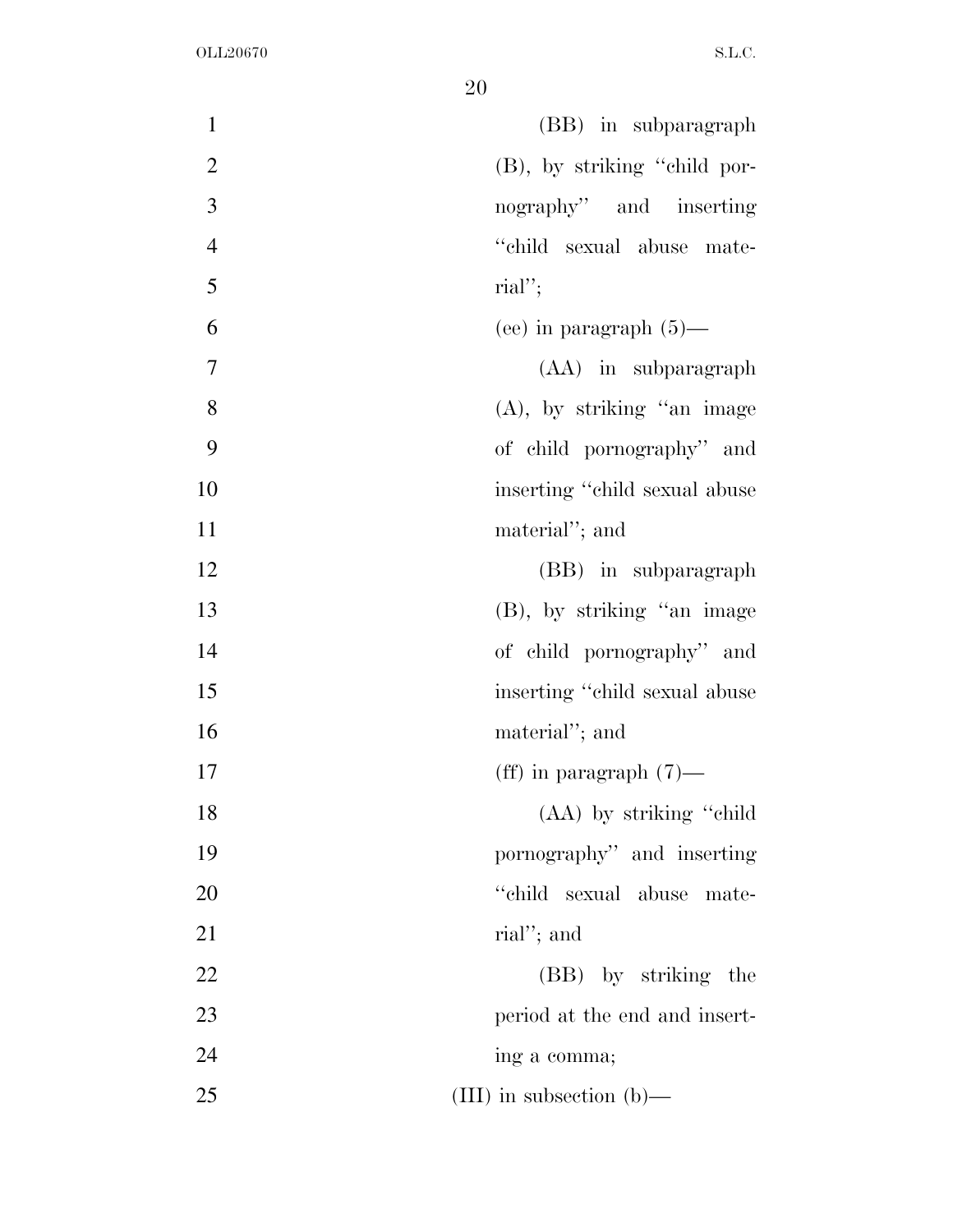| $\mathbf{1}$   | (aa) in paragraph $(1)$ , by       |
|----------------|------------------------------------|
| $\overline{2}$ | striking "child pornography" and   |
| 3              | inserting "child sexual abuse ma-  |
| $\overline{4}$ | terial"; and                       |
| 5              | (bb) in paragraph $(2)$ , by       |
| 6              | striking "child pornography"       |
| 7              | each place the term appears and    |
| 8              | inserting "child sexual abuse ma-  |
| 9              | terial"; and                       |
| 10             | $(IV)$ in subsection $(e)$ —       |
| 11             | (aa) in paragraph $(1)(A)$ , by    |
| 12             | striking "child pornography" and   |
| 13             | inserting "child sexual abuse ma-  |
| 14             | $\text{terial}''$ ;                |
| 15             | (bb) in paragraph $(2)$ , by       |
| 16             | striking "child pornography" and   |
| 17             | inserting "child sexual abuse ma-  |
| 18             | terial"; and                       |
| 19             | (cc) in the undesignated           |
| 20             | matter following paragraph $(2)$ , |
| 21             | by striking "child pornography"    |
| 22             | and inserting "child sexual abuse  |
| 23             | material";                         |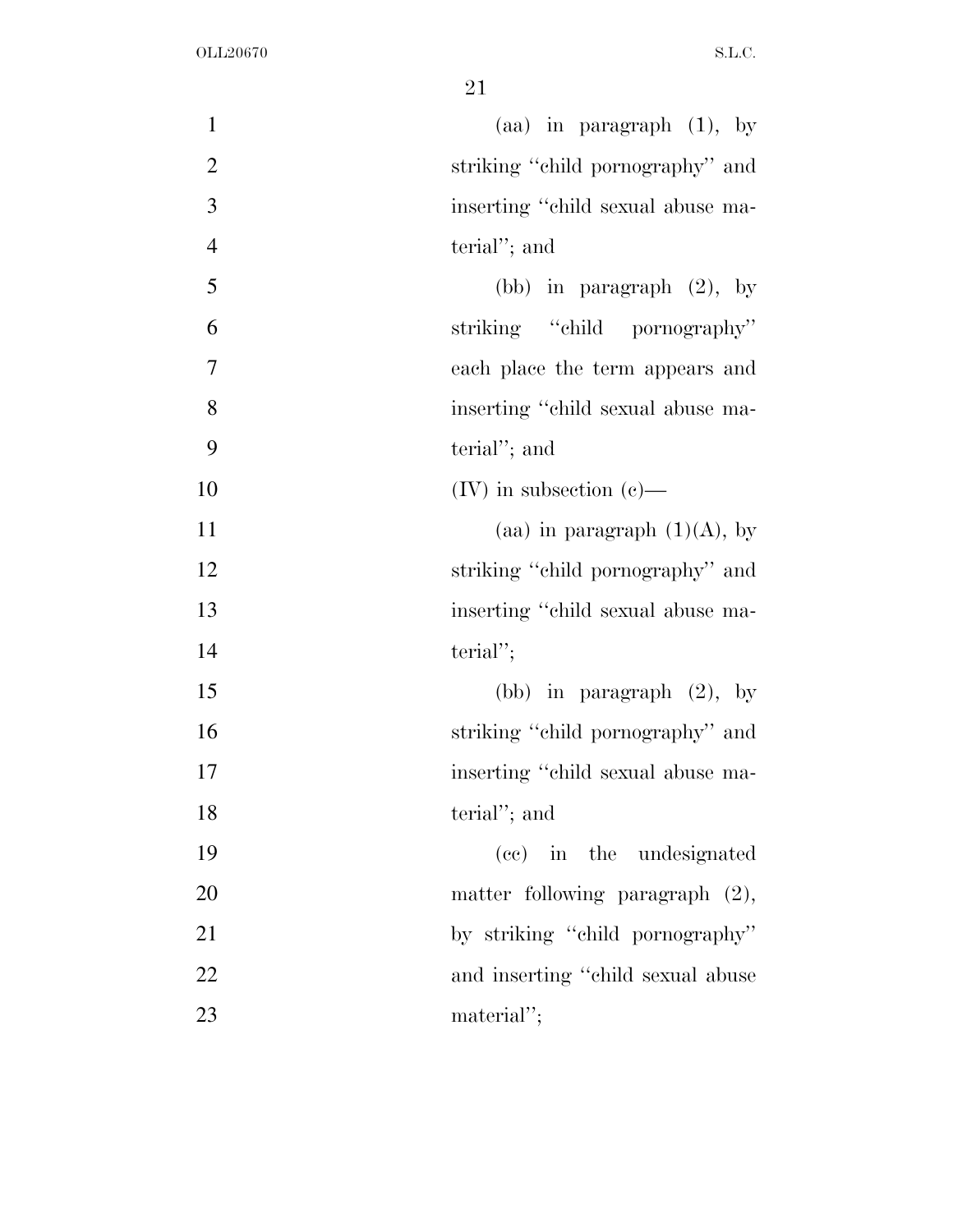| $\mathbf{1}$   | $(V)$ in subsection $(d)(1)$ , by strik- |
|----------------|------------------------------------------|
| $\overline{2}$ | ing "child pornography" and inserting    |
| 3              | "child sexual abuse material"; and       |
| $\overline{4}$ | (VI) in subsection (e), by striking      |
| 5              | "child pornography" each place the       |
| 6              | term appears and inserting "child sex-   |
| 7              | ual abuse material";                     |
| 8              | (iv) in section $2256(8)$ —              |
| 9              | (I) by striking "child pornog-           |
| 10             | raphy" and inserting "child sexual       |
| 11             | abuse material"; and                     |
| 12             | (II) by striking the period at the       |
| 13             | end and inserting a semicolon;           |
| 14             | (v) in section $2257A(h)$ —              |
| 15             | $(I)$ in paragraph $(1)$ , by striking   |
| 16             | "child pornography" and inserting        |
| 17             | "child sexual abuse material"; and       |
| 18             | $(II)$ in paragraph $(2)$ , by striking  |
| 19             | "child pornography" and inserting        |
| 20             | "child sexual abuse material";           |
| 21             | $(vi)$ in section 2258A—                 |
| 22             | (I) in subsection (a) $(2)$ —            |
| 23             | $(aa)$ in subparagraph $(A)$ ,           |
| 24             | by striking "child pornography"          |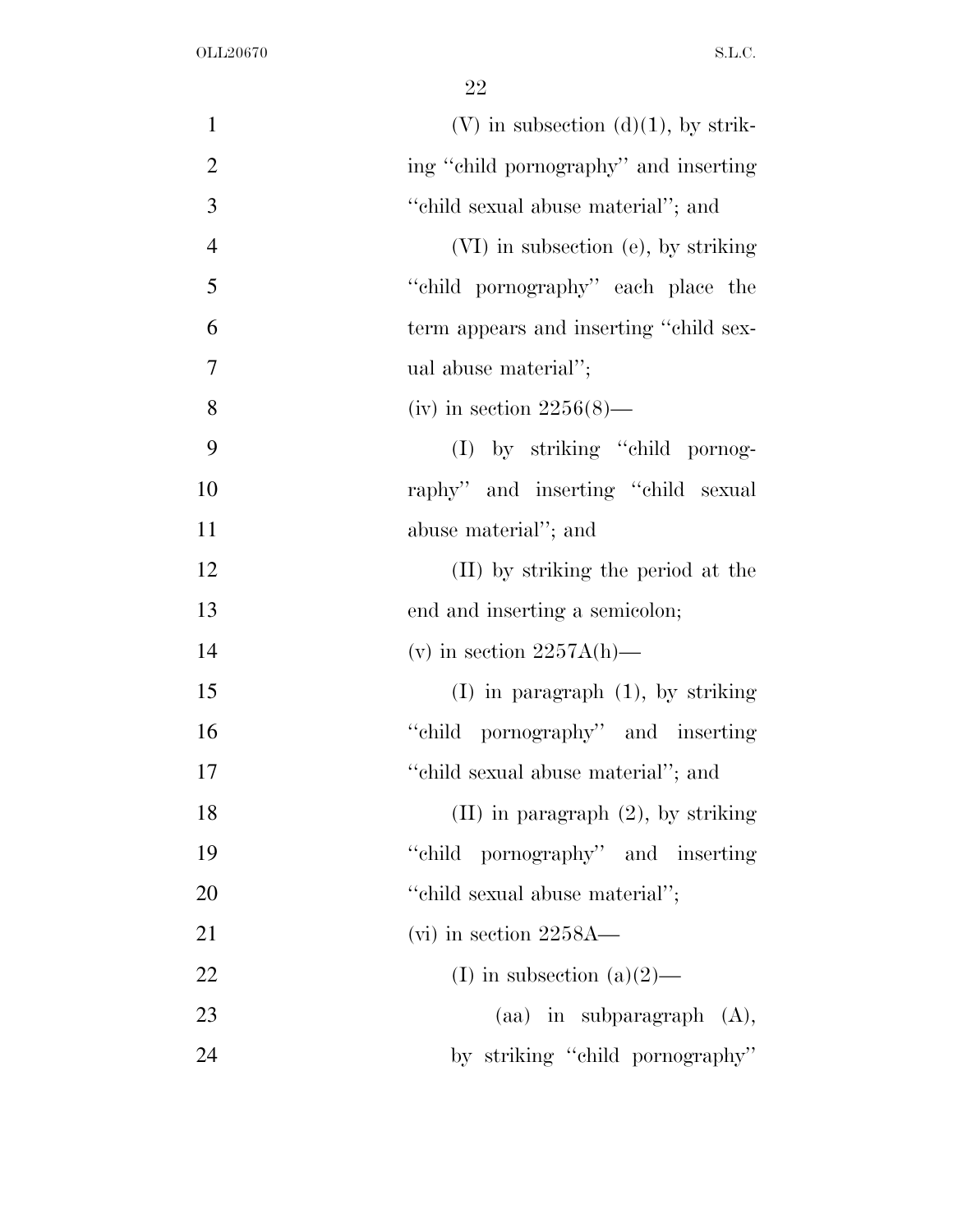| $\mathbf{1}$   | and inserting "child sexual abuse"     |
|----------------|----------------------------------------|
| $\overline{2}$ | material"; and                         |
| 3              | $(bb)$ in subparagraph $(B)$ ,         |
| $\overline{4}$ | by striking "child pornography"        |
| 5              | and inserting "child sexual abuse      |
| 6              | material";                             |
| 7              | (II) in subsection (b)—                |
| 8              | $(aa)$ in paragraph $(4)$ —            |
| 9              | (AA) in the paragraph                  |
| 10             | heading, by striking "CHILD"           |
| 11             | PORNOGRAPHY" and insert-               |
| 12             | ing "CHILD SEXUAL ABUSE                |
| 13             | MATERIAL"; and                         |
| 14             | (BB) by striking "child"               |
| 15             | pornography" and inserting             |
| 16             | "child sexual abuse mate-              |
| 17             | rial"; and                             |
| 18             | (bb) in paragraph $(5)$ , by           |
| 19             | striking "child pornography" and       |
| 20             | inserting "child sexual abuse ma-      |
| 21             | terial"; and                           |
| 22             | (III) in subsection (g)(2)(B), by      |
| 23             | striking "child pornography" and in-   |
| 24             | serting "child sexual abuse material"; |
| 25             | (vii) in section $2258C$ —             |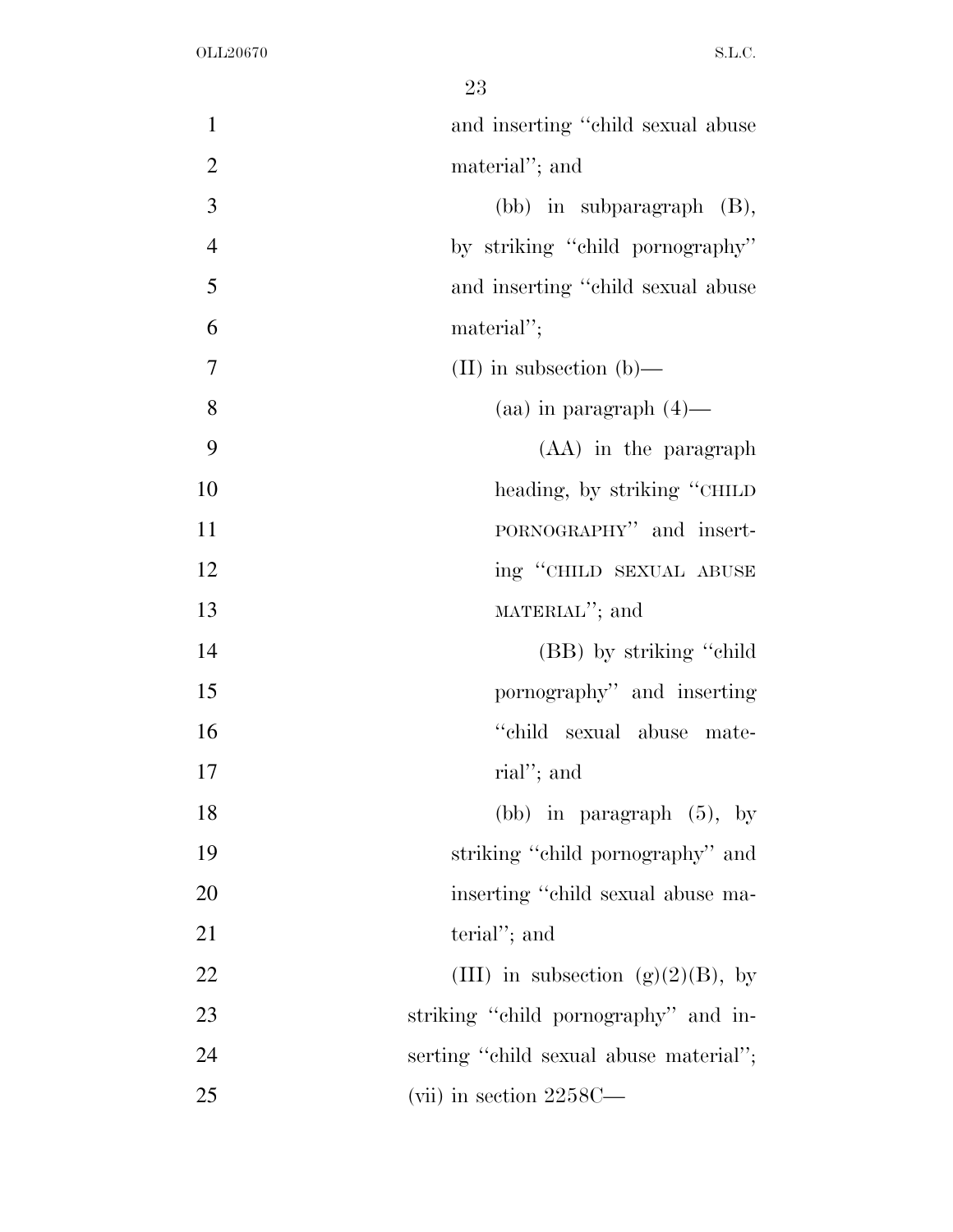| $\mathbf{1}$     | (I) in the section heading, by           |
|------------------|------------------------------------------|
| $\overline{2}$   | striking "child pornography"             |
| $\mathfrak{Z}$   | and inserting "child sexual abuse        |
| $\overline{4}$   | material";                               |
| 5                | (II) in subsection $(a)$ —               |
| 6                | (aa) in paragraph $(2)$ , by             |
| $\boldsymbol{7}$ | striking "child pornography" and         |
| 8                | inserting "child sexual abuse ma-        |
| 9                | terial"; and                             |
| 10               | (bb) in paragraph $(3)$ , by             |
| 11               | striking "child pornography" and         |
| 12               | inserting "child sexual abuse ma-        |
| 13               | $\text{terial}''$ ;                      |
| 14               | $(III)$ in subsection (d), by strik-     |
| 15               | ing "child pornography visual depic-     |
| 16               | tion" and inserting "child sexual        |
| $17\,$           | abuse material visual depiction"; and    |
| 18               | $(IV)$ in subsection $(e)$ , by striking |
| 19               | "child pornography visual depiction"     |
| 20               | and inserting "child sexual abuse ma-    |
| 21               | terial visual depiction";                |
| 22               | (viii) in section $2259-$                |
| 23               | (I) in paragraph $(b)(2)$ —              |
| 24               | (aa) in the paragraph head-              |
| 25               | ing, by striking "CHILD PORNOG-          |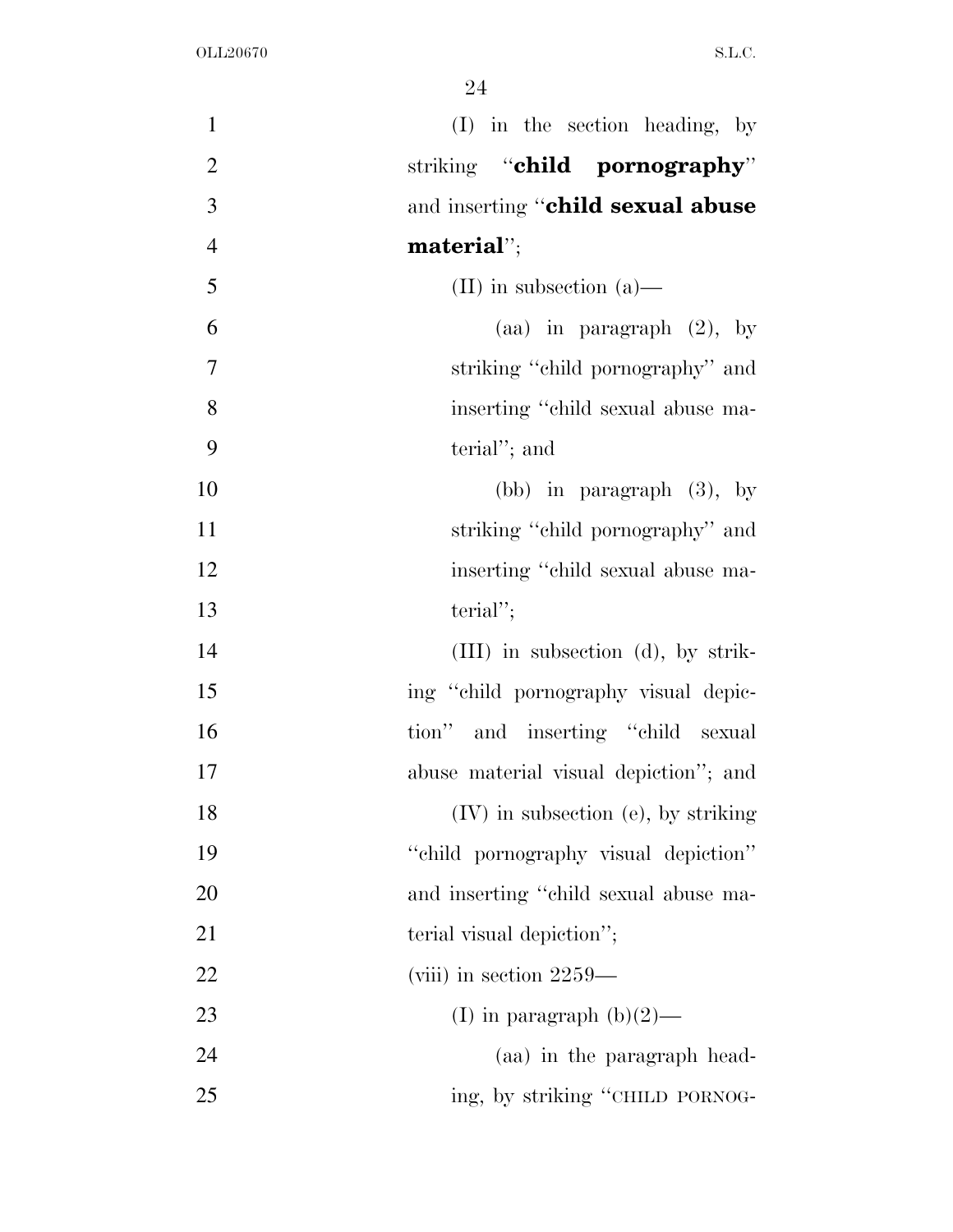| $\mathbf{1}$   | RAPHY" and inserting "CHILD       |
|----------------|-----------------------------------|
| $\overline{2}$ | SEXUAL ABUSE MATERIAL";           |
| 3              | (bb) in the matter preceding      |
| $\overline{4}$ | subparagraph $(A)$ , by striking  |
| 5              | "child pornography" and insert-   |
| 6              | ing "child sexual abuse mate-     |
| $\overline{7}$ | rial"; and                        |
| 8              | $(ce)$ in subparagraph $(A)$ , by |
| 9              | striking "child pornography" and  |
| 10             | inserting "child sexual abuse ma- |
| 11             | $\text{terial}''$ ;               |
| 12             | (II) in subsection $(e)$ —        |
| 13             | $(aa)$ in paragraph $(1)$ —       |
| 14             | (AA) in the paragraph             |
| 15             | heading, by striking "CHILD"      |
| 16             | PORNOGRAPHY" and insert-          |
| 17             | ing "CHILD SEXUAL ABUSE           |
| 18             | MATERIAL"; and                    |
| 19             | (BB) by striking "child"          |
| 20             | pornography" each place the       |
| 21             | term appears and inserting        |
| 22             | "child"<br>sexual abuse mate-     |
| 23             | $\text{rial}''$ ;                 |
| 24             | (bb) in paragraph $(2)$ , in the  |
| 25             | matter preceding subparagraph     |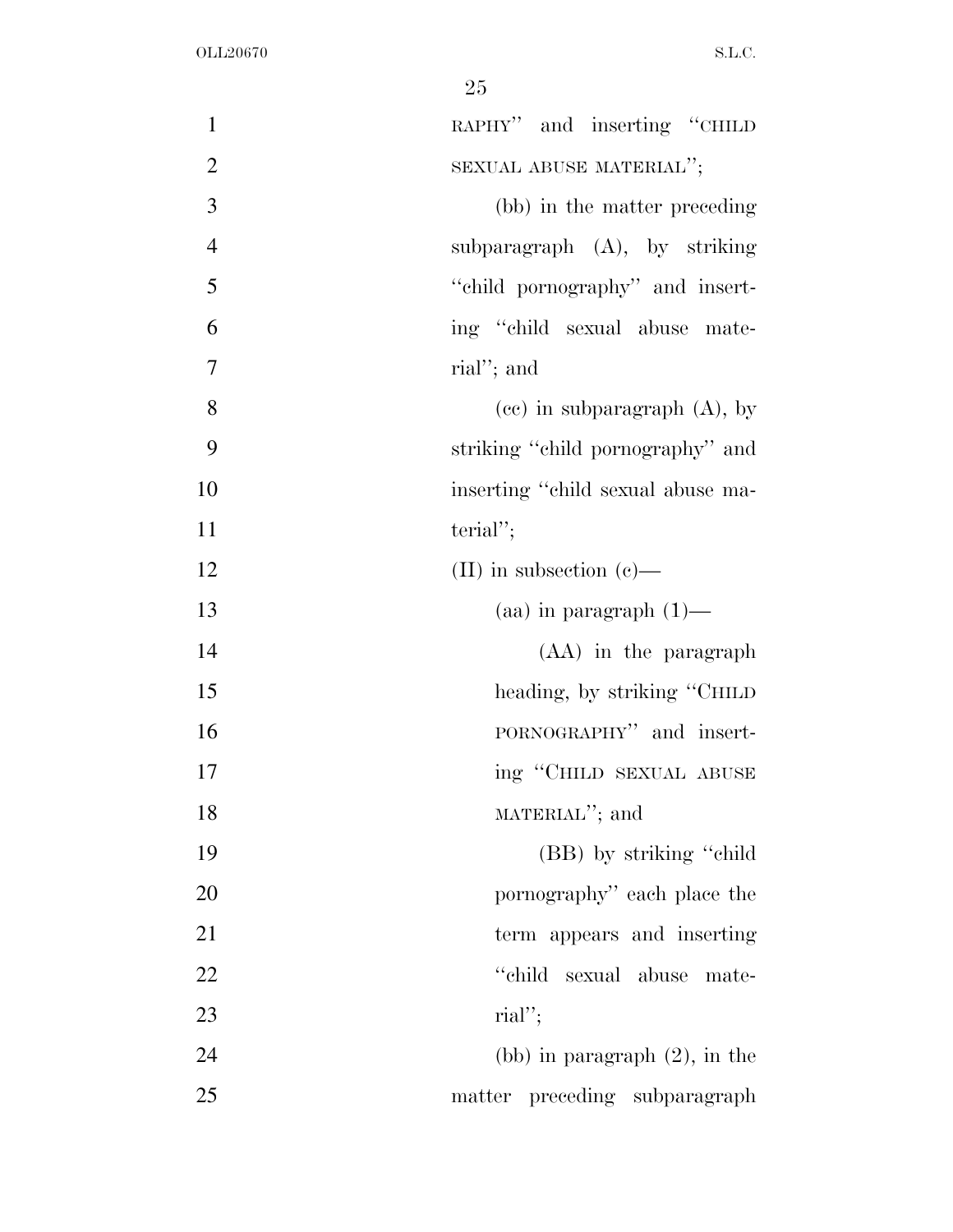| $\mathbf{1}$   | (A), by striking "child pornog-   |
|----------------|-----------------------------------|
| $\overline{2}$ | raphy" each place the term ap-    |
| 3              | pears and inserting "child sexual |
| $\overline{4}$ | abuse material"; and              |
| 5              | $(ce)$ in paragraph $(3)$ —       |
| 6              | (AA) in the paragraph             |
| 7              | heading, by striking "CHILD"      |
| 8              | PORNOGRAPHY" and insert-          |
| 9              | ing "CHILD SEXUAL ABUSE           |
| 10             | MATERIAL"; and                    |
| 11             | (BB) by striking "child"          |
| 12             | pornography" and inserting        |
| 13             | "child sexual abuse mate-         |
| 14             | rial"; and                        |
| 15             | (III) in subsection $(d)(1)$ —    |
| 16             | (aa) in subparagraph $(A)$ —      |
| 17             | (AA) by striking "child"          |
| 18             | pornography" each place the       |
| 19             | term appears and inserting        |
| 20             | "child sexual abuse mate-         |
| 21             | rial"; and                        |
| 22             | (BB) by striking "Child"          |
| 23             | Pornography" and inserting        |
| 24             | "Child Sexual Abuse Mate-         |
| 25             | $\text{rial}''$ ;                 |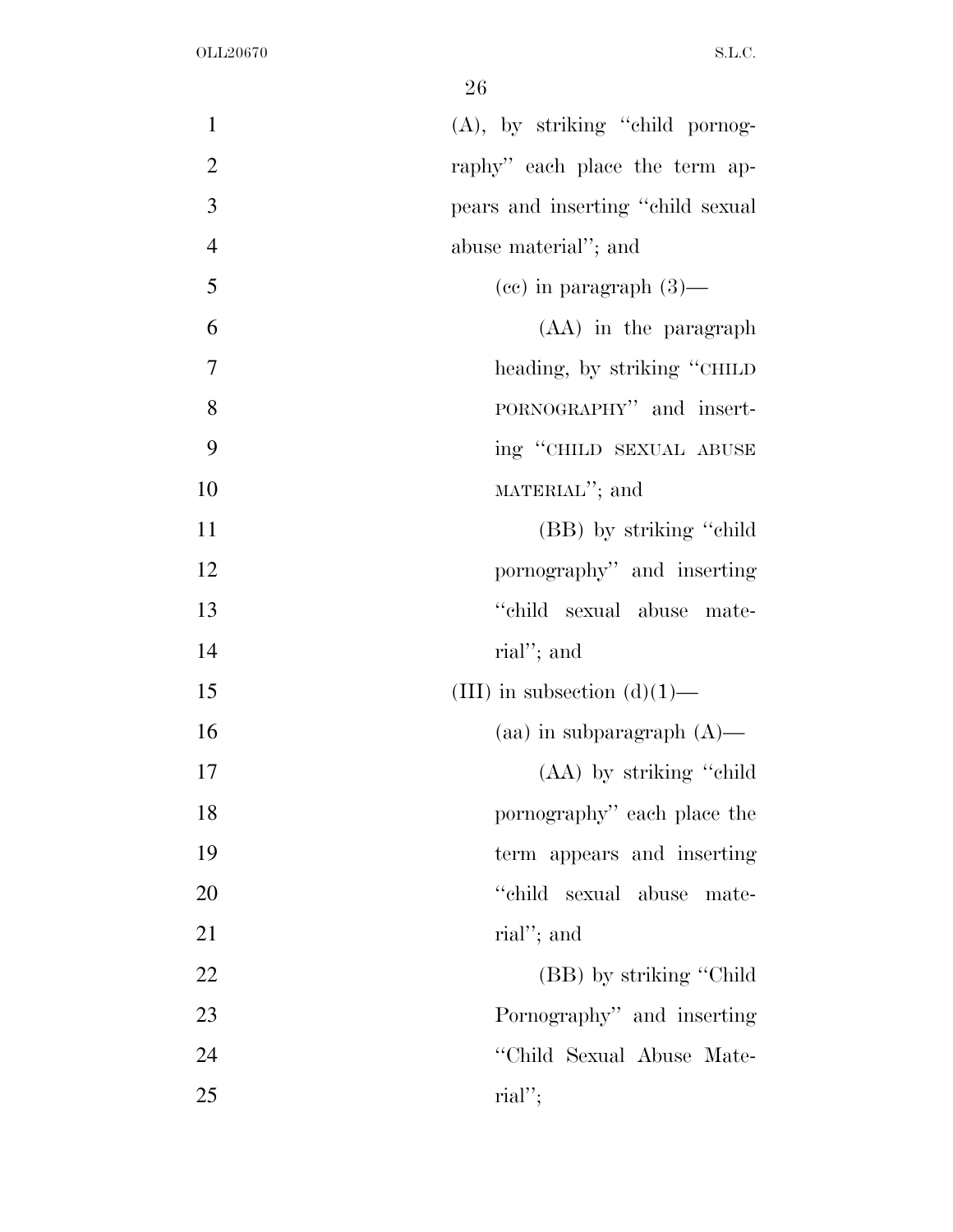| $\mathbf{1}$   | $(bb)$ in subparagraph $(B)$ ,     |
|----------------|------------------------------------|
| $\mathbf{2}$   | by striking "child pornography"    |
| 3              | and inserting "child sexual abuse" |
| $\overline{4}$ | material"; and                     |
| 5              | $(ce)$ in subparagraph $(C)$ —     |
| 6              | (AA) by striking "child"           |
| 7              | pornography" and inserting         |
| 8              | "child sexual abuse mate-          |
| 9              | rial"; and                         |
| 10             | (BB) by striking "Child"           |
| 11             | Pornography" and inserting         |
| 12             | "Child Sexual Abuse Mate-          |
| 13             | $\text{rial}''$ ;                  |
| 14             | $(ix)$ in section 2259A—           |
| 15             | $(I)$ in the section heading, by   |
| 16             | striking "child pornography"       |
| 17             | and inserting "child sexual abuse  |
| 18             | material";                         |
| 19             | (II) in subsection $(a)$ —         |
| 20             | (aa) in paragraph $(2)$ , by       |
| 21             | striking "child pornography" and   |
| 22             | inserting "child sexual abuse ma-  |
| 23             | terial"; and                       |
| 24             | (bb) in paragraph $(3)$ , by       |
| 25             | striking "child pornography" and   |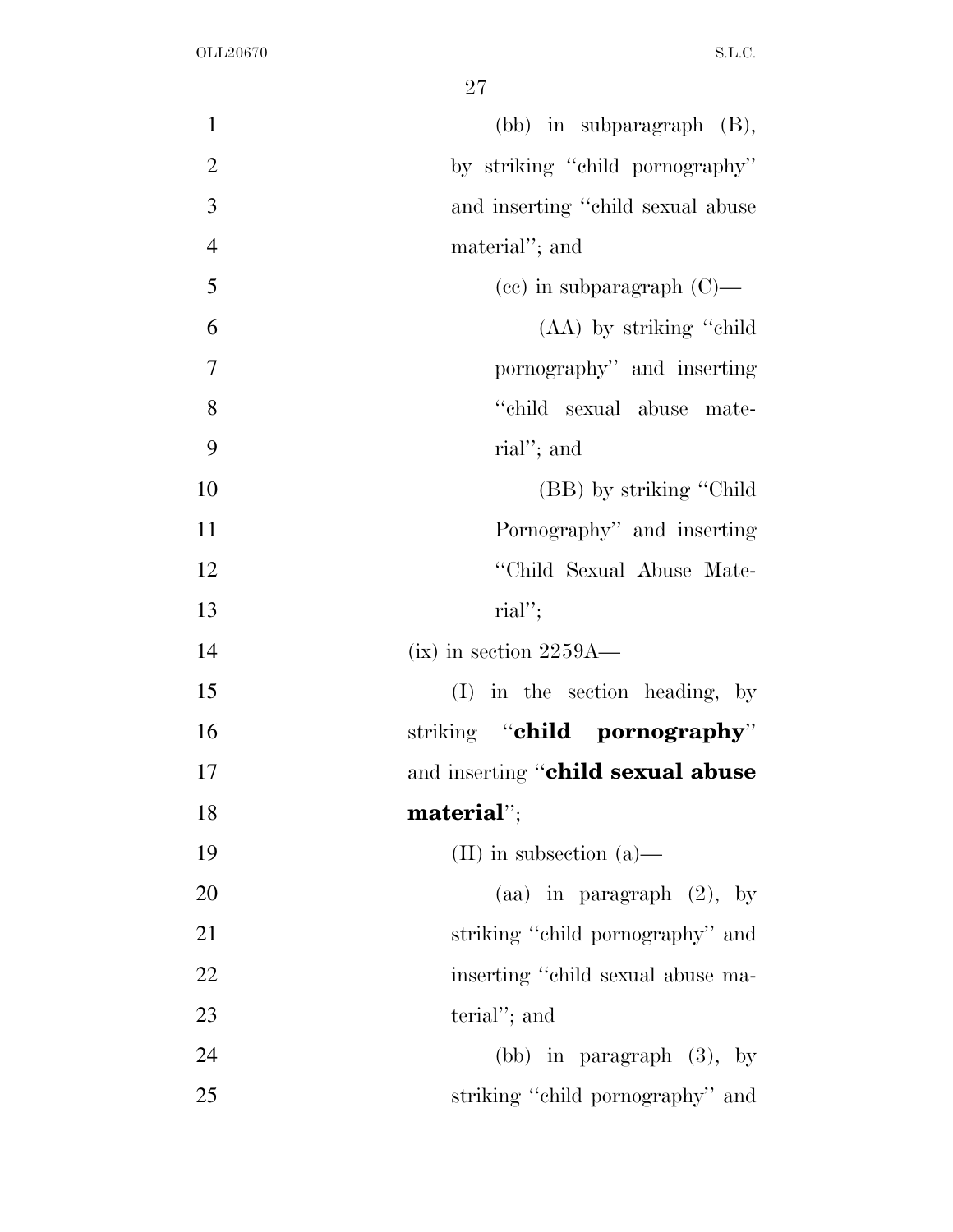| $\mathbf{1}$   | inserting "child sexual abuse ma-        |
|----------------|------------------------------------------|
| $\overline{2}$ | terial"; and                             |
| 3              | (III) in subsection (d)(2)(B), by        |
| $\overline{4}$ | striking "child pornography" and in-     |
| 5              | serting "child sexual abuse material";   |
| 6              | and                                      |
| 7              | $(x)$ in section 2259B—                  |
| 8              | $(I)$ in the section heading, by         |
| 9              | striking "Child pornography"             |
| 10             | inserting "Child sexual<br>and           |
| 11             | abuse material";                         |
| 12             | $(II)$ in subsection $(a)$ , by striking |
| 13             | "Child Pornography" each place the       |
| 14             | term appears and inserting "Child"       |
| 15             | Sexual Abuse Material";                  |
| 16             | $(III)$ in subsection (b), by strik-     |
| 17             | ing "Child Pornography" each place       |
| 18             | the term appears and inserting "Child"   |
| 19             | Sexual Abuse Material";                  |
| 20             | $(IV)$ in subsection $(e)$ , by striking |
| 21             | "Child Pornography" and inserting        |
| 22             | "Child Sexual Abuse Material"; and       |
| 23             | $(V)$ in subsection (d), by striking     |
| 24             | "Child Pornography" and inserting        |
| 25             | "Child Sexual Abuse Material";           |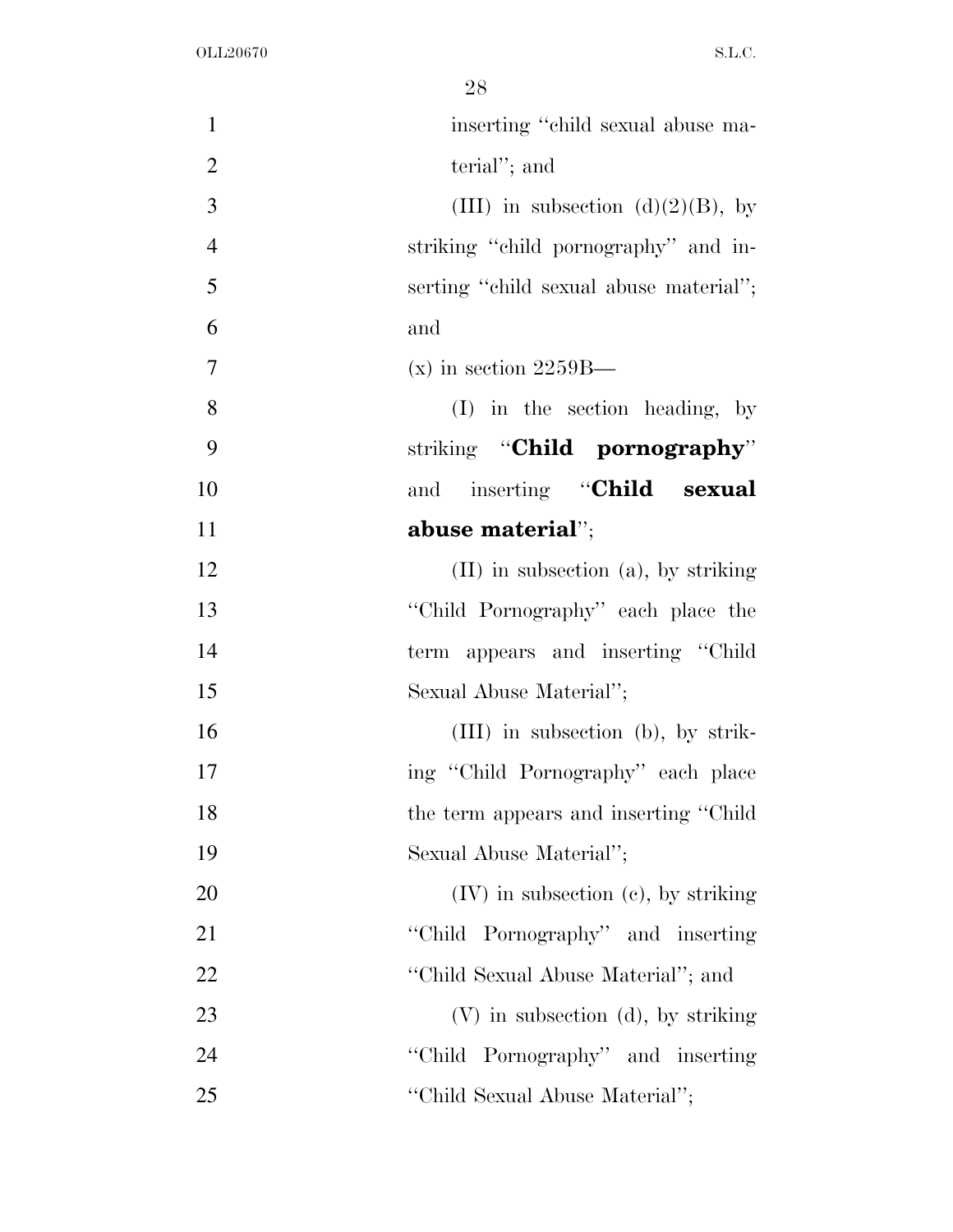| $\mathbf{1}$   | $(C)$ in chapter 117—                            |
|----------------|--------------------------------------------------|
| $\overline{2}$ | (i) in section $2423(f)(3)$ , by striking        |
| 3              | "child pornography" and inserting "child"        |
| $\overline{4}$ | sexual abuse material"; and                      |
| 5              | $(iii)$ in section 2427—                         |
| 6              | $(I)$ in the section heading, by                 |
| 7              | striking "child pornography"                     |
| 8              | and inserting "child sexual abuse                |
| 9              | <b>material</b> "; and                           |
| 10             | (II) by striking "child pornog-                  |
| 11             | raphy" and inserting "child sexual               |
| 12             | abuse material";                                 |
| 13             | (D) in section $2516-$                           |
| 14             | (i) in paragraph $(1)(e)$ , by striking          |
| 15             | "child pornography" and inserting "child"        |
| 16             | sexual abuse material"; and                      |
| 17             | (ii) in paragraph $(2)$ , by striking            |
| 18             | "child pornography" and inserting "child         |
| 19             | sexual abuse material";                          |
| 20             | (E) in section $3014(h)(3)$ , by striking        |
| 21             | "child pornography" and inserting "child sexual" |
| 22             | abuse material";                                 |
| 23             | $(F)$ in section 3509—                           |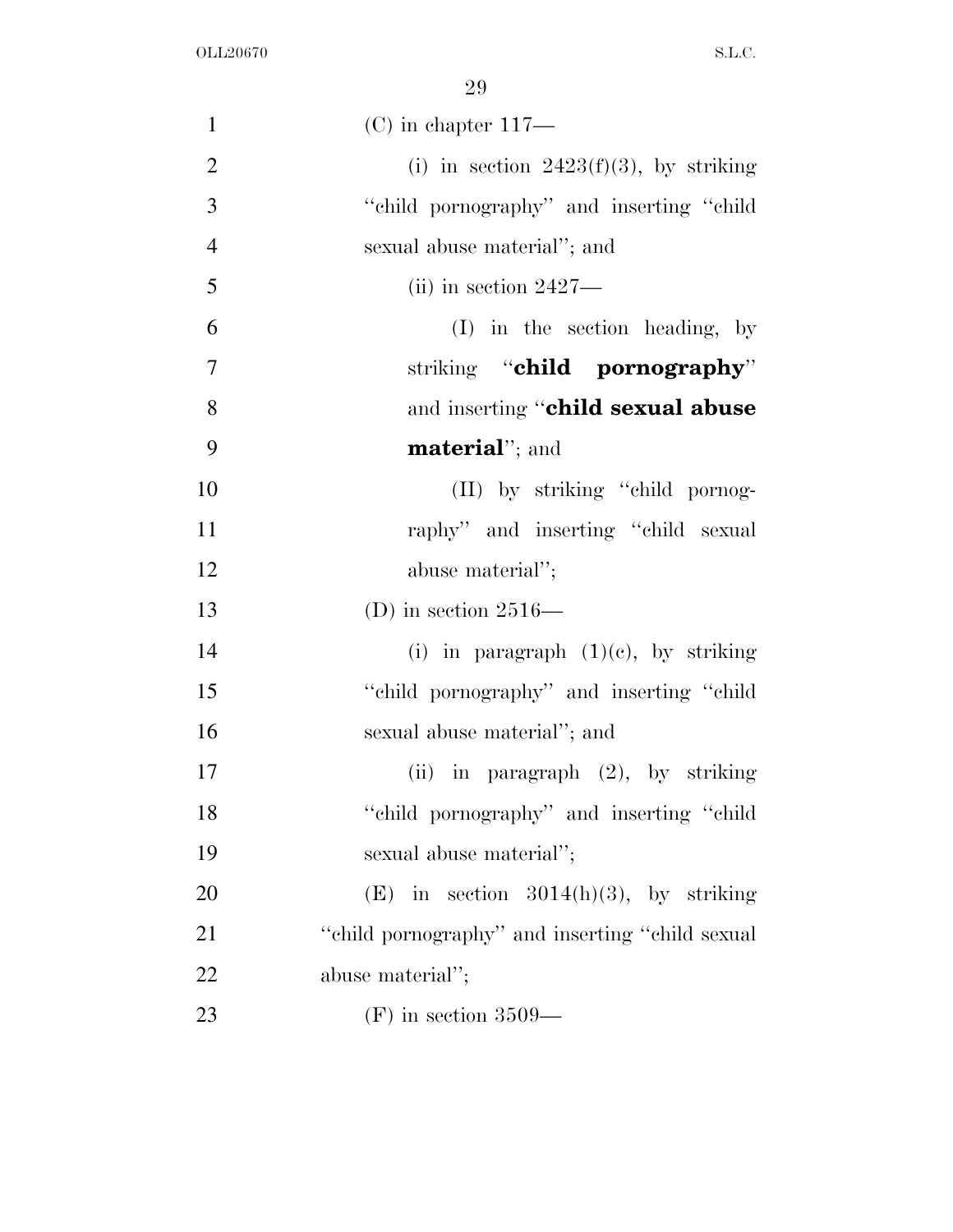| $\mathbf{1}$   | (i) in subsection $(a)(6)$ , by striking            |
|----------------|-----------------------------------------------------|
| $\overline{2}$ | "child pornography" and inserting "child            |
| 3              | sexual abuse material"; and                         |
| $\overline{4}$ | (ii) in subsection $(m)$ —                          |
| 5              | $(I)$ in the subsection heading, by                 |
| 6              | striking "CHILD PORNOGRAPHY" and                    |
| 7              | inserting "CHILD SEXUAL ABUSE                       |
| 8              | MATERIAL";                                          |
| 9              | $(II)$ in paragraph $(1)$ , by striking             |
| 10             | "child pornography" and inserting                   |
| 11             | "constitutes a child sexual abuse ma-               |
| 12             | $\text{terial}''$ ;                                 |
| 13             | $(III)$ in paragraph $(2)$ , by strik-              |
| 14             | ing "child pornography" and inserting               |
| 15             | "constitutes a child sexual abuse ma-               |
| 16             | terial"; and                                        |
| 17             | $(IV)$ in paragraph $(3)$ , by strik-               |
| 18             | ing "child pornography" each place                  |
| 19             | the term appears and inserting "child"              |
| 20             | sexual abuse material"; and                         |
| 21             | (G) in section $3632(d)(4)(D)(xlii)$ , by           |
| 22             | striking "child pornography" and inserting          |
| 23             | "child sexual abuse material".                      |
| 24             | $(8)$ TARIFF ACT OF 1930.—Section                   |
| 25             | $583(a)(2)(B)$ of the Tariff Act of 1930 (19 U.S.C. |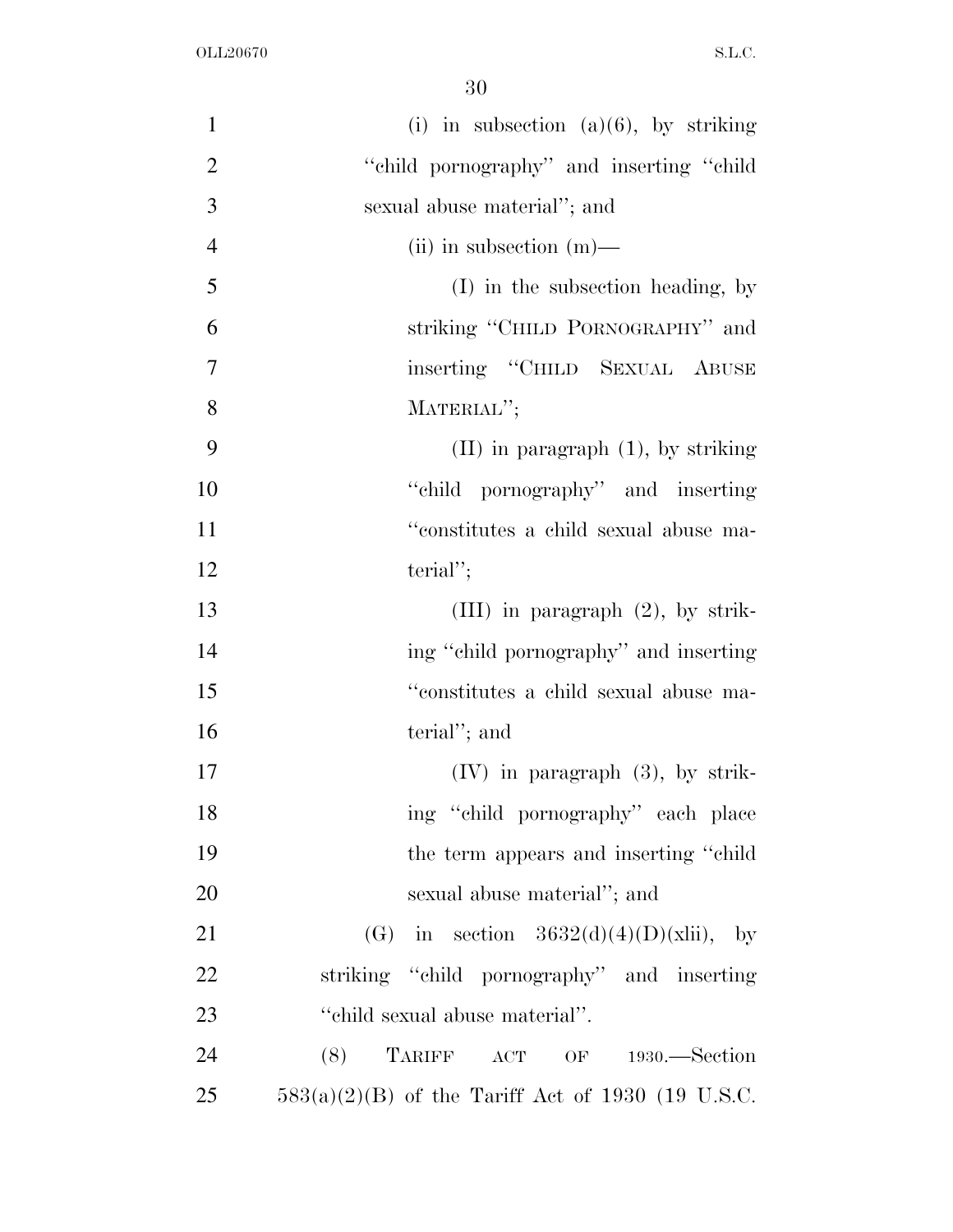| $\mathbf{1}$   | $1583(a)(2)(B)$ is amended by striking "child por- |
|----------------|----------------------------------------------------|
| $\overline{2}$ | nography" and inserting "child sexual abuse mate-  |
| 3              | rial".                                             |
| $\overline{4}$ | (9) ELEMENTARY AND SECONDARY EDUCATION             |
| 5              | ACT OF 1965.—Section 4121 of the Elementary and    |
| 6              | Secondary Education Act of 1965 (20 U.S.C. 7131)   |
| 7              | is amended—                                        |
| 8              | $(A)$ in subsection $(a)$ —                        |
| 9              | (i) in paragraph $(1)(A)(ii)$ , by striking        |
| 10             | "child pornography" and inserting "child"          |
| 11             | sexual abuse material"; and                        |
| 12             | (ii) in paragraph $(2)(A)(ii)$ , by strik-         |
| 13             | ing "child pornography" and inserting              |
| 14             | "child sexual abuse material"; and                 |
| 15             | $(B)$ in subsection $(e)(5)$ —                     |
| 16             | (i) in the paragraph heading, by strik-            |
| 17             | ing "CHILD PORNOGRAPHY" and inserting              |
| 18             | "CHILD SEXUAL ABUSE MATERIAL"; and                 |
| 19             | (ii) by striking "child pornography"               |
| 20             | and inserting "child sexual abuse mate-            |
| 21             | rial".                                             |
| 22             | $(10)$ MUSEUM AND LIBRARY SERVICES ACT.            |
| 23             | Section 224(f) of the Museum and Library Services  |
| 24             | Act $(20 \text{ U.S.C. } 9134(f))$ is amended—     |
| 25             | $(A)$ in paragraph $(1)$ —                         |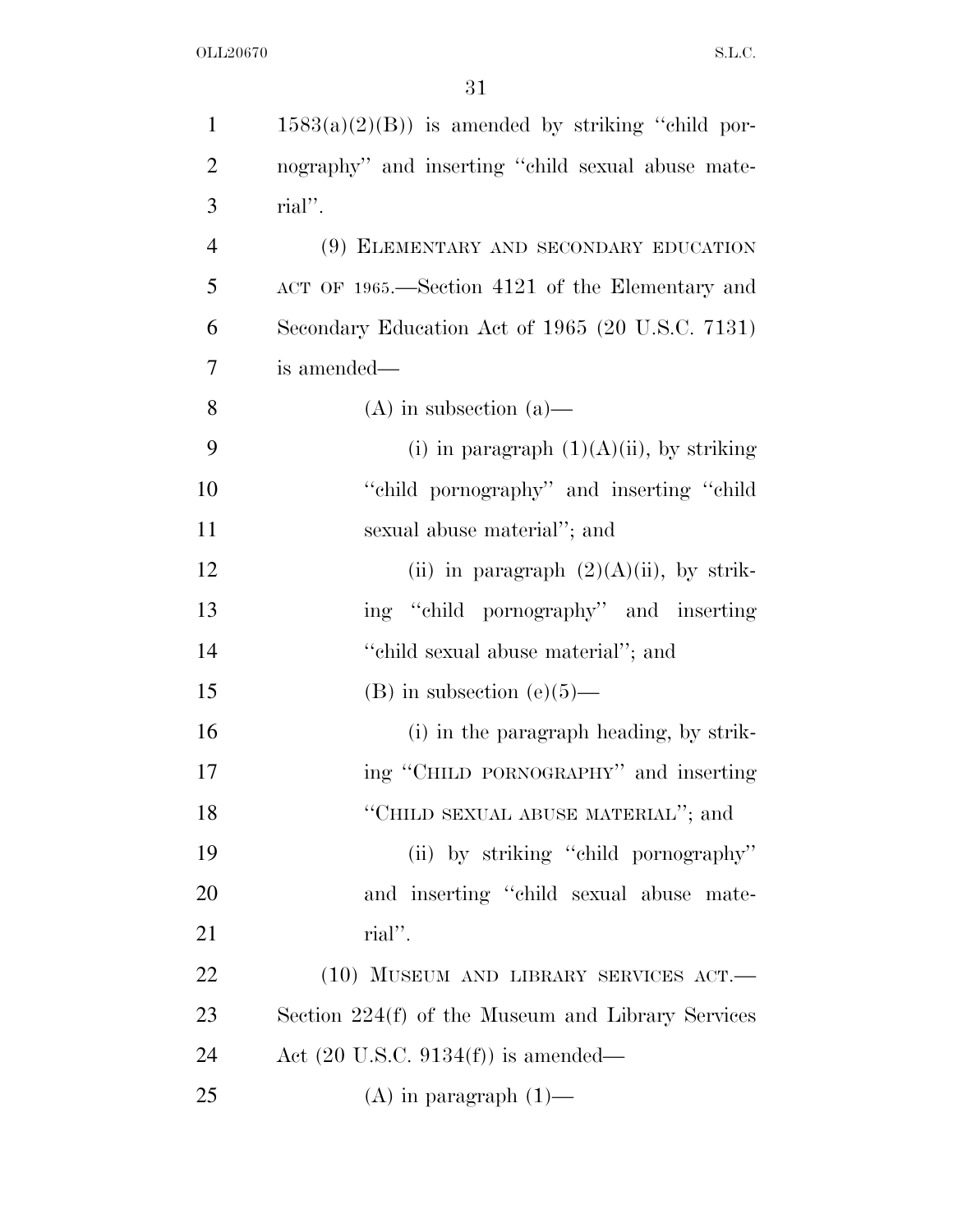| $\mathbf{1}$   | (i) in subparagraph $(A)(i)(II)$ , by               |
|----------------|-----------------------------------------------------|
| $\overline{2}$ | striking "child pornography" and inserting          |
| 3              | "child sexual abuse material"; and                  |
| $\overline{4}$ | (ii) in subparagraph $(B)(i)(II)$ , by              |
| 5              | striking "child pornography" and inserting          |
| 6              | "child sexual abuse material"; and                  |
| $\overline{7}$ | (B) in paragraph $(7)(A)$ —                         |
| 8              | (i) in the subparagraph heading, by                 |
| 9              | striking "CHILD PORNOGRAPHY" and in-                |
| 10             | serting "CHILD SEXUAL ABUSE MATE-                   |
| 11             | $RLM$ "; and                                        |
| 12             | (ii) by striking "child pornography"                |
| 13             | and inserting "child sexual abuse mate-             |
| 14             | rial".                                              |
| 15             | (11) OMNIBUS CRIME CONTROL AND SAFE                 |
| 16             | STREETS ACT OF 1968.—Section $3031(b)(3)$ of title  |
| 17             | I of the Omnibus Crime Control and Safe Streets     |
| 18             | Act of 1968 (34 U.S.C. 10721(b)(3)) is amended by   |
| 19             | striking "child pornography" and inserting "child   |
| 20             | sexual abuse material".                             |
| 21             | (12) JUVENILE JUSTICE AND DELINQUENCY               |
| 22             | PREVENTION ACT OF 1974.—Section $404(b)(1)(K)$ of   |
| 23             | the Juvenile Justice and Delinquency Prevention Act |
| 24             | of 1974 (34 U.S.C. 11293(b)(1)(K)) is amended—      |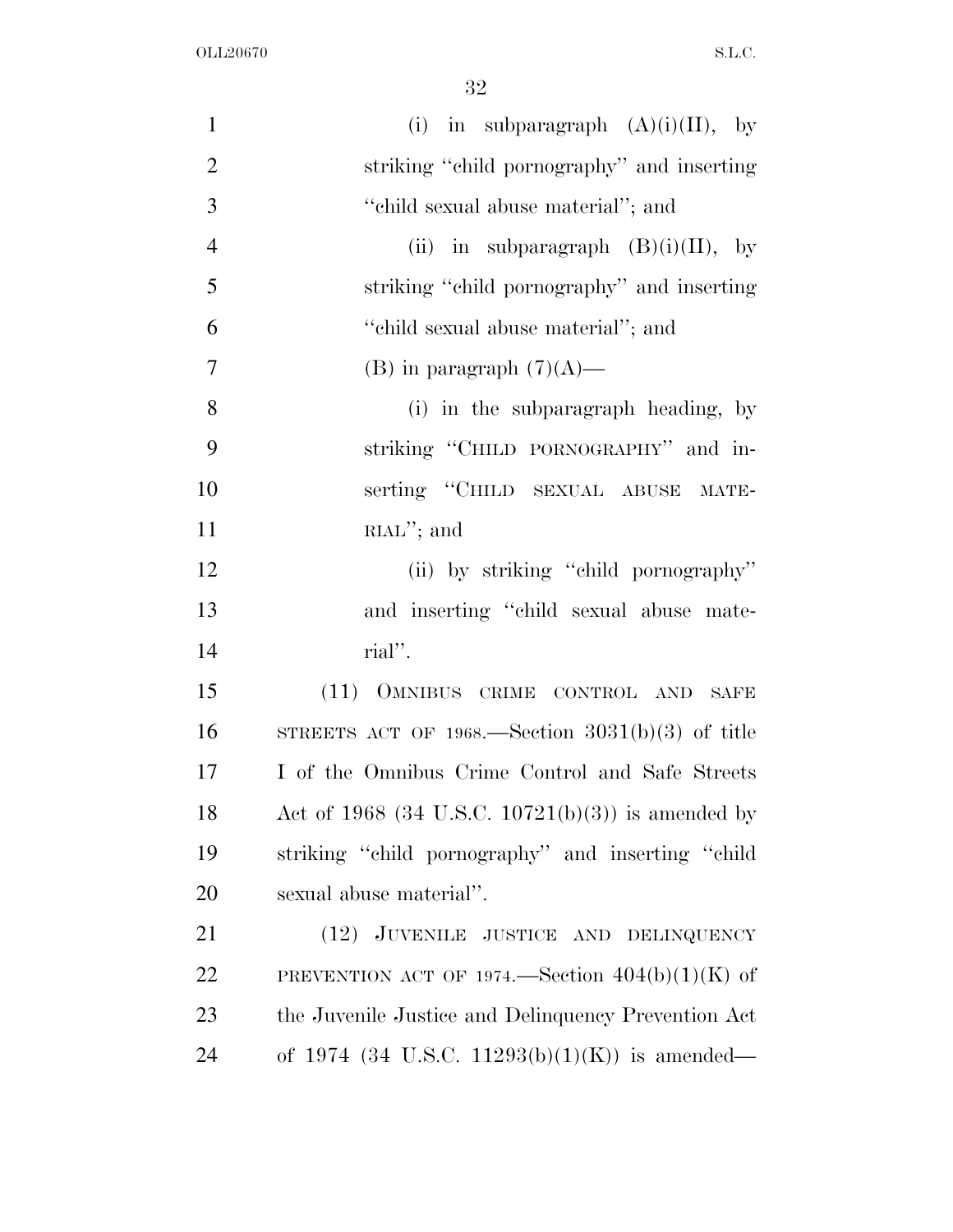| $\mathbf{1}$   | (A) in clause $(i)(I)(aa)$ , by striking "child"             |
|----------------|--------------------------------------------------------------|
| $\overline{2}$ | pornography" and inserting "child sexual abuse               |
| 3              | material"; and                                               |
| $\overline{4}$ | (B) in clause (ii), by striking "child por-                  |
| 5              | nography" and inserting "child sexual abuse                  |
| 6              | material".                                                   |
| 7              | (13) VICTIMS OF CRIME ACT OF 1984.—Section                   |
| 8              | $1402(d)(6)(A)$ of the Victims of Crime Act of 1984          |
| 9              | $(34 \text{ U.S.C. } 20101(d)(6)(A))$ is amended by striking |
| 10             | "Child Pornography" and inserting "Child Sexual              |
| 11             | Abuse Material".                                             |
| 12             | (14) VICTIMS OF CHILD ABUSE ACT OF 1990.-                    |
| 13             | The Victims of Child Abuse Act of 1990 (34 U.S.C.            |
| 14             | $20301$ et seq.) is amended—                                 |
| 15             | (A) in section $212(4)$ (34 U.S.C.                           |
| 16             | $20302(4)$ , by striking "child pornography" and             |
| 17             | inserting "child sexual abuse material";                     |
| 18             | in section $214(b)$ $(34 \text{ U.S.C.})$<br>(B)             |
| 19             | $20304(b)$ )—                                                |
| 20             | (i) in the subsection heading, by strik-                     |
| 21             | ing "CHILD PORNOGRAPHY" and inserting                        |
| 22             | "CHILD SEXUAL ABUSE MATERIAL"; and                           |
| 23             | (ii) by striking "child pornography"                         |
| 24             | and inserting "child sexual abuse mate-                      |
| 25             | rial"; and                                                   |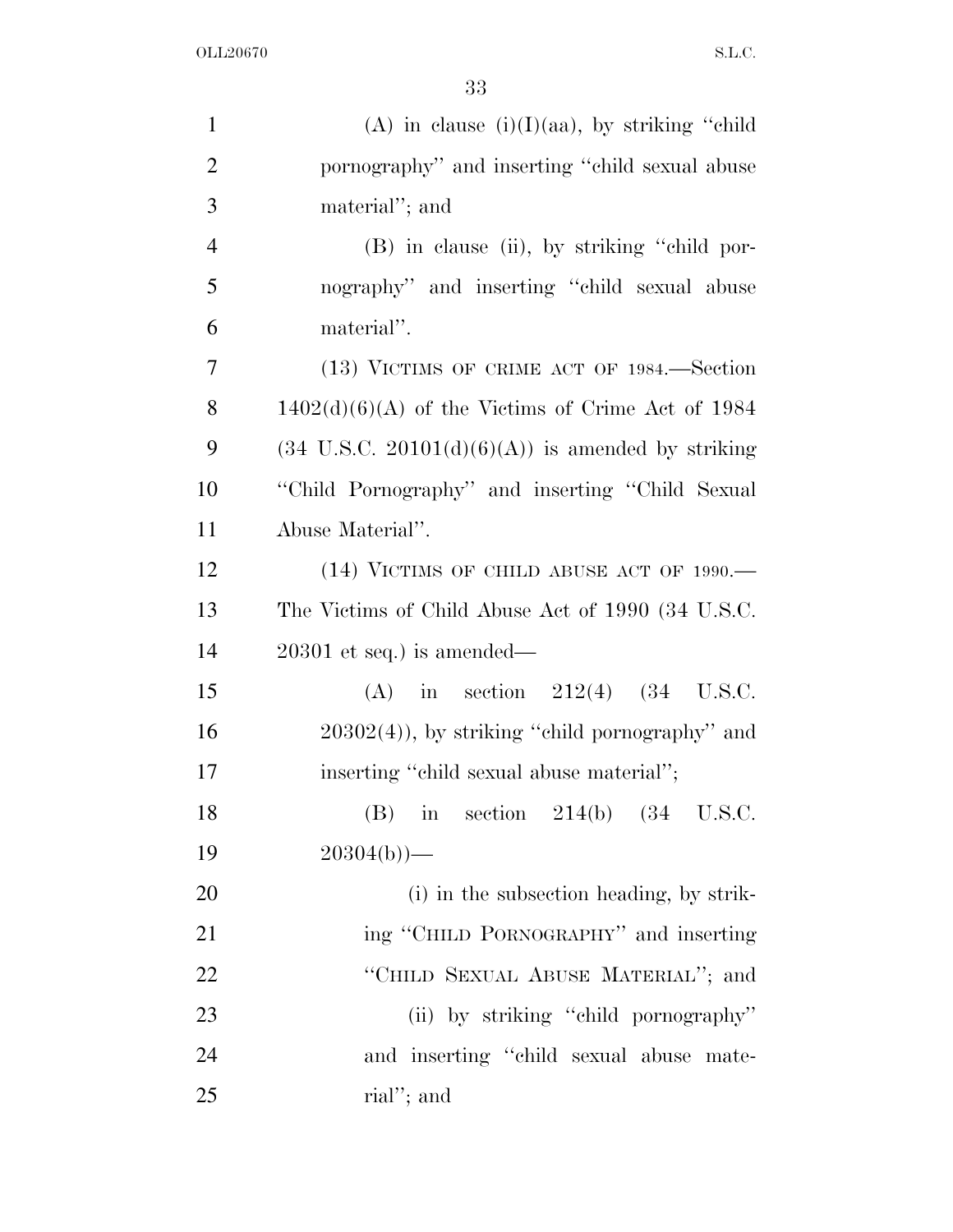| $\mathbf{1}$   | (C) in section $226(c)(6)$ (34 U.S.C.                  |
|----------------|--------------------------------------------------------|
| $\overline{2}$ | $20341(e)(6)$ , by striking "child pornography"        |
| 3              | and inserting "child sexual abuse material".           |
| $\overline{4}$ | (15) SEX OFFENDER REGISTRATION AND NOTI-               |
| 5              | FICATION ACT.—Section 111 of the Sex Offender          |
| 6              | Registration and Notification Act (34 U.S.C. 20911)    |
| 7              | is amended—                                            |
| 8              | (A) in paragraph $(3)(B)(iii)$ , by striking           |
| 9              | "child pornography" and inserting "child sexual"       |
| 10             | abuse material"; and                                   |
| 11             | (B) in paragraph $(7)(G)$ , by striking "child"        |
| 12             | pornography" and inserting "child sexual abuse         |
| 13             | material".                                             |
| 14             | (16) ADAM WALSH CHILD PROTECTION AND                   |
| 15             | SAFETY ACT OF 2006.—Section $143(b)(3)$ of the         |
| 16             | Adam Walsh Child Protection and Safety Act of          |
| 17             | $2006$ (34 U.S.C. $20942(b)(3)$ ) is amended by strik- |
| 18             | ing "child pornography" and inserting "child sexual    |
| 19             | abuse material".                                       |
| 20             | (17) PROTECT OUR CHILDREN ACT OF 2008.—                |
| 21             | Section $105(e)(1)(C)$ of the PROTECT Our Chil-        |
| 22             | dren Act of 2008 (34 U.S.C. 21115(e)(1)(C)) is         |
| 23             | amended by striking "child pornography" and in-        |
| 24             | serting "child sexual abuse material".                 |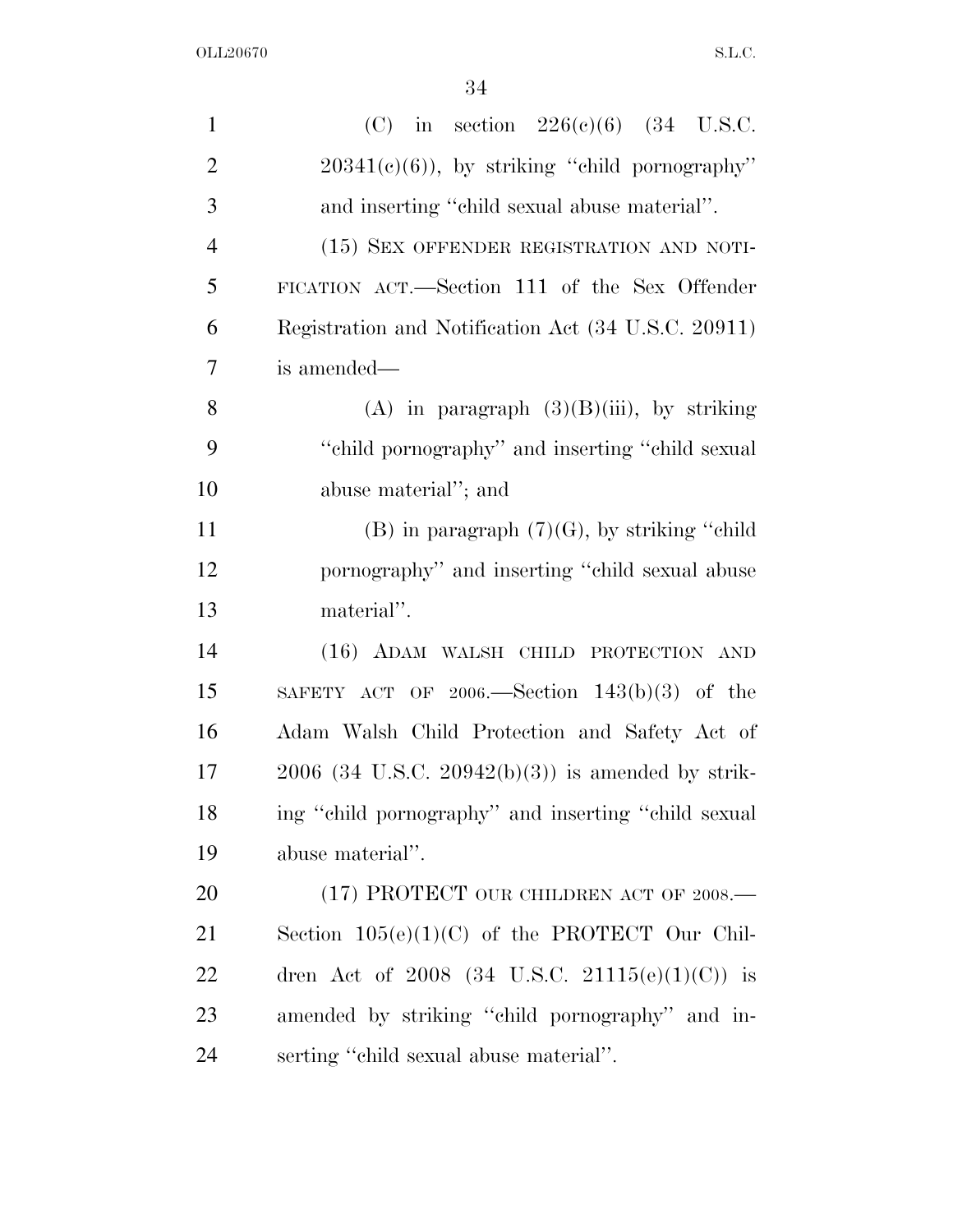| $\mathbf{1}$   | (18)<br>SOCIAL SECURITY ACT.—Section                |
|----------------|-----------------------------------------------------|
| $\overline{2}$ | $471(a)(20)(A)(i)$ of the Social Security Act (42)  |
| 3              | U.S.C. $671(a)(20)(A)(i)$ is amended by striking    |
| $\overline{4}$ | "child pornography" and inserting "offenses involv- |
| 5              | ing child sexual abuse material".                   |
| 6              | (19) PRIVACY PROTECTION ACT OF 1980.—Sec-           |
| 7              | tion 101 of the Privacy Protection Act of 1980 (42) |
| 8              | U.S.C. 2000aa) is amended—                          |
| 9              | $(A)$ in subsection $(a)(1)$ , by striking "child"  |
| 10             | pornography" and inserting "child sexual abuse      |
| 11             | material"; and                                      |
| 12             | $(B)$ in subsection $(b)(1)$ , by striking "child"  |
| 13             | pornography" and inserting "child sexual abuse      |
| 14             | material".                                          |
| 15             | (20) CHILD CARE AND DEVELOPMENT BLOCK               |
| 16             | GRANT ACT OF 1990.—Section $658H(e)(1)$ of the      |
| 17             | Child Care and Development Block Grant Act of       |
| 18             | 1990 (42 U.S.C. 9858 $f(c)(1)$ ) is amended—        |
| 19             | $(A)$ in subparagraph $(D)(iii)$ , by striking      |
| 20             | "child pornography" and inserting "offenses re-     |
| 21             | lating to child sexual abuse material"; and         |
| 22             | in subparagraph (E), by striking<br>(B)             |
| 23             | "child pornography" and inserting "child sexual     |
| 24             | abuse material".                                    |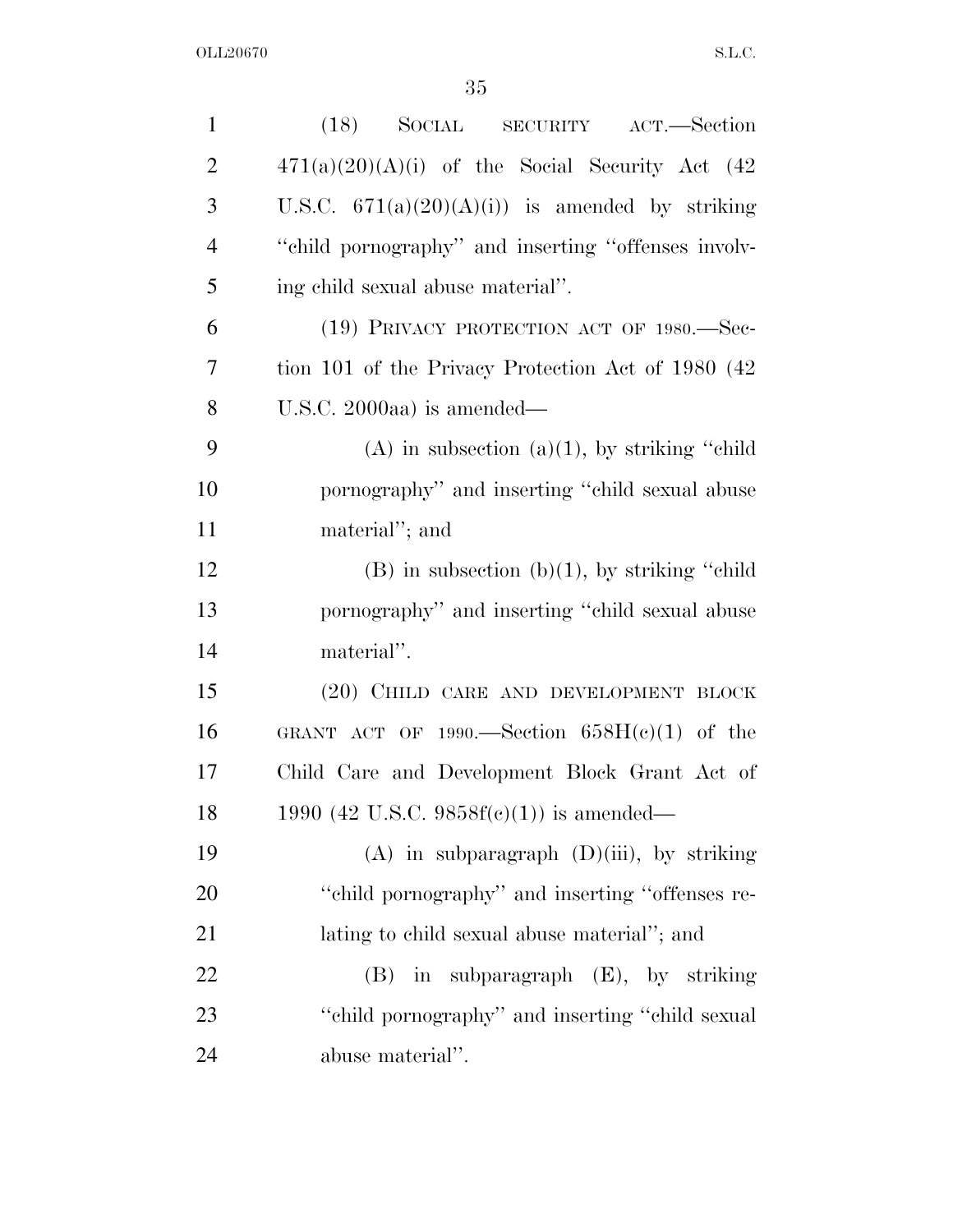| $\mathbf{1}$   | (21) COMMUNICATIONS ACT OF 1934.—Title II         |
|----------------|---------------------------------------------------|
| $\overline{2}$ | of the Communications Act of 1934 (47 U.S.C. 201) |
| 3              | et seq.) is amended—                              |
| $\overline{4}$ | (A) in section 223 (47 U.S.C. 223)—               |
| 5              | (i) in subsection $(a)(1)$ —                      |
| 6              | $(I)$ in subparagraph $(A)$ , in the              |
| 7              | undesignated matter following clause              |
| 8              | (ii), by striking "child pornography"             |
| 9              | and inserting "which constitutes child            |
| 10             | sexual abuse material"; and                       |
| 11             | $(II)$ in subparagraph $(B)$ , in the             |
| 12             | undesignated matter following clause              |
| 13             | (ii), by striking "child pornography"             |
| 14             | and inserting "which constitutes child            |
| 15             | sexual abuse material"; and                       |
| 16             | (ii) in subsection $(d)(1)$ , in the undes-       |
| 17             | ignated matter following subparagraph             |
| 18             | (B), by striking "child pornography" and          |
| 19             | inserting "that constitutes child sexual          |
| 20             | abuse material"; and                              |
| 21             | (B) in section $254(h)$ (47 U.S.C.                |
| 22             | $254(h)$ —                                        |
| 23             | (i) in paragraph $(5)$ —                          |
| 24             | (I) in subparagraph $(B)(i)(II)$ , by             |
| 25             | striking "child pornography" and in-              |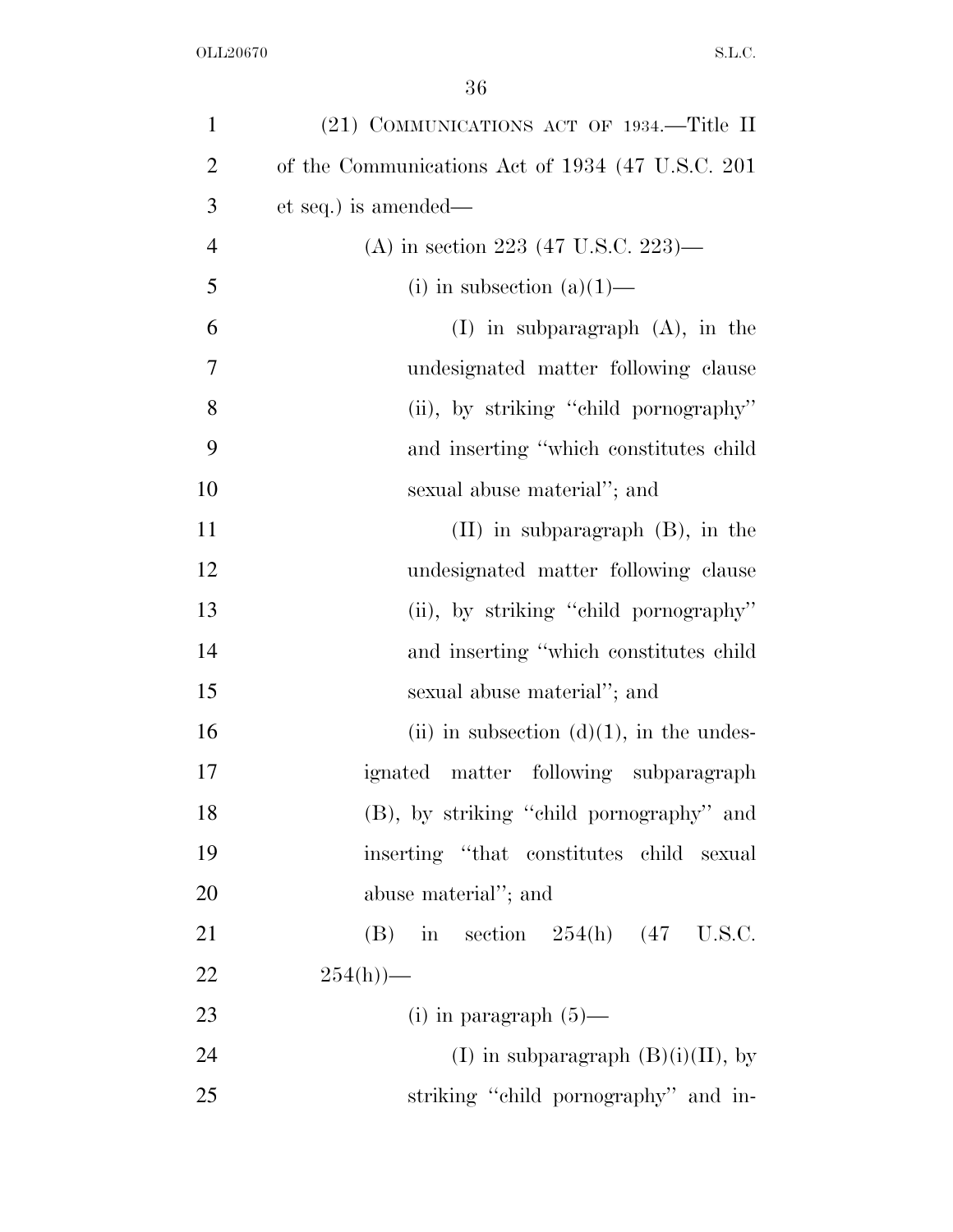| $\mathbf{1}$   | serting "child sexual abuse material"; |
|----------------|----------------------------------------|
| $\overline{2}$ | and                                    |
| 3              | (II) in subparagraph $(C)(i)(II)$ ,    |
| $\overline{4}$ | by striking "child pornography" and    |
| 5              | inserting "child sexual abuse mate-    |
| 6              | $\text{rial}''$ ;                      |
| $\overline{7}$ | (ii) in paragraph $(6)$ —              |
| 8              | (I) in subparagraph $(B)(i)(II)$ , by  |
| 9              | striking "child pornography" and in-   |
| 10             | serting "child sexual abuse material"; |
| 11             | and                                    |
| 12             | (II) in subparagraph $(C)(i)(II)$      |
| 13             | by striking "child pornography" and    |
| 14             | inserting "child sexual abuse mate-    |
| 15             | rial"; and                             |
| 16             | (iii) in paragraph $(7)(F)$ —          |
| 17             | (I) in the subparagraph heading,       |
| 18             | by striking "CHILD PORNOGRAPHY"        |
| 19             | and inserting "CHILD SEXUAL ABUSE      |
| 20             | MATERIAL"; and                         |
| 21             | (II) by striking "child pornog-        |
| 22             | raphy" and inserting "child sexual     |
| 23             | abuse material".                       |
| 24             | (c) TABLE OF SECTIONS AMENDMENTS.-     |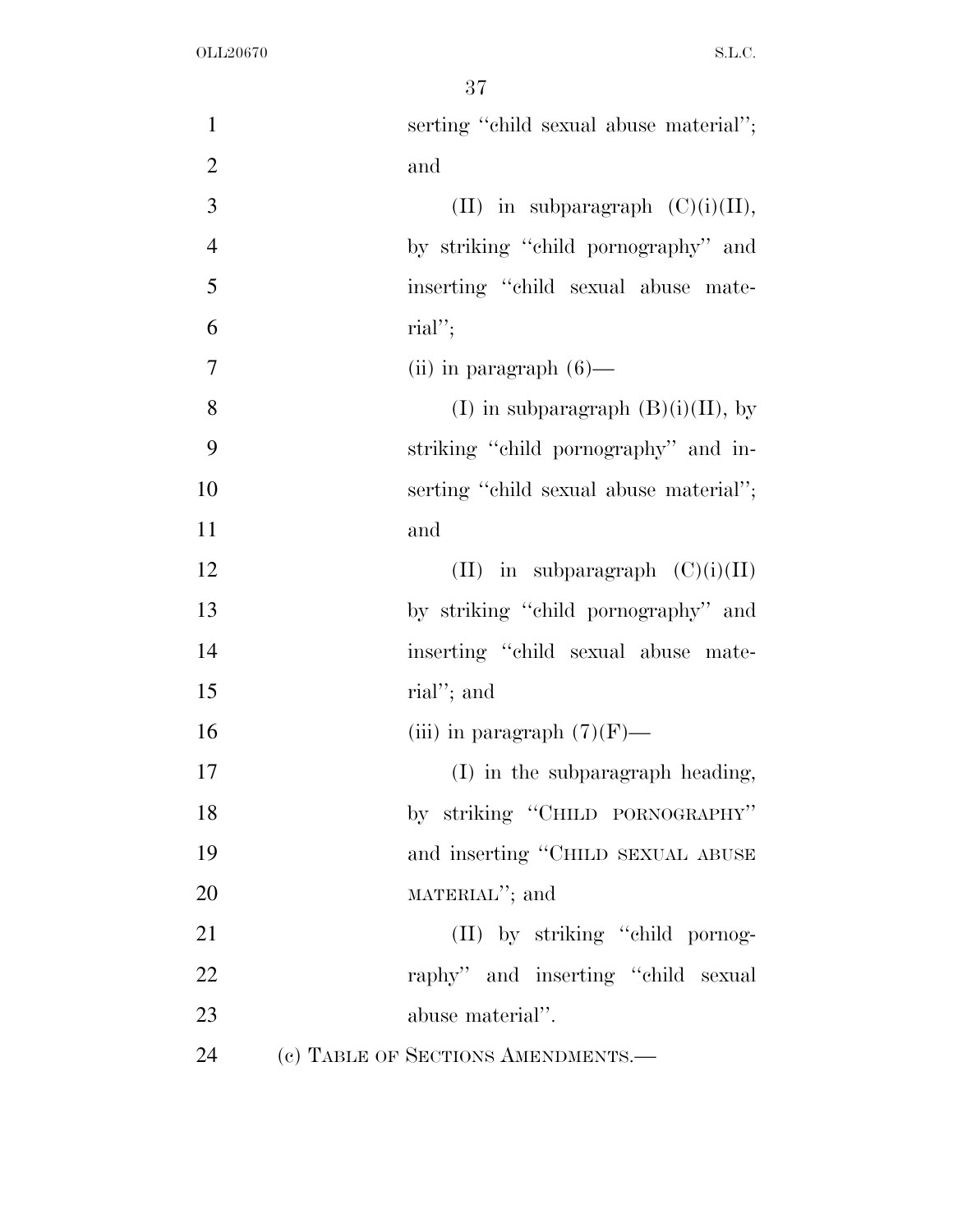| 1              | $(1)$ CHAPTER 110 OF TITLE 18.—The table of                                                                                                                                |
|----------------|----------------------------------------------------------------------------------------------------------------------------------------------------------------------------|
| $\overline{2}$ | sections for chapter 110 of title 18, United States                                                                                                                        |
| 3              | Code, is amended—                                                                                                                                                          |
| $\overline{4}$ | $(A)$ by striking the item relating to section                                                                                                                             |
| 5              | 2252A and inserting the following:                                                                                                                                         |
|                | "2252A. Certain activities relating to material constituting or containing child<br>sexual abuse material.";                                                               |
| 6              | (B) by striking the item relating to section                                                                                                                               |
| 7              | 2258C and inserting the following:                                                                                                                                         |
|                | "2258C. Use to combat child sexual abuse material of technical elements relat-<br>ing to reports made to the CyberTipline.";                                               |
| 8              | (C) by striking the item relating to section                                                                                                                               |
| 9              | 2259A and inserting the following:                                                                                                                                         |
|                | "2259A. Assessments in child sexual abuse material cases.";                                                                                                                |
| 10             | and                                                                                                                                                                        |
| 11             | (D) by striking the item relating to section                                                                                                                               |
| 12             | 2259B and inserting the following:                                                                                                                                         |
|                | "2259B. Child sexual abuse materials victims reserve".                                                                                                                     |
| 13             | (2) CHAPTER 117 OF TITLE 18.—The table of                                                                                                                                  |
| 14             | sections for chapter 117 of title 18, United States                                                                                                                        |
| 15             | Code, is amended by striking the item relating to                                                                                                                          |
| 16             | section 2427 and inserting the following:                                                                                                                                  |
|                | "2427. Inclusion of offenses relating to child sexual abuse material in definition<br>of sexual activity for which any person can be charged with a<br>criminal offense.". |
| 17             | SEC. 7. MODERNIZING THE CYBERTIPLINE.                                                                                                                                      |
| 18             | Chapter 110 of title 18, United States Code, is                                                                                                                            |

19 amended—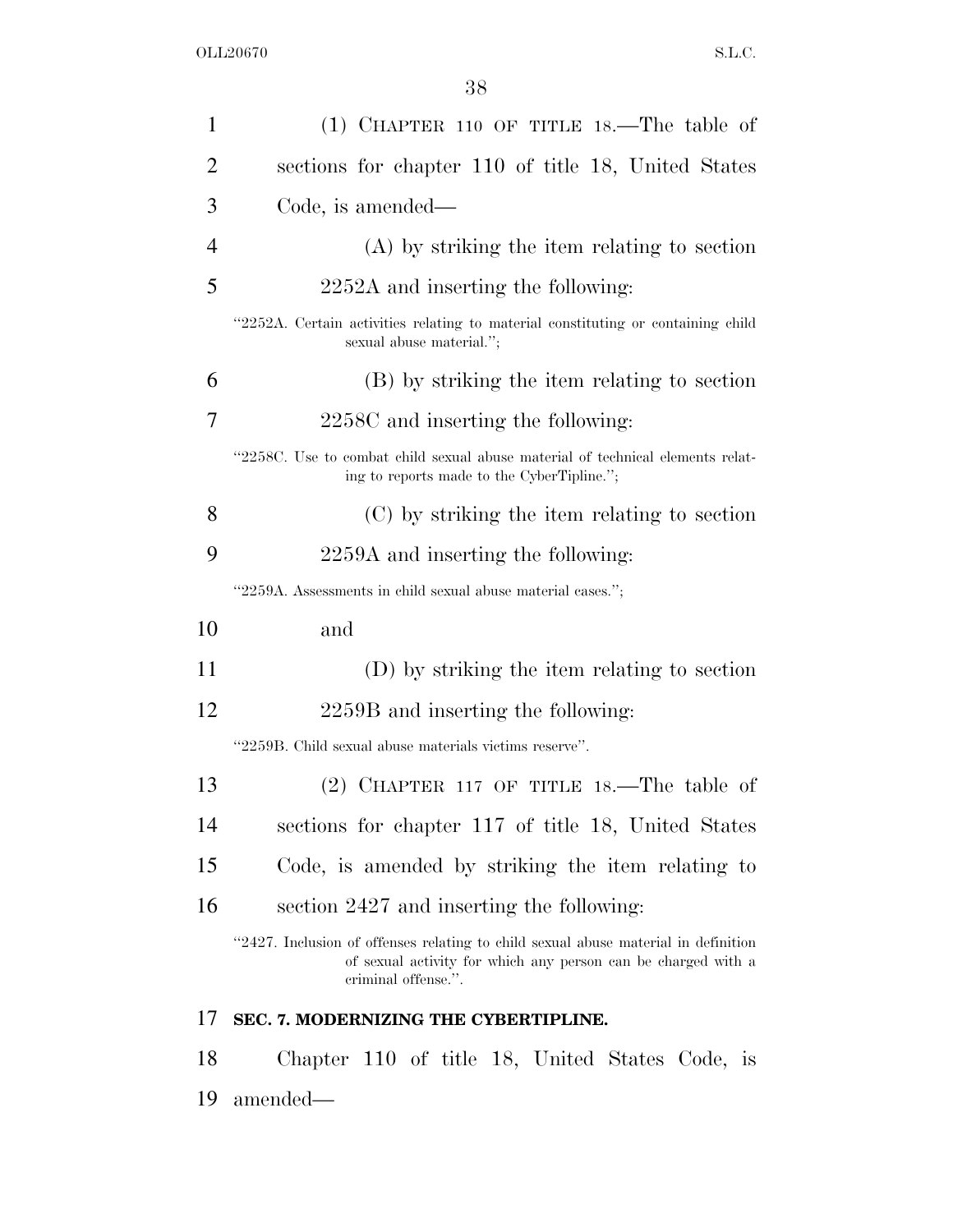| $\mathbf{1}$   | $(1)$ in section 2258A—                           |
|----------------|---------------------------------------------------|
| $\overline{2}$ | $(A)$ in subsection $(a)$ —                       |
| 3              | (i) in paragraph $(1)(B)(ii)$ , by insert-        |
| $\overline{4}$ | ing after "facts or circumstances" the fol-       |
| 5              | lowing: ", including any available facts or       |
| 6              | circumstances sufficient to identify and lo-      |
| $\tau$         | cate each minor and each involved indi-           |
| 8              | vidual,"; and                                     |
| 9              | (ii) in paragraph $(2)(A)$ —                      |
| 10             | $(I)$ by inserting "1591 (if the vio-             |
| 11             | lation involves a minor)," before                 |
| 12             | " $2251$ ,"; and                                  |
| 13             | (II) by striking "or $2260$ " and                 |
| 14             | inserting "2260, or 2422(b)";                     |
| 15             | $(B)$ in subsection $(b)$ —                       |
| 16             | $(i)$ in paragraph $(1)$ —                        |
| 17             | $(I)$ by inserting "or location"                  |
| 18             | after "identity"; and                             |
| 19             | (II) by striking "other identifying               |
| 20             | information," and inserting "other in-            |
| 21             | formation which may identify or lo-               |
| 22             | cate the involved individual,";                   |
| 23             | (ii) by redesignating paragraphs (2)              |
| 24             | through $(5)$ as paragraphs $(3)$ through $(6)$ , |
| 25             | respectively;                                     |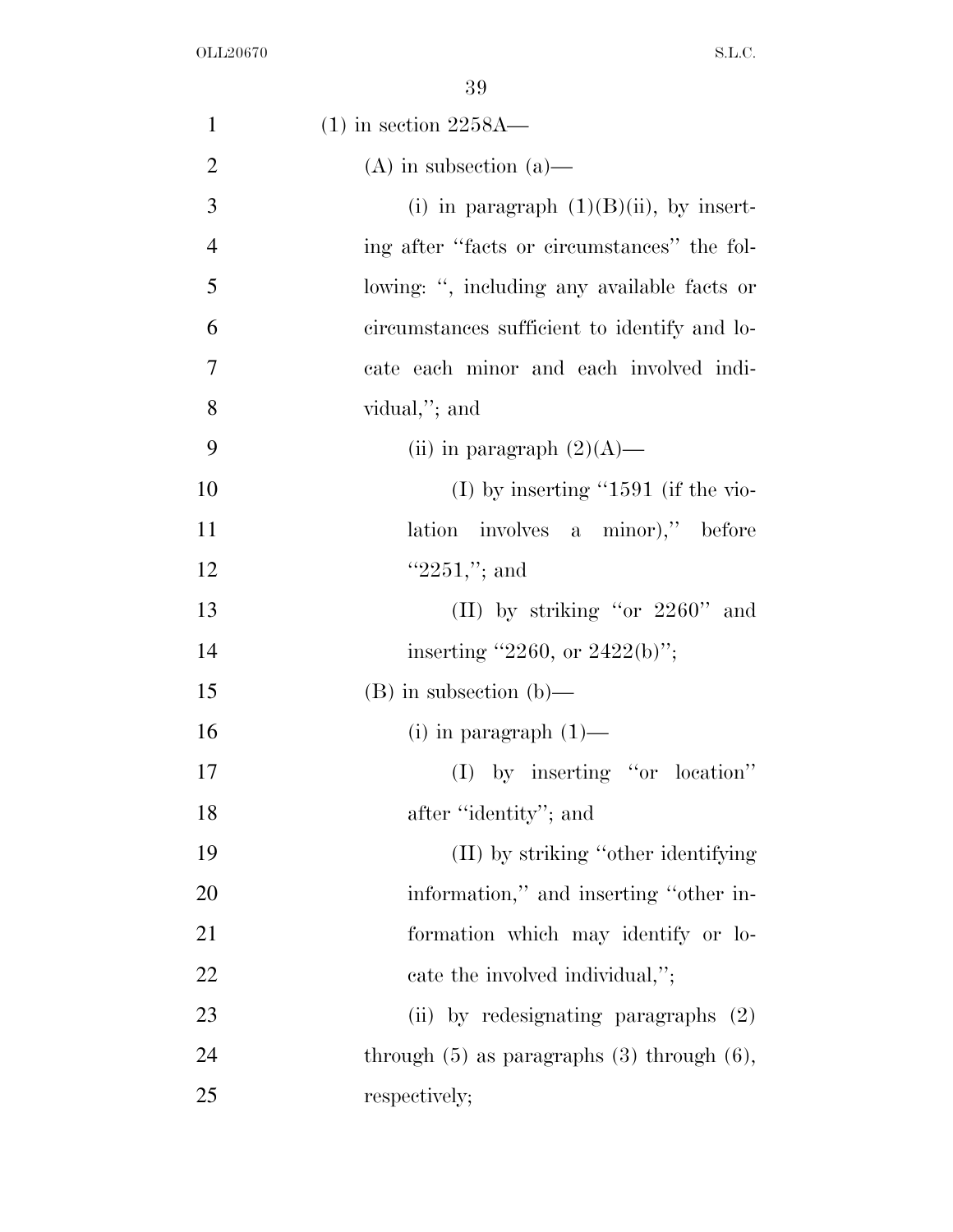| $\mathbf{1}$   | (iii) by inserting after paragraph (1)                 |
|----------------|--------------------------------------------------------|
| $\overline{2}$ | the following:                                         |
| 3              | INFORMATION ABOUT THE<br>(2)<br><b>INVOLVED</b>        |
| $\overline{4}$ | MINOR.—Information relating to the identity or loca-   |
| 5              | tion of any involved minor, which may, to the extent   |
| 6              | reasonably practicable, include the electronic mail    |
| 7              | address, Internet Protocol address, uniform resource   |
| 8              | locator, or any other information which may identify   |
| 9              | or locate any involved minor, including self-reported  |
| 10             | identifying information."; and                         |
| 11             | (iv) by adding at the end the fol-                     |
| 12             | lowing:                                                |
| 13             | "(7) FORMATTING OF REPORTS.—When in its                |
| 14             | discretion a provider voluntarily includes any content |
| 15             | described in this subsection in a report to the        |
| 16             | CyberTipline, the provider shall use best efforts to   |
| 17             | ensure that the report conforms with the structure     |
| 18             | of the CyberTipline."; and                             |
| 19             | (C) in subsection (d) $(5)(B)$ —                       |
| <b>20</b>      | (i) in clause (i), by striking "for-                   |
| 21             | warded" and inserting "made available";                |
| 22             | and                                                    |
| 23             | (ii) in clause (ii), by striking "for-                 |
| 24             | warded" and inserting "made available";                |
| 25             | $(2)$ in section 2258B—                                |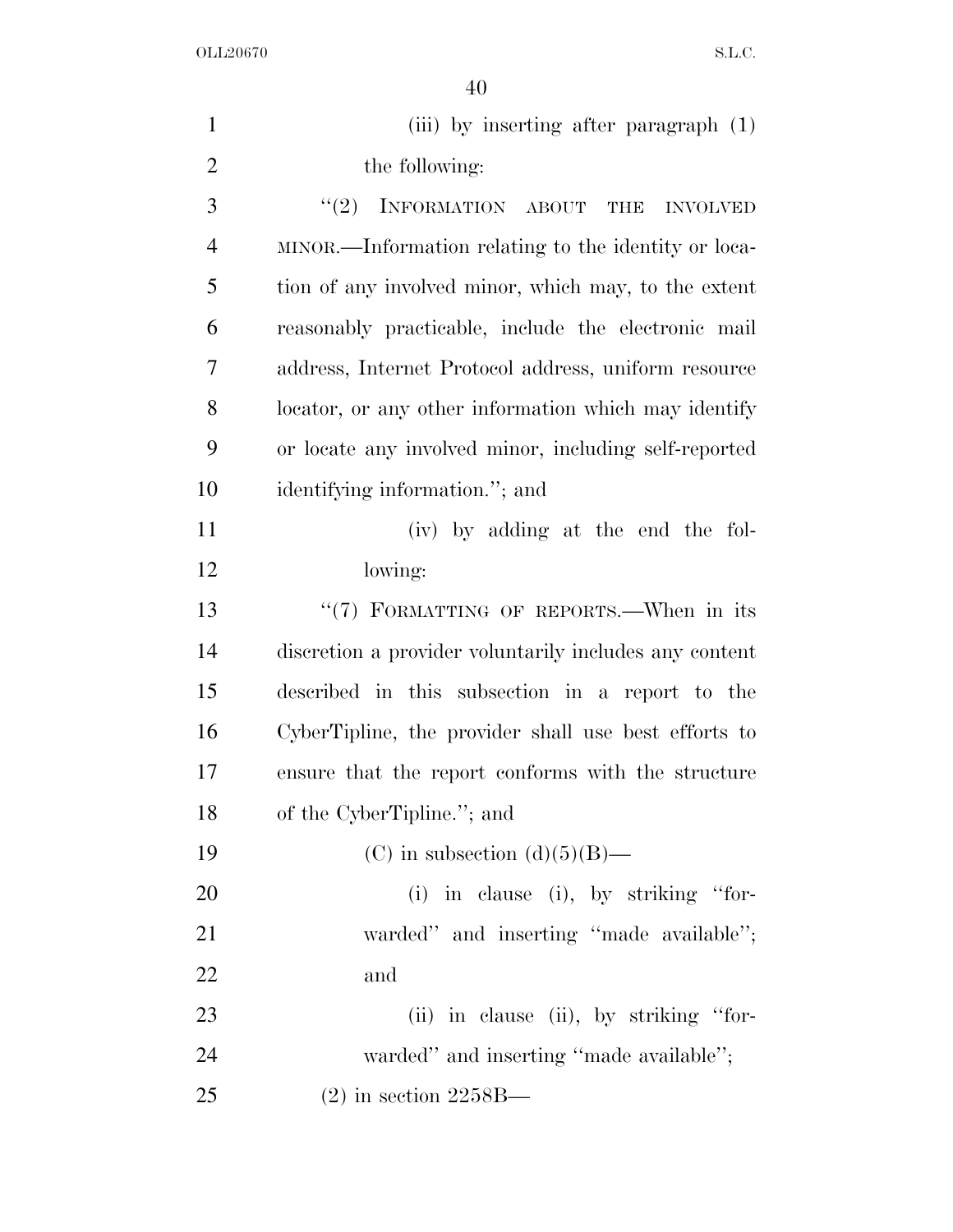| $\mathbf{1}$   | $(A)$ in subsection $(a)$ —                            |
|----------------|--------------------------------------------------------|
| $\overline{2}$ | (i) by striking "arising from the per-                 |
| 3              | formance" and inserting the following: ",              |
| $\overline{4}$ | may not be brought in any Federal or                   |
| 5              | State court if the claim or charge is di-              |
| 6              | rectly attributable to-                                |
| 7              | $"(1)$ the performance";                               |
| 8              | (ii) in paragraph $(1)$ , as so des-                   |
| 9              | ignated, by striking "may not be brought"              |
| 10             | in any Federal or State court." and insert-            |
| 11             | ing a semicolon; and                                   |
| 12             | (iii) by adding at the end the fol-                    |
| 13             | lowing:                                                |
| 14             | $"(2)$ transmitting, distributing, or mailing child    |
| 15             | sexual abuse material to any Federal, State, or local  |
| 16             | law enforcement agency, or giving such agency ac-      |
| 17             | cess to child sexual abuse material, in response to a  |
| 18             | search warrant, court order, or other legal process    |
| 19             | issued by such agency; or                              |
| 20             | $(3)$ research voluntarily undertaken by the           |
| 21             | provider or domain name registrar using any mate-      |
| 22             | rial being preserved under section $2258A(h)$ , if the |
| 23             | research is only for the purpose of—                   |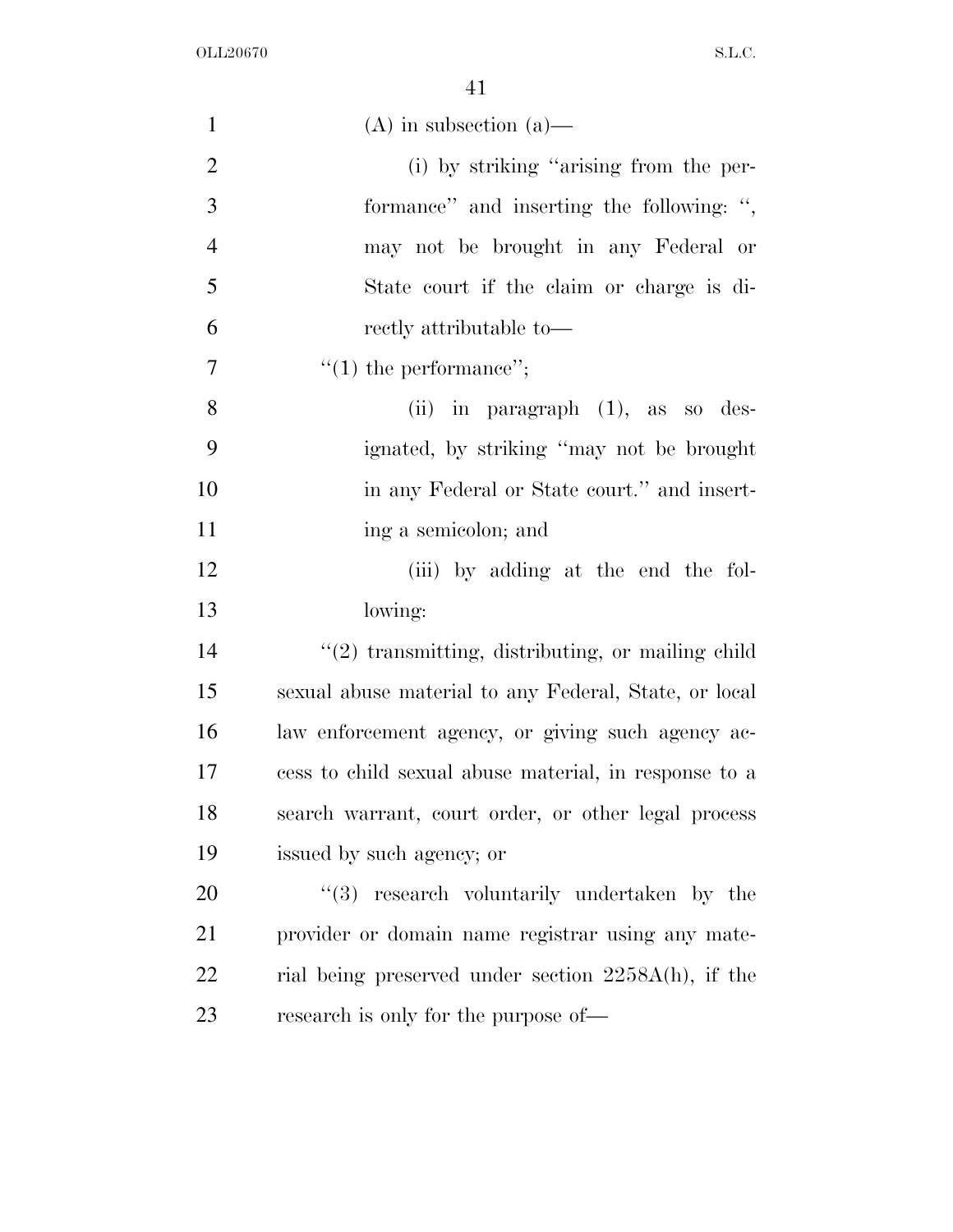| $\mathbf{1}$   | "(A) improving or facilitating reporting      |
|----------------|-----------------------------------------------|
| $\overline{2}$ | under this section, section 2258A, or section |
| 3              | $2258C$ ; or                                  |
| $\overline{4}$ | "(B) stopping the online sexual exploi-       |
| 5              | tation of children."; and                     |
| 6              | (B) in subsection (b)(2)(C)—                  |
| $\tau$         | (i) by striking "the performance of";         |
| 8              | (ii) by inserting "described in or per-       |
| 9              | formed" after "function"; and                 |
| 10             | (iii) by striking "this section, sec-         |
| 11             | tions" and inserting "this section or sec-    |
| 12             | tion"; and                                    |
| 13             | $(3)$ in section 2258C—                       |
| 14             | (A) in the section heading, by striking       |
| 15             | "the CyberTipline" and inserting              |
| 16             | "NCMEC";                                      |
| 17             | $(B)$ in subsection $(a)$ —                   |
| 18             | $(i)$ in paragraph $(1)$ —                    |
| 19             | (I) by striking "NCMEC" and                   |
| 20             | inserting the following:                      |
| 21             | ``(A)<br>PROVISION TO<br>PROVIDERS.-          |
| 22             | NCMEC";                                       |
| 23             | $(II)$ in subparagraph $(A)$ , as so          |
| 24             | designated, by inserting "or submis-          |
| 25             | sion to the child victim identification       |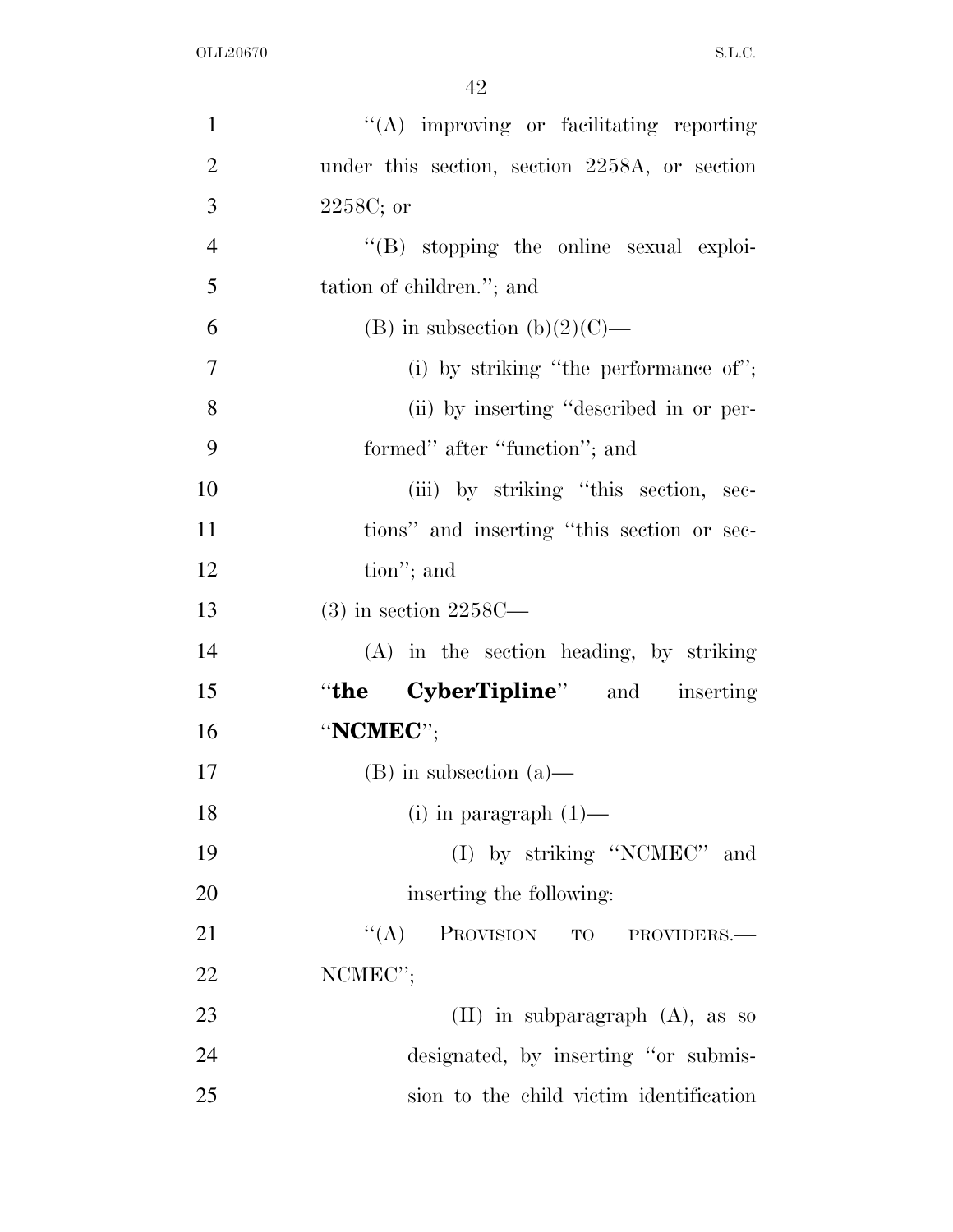| $\mathbf{1}$   | described in<br>section<br>program                 |
|----------------|----------------------------------------------------|
| $\overline{2}$ | $404(b)(1)(K)(ii)$ of the Juvenile Jus-            |
| 3              | tice and Delinquency Prevention Act                |
| $\overline{4}$ | of<br>1974 (34)<br>U.S.C.                          |
| 5              | $11293(b)(1)(K(ii))$ "<br>after                    |
| 6              | "CyberTipline report"; and                         |
| 7              | (III) by adding at the end the                     |
| 8              | following:                                         |
| 9              | "(B) PROVISION TO NON-PROFIT ENTI-                 |
| 10             | TIES.-NCMEC may provide hash values or             |
| 11             | similar technical identifiers associated with vis- |
| 12             | ual depictions provided in a CyberTipline report   |
| 13             | or submission to the child victim identification   |
| 14             | program described in section $404(b)(1)(K)(ii)$    |
| 15             | of the Juvenile Justice and Delinquency Pre-       |
| 16             | Act of 1974 (34 U.S.C.<br>vention                  |
| 17             | $11293(b)(1)(K)(ii)$ to a non-profit entity for    |
| 18             | the sole and exclusive purpose of preventing       |
| 19             | and curtailing the online sexual exploitation of   |
| 20             | children."; and                                    |
| 21             | (ii) in paragraph $(2)$ —                          |
| 22             | (I) by inserting $"({\bf A})"$ after               |
| 23             | $``(1)$ ";                                         |
| 24             | (II) by inserting "or submission                   |
| 25             | to the child victim identification pro-            |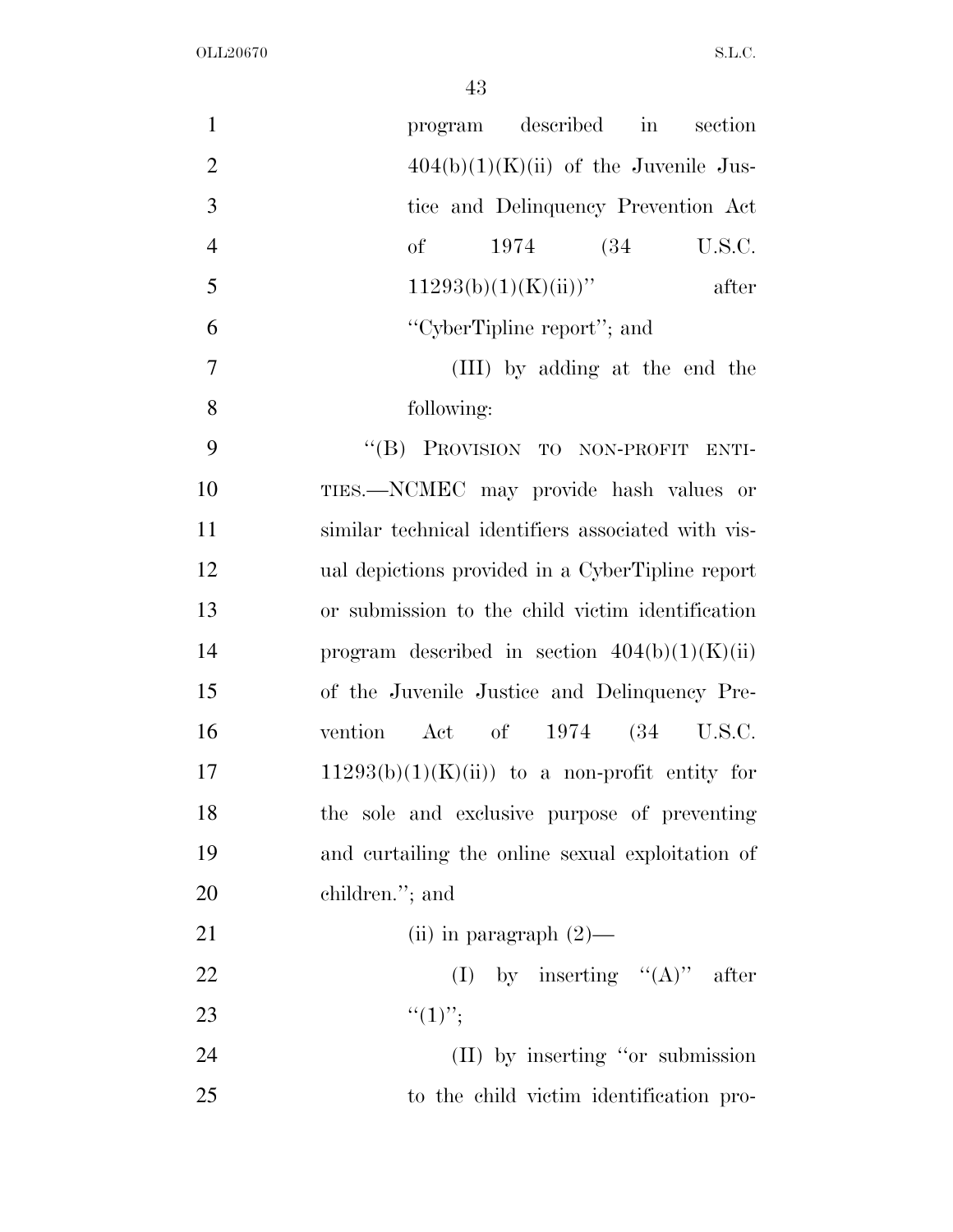| $\mathbf{1}$   | described<br>section<br>$\operatorname{in}$<br>gram |
|----------------|-----------------------------------------------------|
| $\overline{2}$ | $404(b)(1)(K)(ii)$ of the Juvenile Jus-             |
| 3              | tice and Delinquency Prevention Act                 |
| $\overline{4}$ | of<br>1974 (34)<br>U.S.C.                           |
| 5              | $11293(b)(1)(K(ii))$ "<br>after                     |
| 6              | "CyberTipline report"; and                          |
| 7              | (III) by adding at the end the                      |
| 8              | following: "The elements authorized                 |
| 9              | under paragraph $(1)(B)$ shall be lim-              |
| 10             | ited to hash values or similar tech-                |
| 11             | nical identifiers associated with visual            |
| 12             | depictions provided in a CyberTipline               |
| 13             | report or submission to the child vic-              |
| 14             | tim identification program described                |
| 15             | in section $404(b)(1)(K)(ii)$ of the Ju-            |
| 16             | venile Justice and Delinquency Pre-                 |
| 17             | vention Act of $1974$ $(34 \text{ U.S.C.})$         |
| 18             | $11293(b)(1)(K)(ii))$ ."; and                       |
| 19             | $(C)$ in subsection (d), by inserting "or to        |
| 20             | child victim identification program de-<br>the      |
| 21             | scribed in section $404(b)(1)(K)(ii)$ of the Juve-  |
| 22             | nile Justice and Delinquency Prevention Act of      |
| 23             | 1974 (34 U.S.C. 11293(b)(1)(K)(ii))" after          |
| 24             | "CyberTipline".                                     |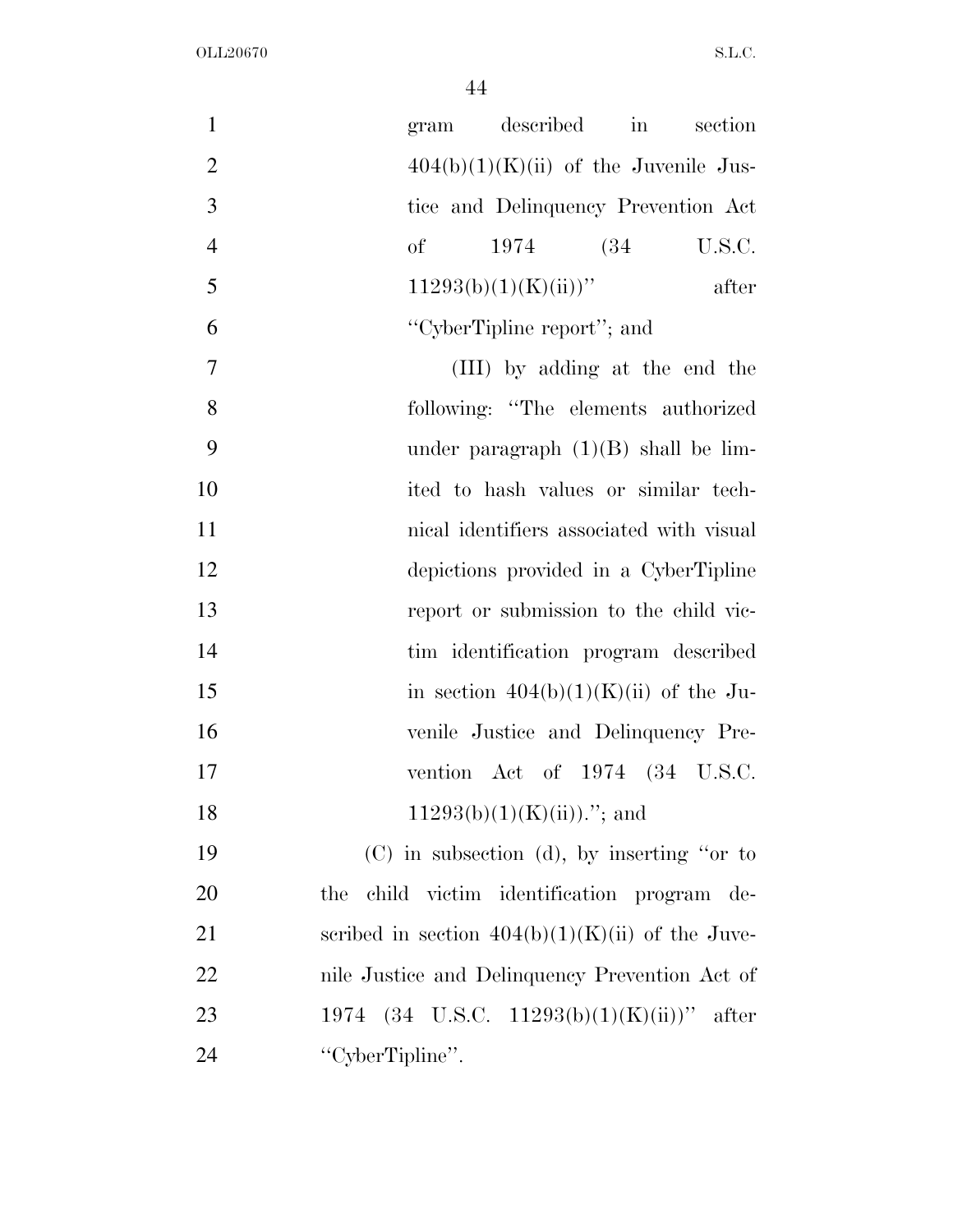| 1              | SEC. 8. ELIMINATING NETWORK DISTRIBUTION OF CHILD        |
|----------------|----------------------------------------------------------|
| $\overline{2}$ | <b>EXPLOITATION.</b>                                     |
| 3              | Section 2258A(h) of title 18, United States Code, is     |
| $\overline{4}$ | amended—                                                 |
| 5              | $(1)$ in paragraph $(1)$ , by striking "90 days" and     |
| 6              | inserting "180 days"; and                                |
| 7              | $(2)$ by adding at the end the following:                |
| 8              | "(5) EXTENSION OF PRESERVATION.—A pro-                   |
| 9              | vider of a report to the CyberTipline may voluntarily    |
| 10             | preserve the contents provided in the report (includ-    |
| 11             | ing any comingled content described in paragraph         |
| 12             | $(2)$ ) for longer than 180 days after the submission    |
| 13             | to the CyberTipline for the purpose of reducing the      |
| 14             | proliferation of online child sexual exploitation or     |
| 15             | preventing the online sexual exploitation of chil-       |
| 16             | dren.".                                                  |
| 17             | SEC. 9. IT SOLUTIONS RELATING TO COMBATING ONLINE        |
| 18             | <b>CHILD EXPLOITATION.</b>                               |
| 19             | Title IV of the Juvenile Justice and Delinquency Pre-    |
| 20             | vention Act of 1974 (34 U.S.C. 11291 et seq.) is amend-  |
| 21             | $ed$ —                                                   |
| 22             | $(1)$ by redesignating section 409 $(34 \text{ U.S.C.})$ |
| 23             | $11297$ ) as section 410; and                            |
| 24             | $(2)$ by inserting after section 408 (34 U.S.C.          |
| 25             | $11296$ ) the following:                                 |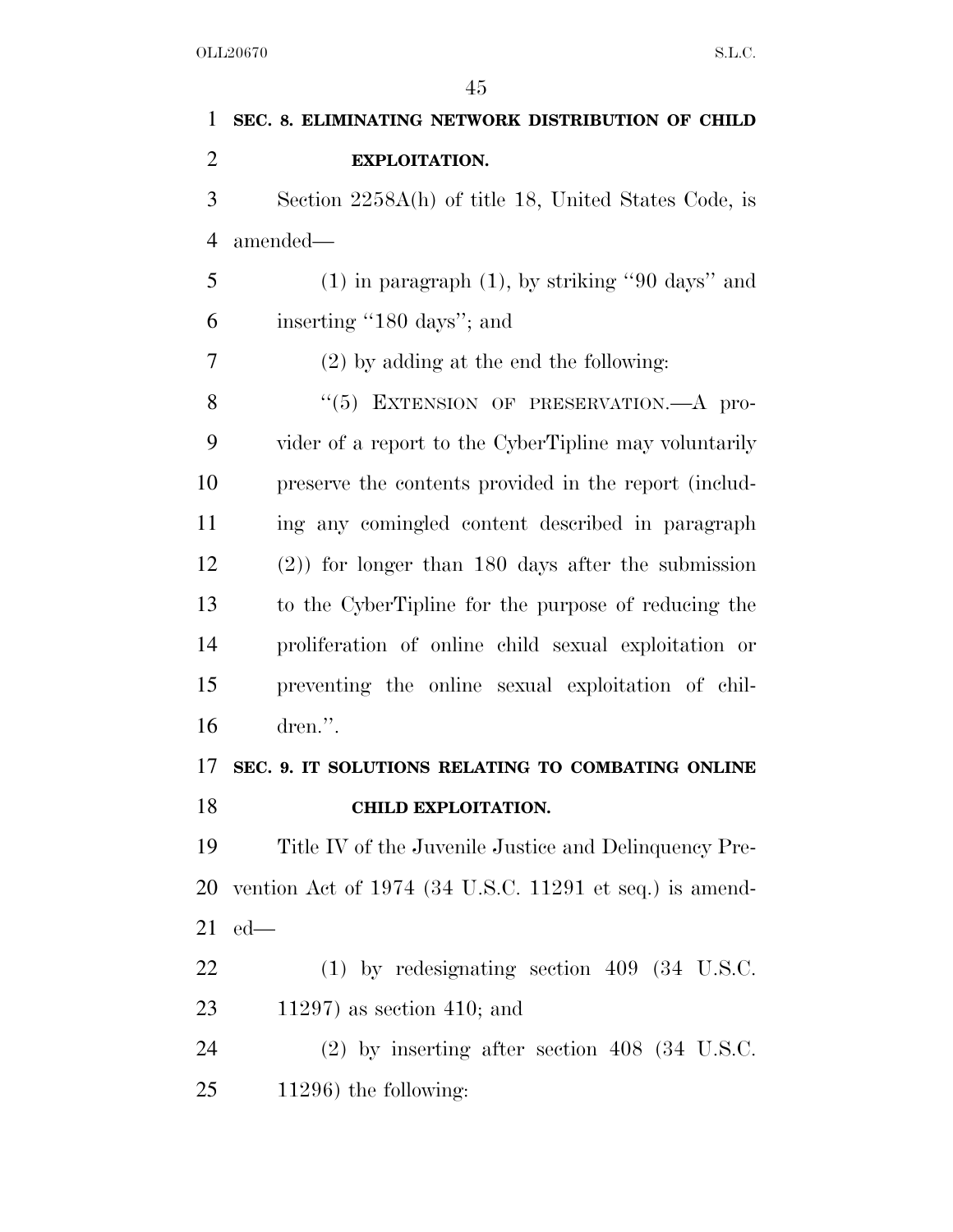# **''SEC. 409. IT SOLUTIONS RELATING TO COMBATING ON-LINE CHILD EXPLOITATION.**

 ''(a) DEVELOPMENT OF IT SOLUTIONS.—The Ad- ministrator shall enable the development of information technology solutions and the creation and acquisition of innovative tools to implement updates, improvements, and modernization needed to enhance efforts to combat online child exploitation in order to ensure that consistent, ac- tionable information is provided to law enforcement agen- cies, including Internet Crimes Against Children (com-monly known as 'ICAC') task forces.

 ''(b) CONSULTATION WITH PARTNERS.—In devel- oping the information technology solutions under sub- section (a), the Administrator shall solicit input from all partners in the effort to combat online child exploitation, including the Center, ICAC task forces, the Federal Bu- reau of Investigation, the Department of Homeland Secu- rity, U.S. Immigration and Customs Enforcement, Home- land Security Investigations, and the United States Mar-shals Service.

 ''(c) FUNDING.—Each fiscal year, the Administrator shall carry out this section using not less than \$1,000,000 of the amounts made available to carry out this title for that fiscal year.''.